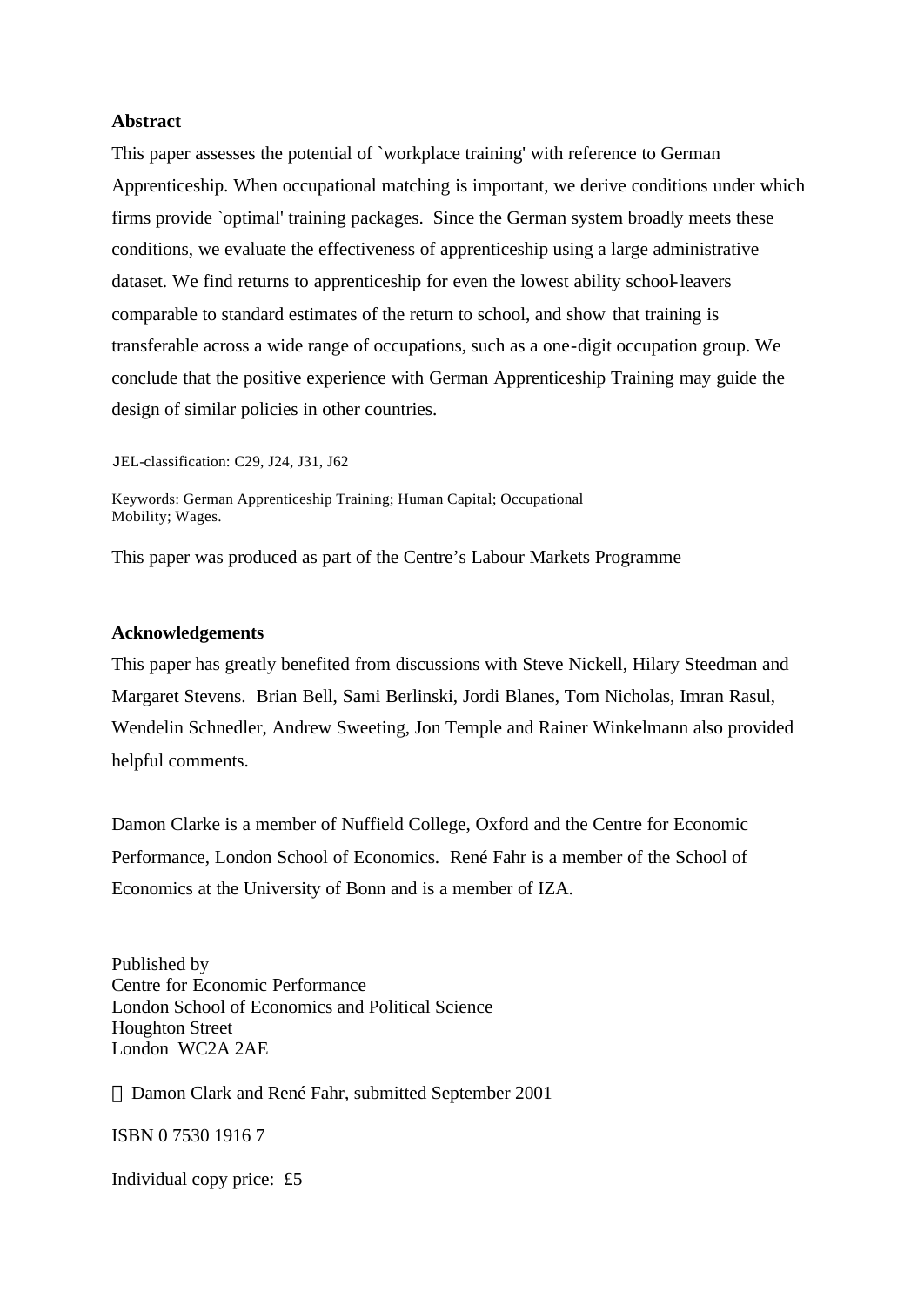# **The Promise of Workplace Training for Non-College Bound Youth: Theory and Evidence from German Apprenticeship**

# **Damon Clark and René Fahr**

# **February 2002**

| Introduction                                    | $\mathbf{1}$         |
|-------------------------------------------------|----------------------|
| A Model of Workplace Training                   | 5                    |
| <b>Empirical Framework</b>                      | 12                   |
| German Apprenticeship Training                  | 18                   |
| Data Issues                                     | 19                   |
| <b>Occupational Mobility</b>                    | 22                   |
| <b>Estimates of Returns and Transferability</b> | 23                   |
| Conclusions                                     | 28                   |
| Appendices<br>References                        | 30<br>38<br>39<br>46 |
|                                                 |                      |

The Centre for Economic Performance is financed by the Economic and Social Research Council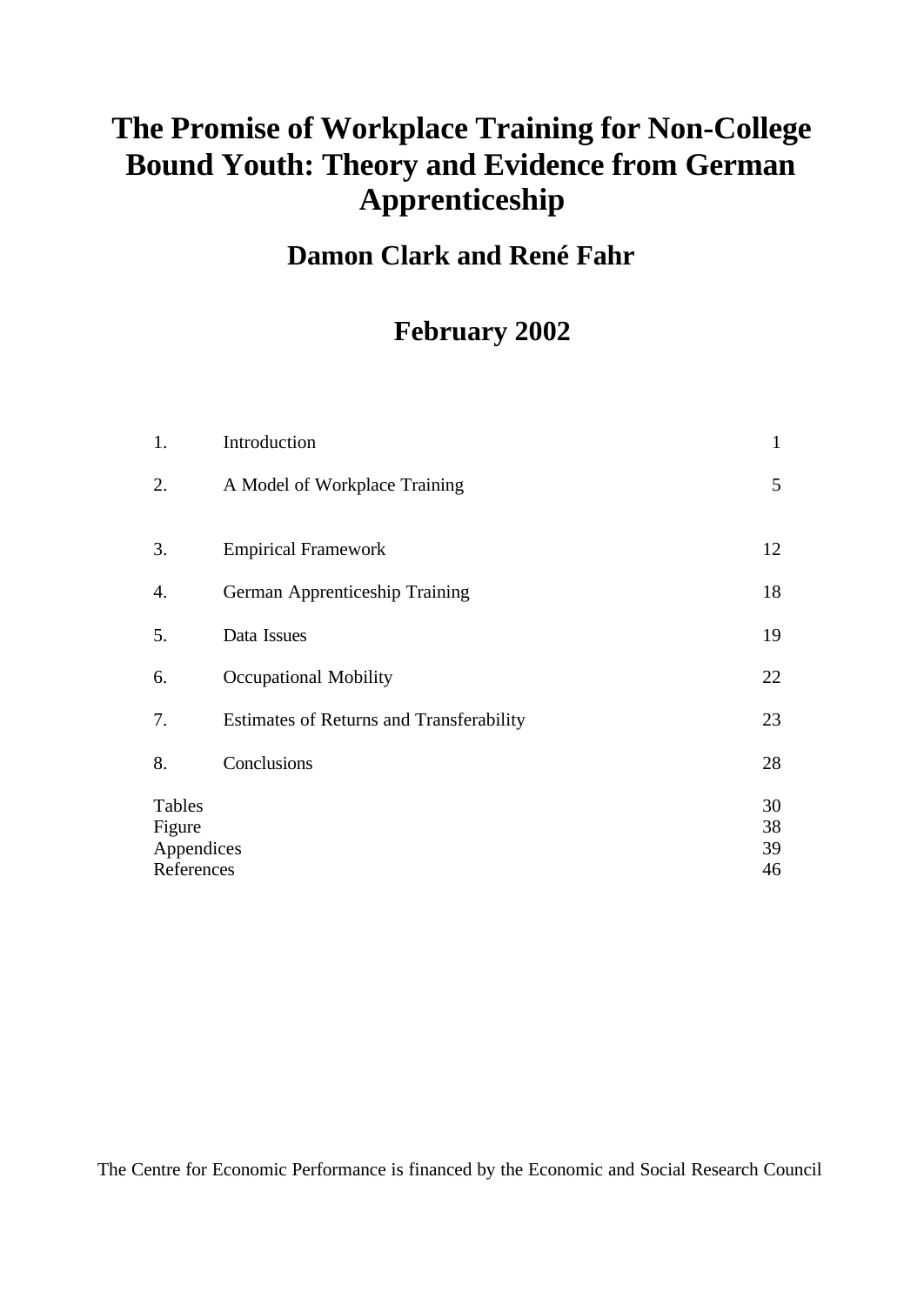# **The Promise of Workplace Training for Non-College Bound Youth: Theory and Evidence from German Apprenticeship Damon Clark and René Fahr**

### **1 Introduction**

In countries such as the UK and the US, where there exists no well-established path from school to work, policies designed to help non-college-bound school-leavers into the labour market are high up the policy agenda.<sup>1</sup> Although school-to-work policies comprise a diverse mix of ideas and proposals, the common denominator is an emphasis on workplace training as a means of smoothing the transition from school to work.<sup>2</sup> Proponents of these policies subscribe to the widely-held view that education and training (particularly of non-college bound youth) is central to economic performance, but also draw on recent findings casting doubt on the efficacy of publicly provided training and education programs (see, for example, Heckman (1999)). In both of these respects, the basic thrust of the workplace training idea is very much in step with the conventional policy wisdom.

In other respects however, the idea of workplace training for school-leavers goes against the grain of modern thinking about the labour market. In particular, whilst it was thought in the 1980s that high rates of job mobility amongst school-leavers were in some sense problematic, influential research in the 1990s has emphasised the importance of the role played by the labour market in sorting young workers into the firms and the occupations in which they are most productive (Topel and Ward (1992), Neal (1999)). In this context, workplace training may restrict school-leaver's job shopping opportunities by tying them to firms and occupations that they may not be well suited

<sup>&</sup>lt;sup>1</sup> See Ryan (2001) for a cross-country survey of the school-to-work transition.

<sup>2</sup> For the US, see Hughes, Bailey, and Mechur (2001) for a positive assessment of existing policies, Bassi and Ludwig (2000) for a detailed account of several school-towork schemes and Krueger and Rouse (1998) for an analysis of a workplace training scheme aimed at a wider age group. For the UK, Steedman, Green, and Ryan (1998) propose a radical extension of the UK's relatively small 'Modern Apprenticeship' scheme.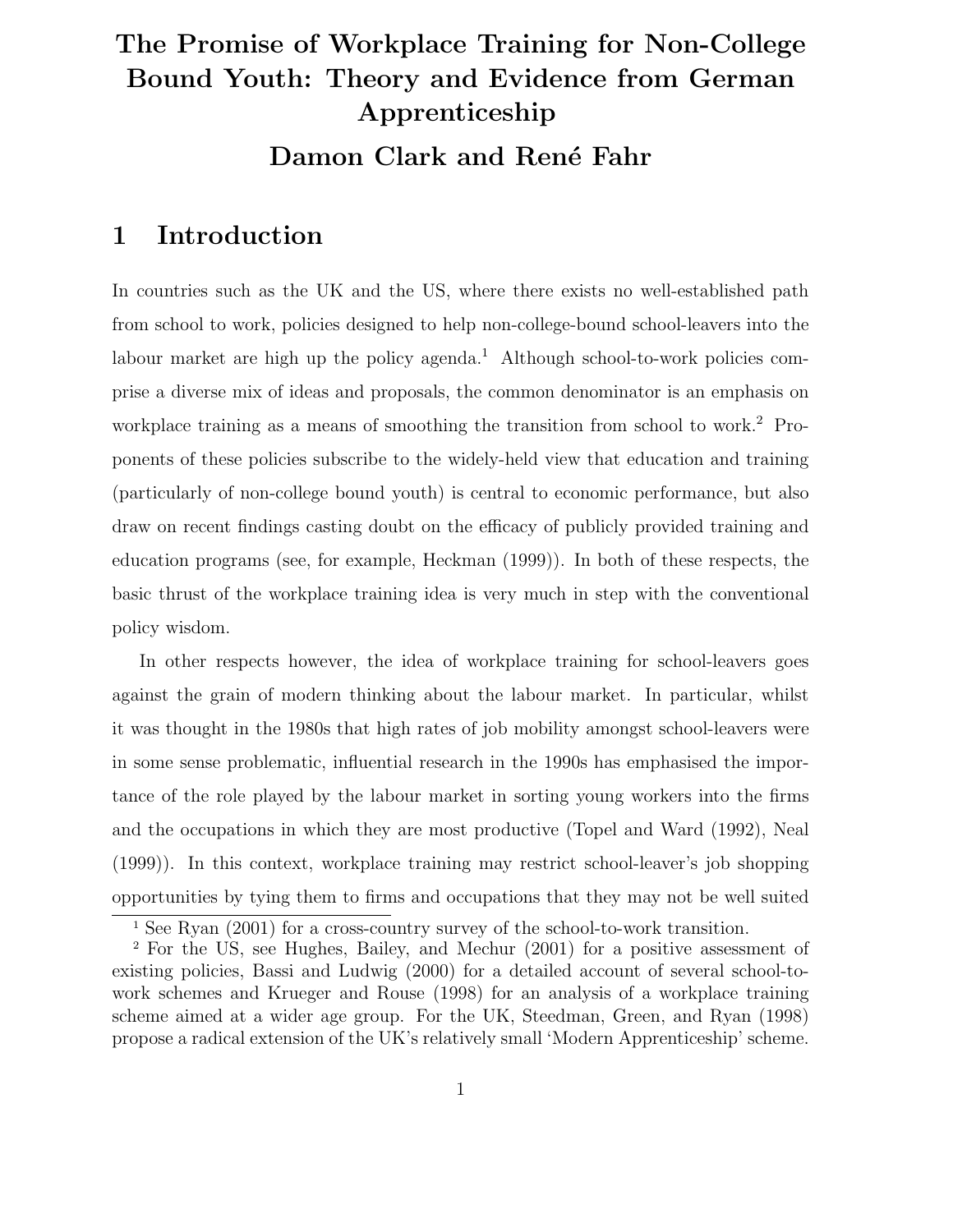to. As Neal (1999) puts it, "institutions that limit returns from search may lead to...an inefficient assignment of workers to tasks in the economy" (p. 257).

Is workplace training for school-leavers a good or a bad thing? It is instructive to start from the social planner's perspective. Workplace training is good to the extent that it improves productivity within a particular firm or occupation, but bad in that it is costly to provide, and because it introduces costs to productive job-shopping. That is, the prospect of losing firm- or occupation-specific capital prevents young workers from shopping for their most productive match. Clearly, this depends on the training being 'specific'. The more transferable is the training provided, the less costly it is to shop for new jobs and occupations.

To analyse the problem more formally, we consider workplace training as training within an occupation. However, we consider the transferability of this training to other occupations to be a choice variable, and we assume that more transferable training is more costly to provide than less transferable training. Starting from the social planner's perspective, we analyse the dependence of both optimal training levels and optimal transferability on returns to training and the importance of matching (and therefore expected turnover). Under the assumption that there are a large number of firms competing to provide training and recruit trained workers within every occupation, we demonstrate that the privately optimal training programme exactly mirrors the socially optimal one. In principle therefore, we would expect the 'optimal' workplace training programme to be offered to school-leavers.

Since our model is concerned with occupational matching, it is related to the literature that considers this issue in more depth. This includes Miller (1984), McCall (1990) and Neal (1999). In contrast to these papers, the occupational mobility decision is very simple in our model: after finishing training, workers have complete information regarding occupational matches and therefore move when match improvements offset human capital losses. We maintain this simple assumption in order that we can investigate the human capital investment decision.

The effect of future turnover on the human capital investment decision has previously been analysed in the context of firm matching but not occupation matching. In partic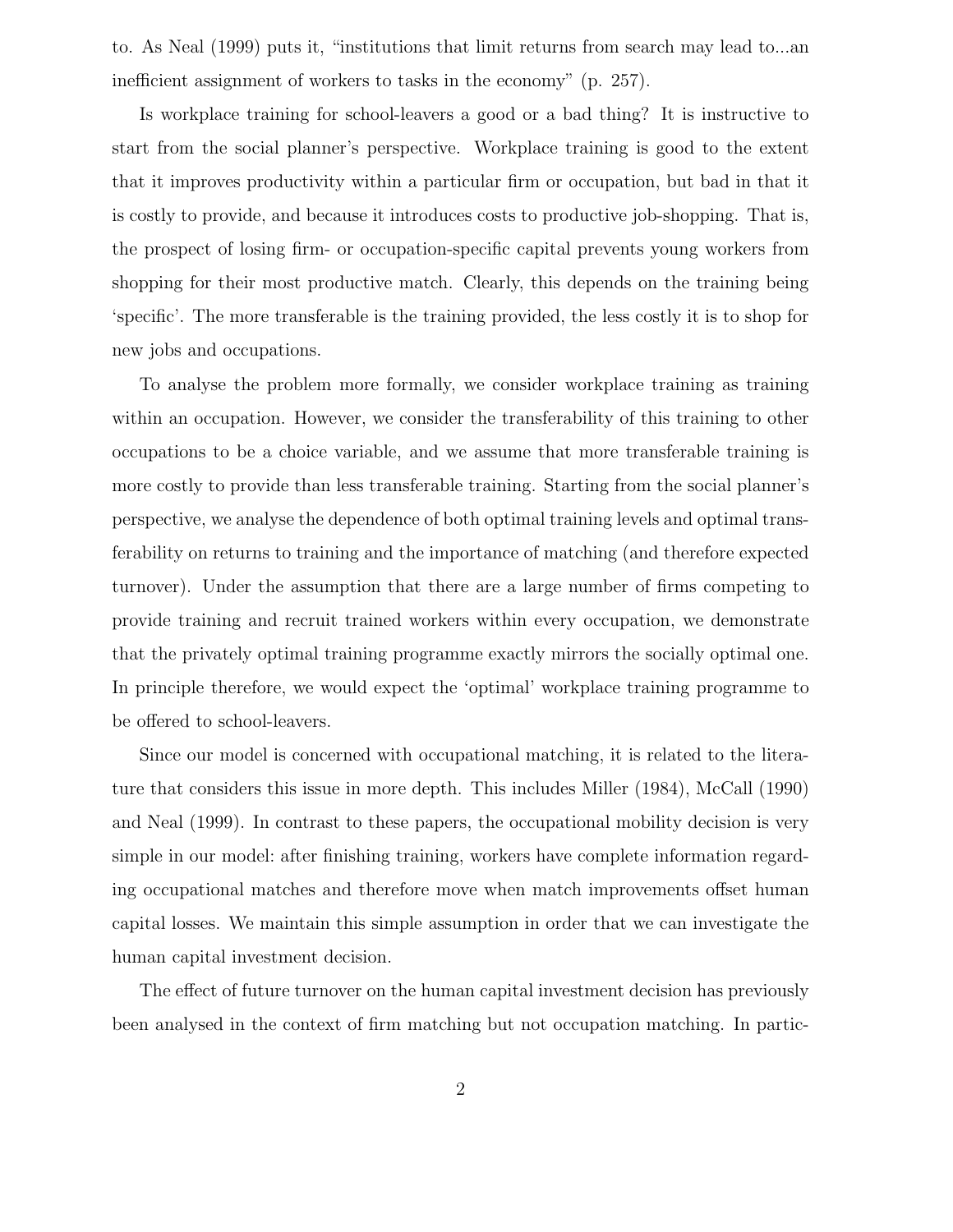ular, Stevens (1994), Chang and Wang (1996) and Scoones (2000) explore the firm's human capital investment decision when there is matching of firms to workers, or at least some turnover. The essential differences between these models and ours are first, that we deal with occupational turnover and secondly, that since we assume 'competitive' occupations, firms earn no rents, there are no externalities and the privately optimal training decision mirrors the socially optimal one.

To bridge the gap between theory and practise, the second part of the paper considers an existing workplace training programme that broadly corresponds to the situation outlined. German Apprenticeship Training (GAT) is a mass workplace training program regularly completed by more than two-thirds of German school-leavers. Training typically lasts for three years, is organised along occupation lines, and competition for potential apprentices and newly apprenticed workers is stiff.

Interestingly, many advocates of workplace training in the UK and US regard German Apprenticeship Training (GAT) as a blueprint or model for school-to-work policies. For example, with reference to GAT, Baily, Burtless, and Litan (1992) advocate the subsidy and regulation (via skill standards and certification) of workplace training for non-collegebound US youth. Others however, are more cautious, advocating only that "work-based learning, as instituted in the Germany style...is an idea worth trying out on a small scale" (Heckman, Roselius, and Smith (1994), p.141).

An exchange of views about GAT between these authors goes to the heart of the workplace training debate.<sup>3</sup> Burtless (1994) argues that GAT is to be admired because, inter alia, the returns to training seem high. Heckman, Roselius, and Smith (1994) counter first, that the returns are up for debate and secondly, that even if the returns to training within the training occupation are high, the occupation 'specificity' of the training may prevent future occupation shopping: "the very narrow technical training and rigid curriculum of the apprenticeship program may contribute to diminished options in later life" (p.99). On the second point, Burtless counters that GAT must be relatively transferable to facilitate certain types of occupational mobility.<sup>4</sup>

<sup>3</sup> See the comments of Burtless (1994) on Heckman, Roselius, and Smith (1994) and the reply of the latter.

<sup>4</sup> For example, it is an oft-stated fact within the GAT literature that apprentices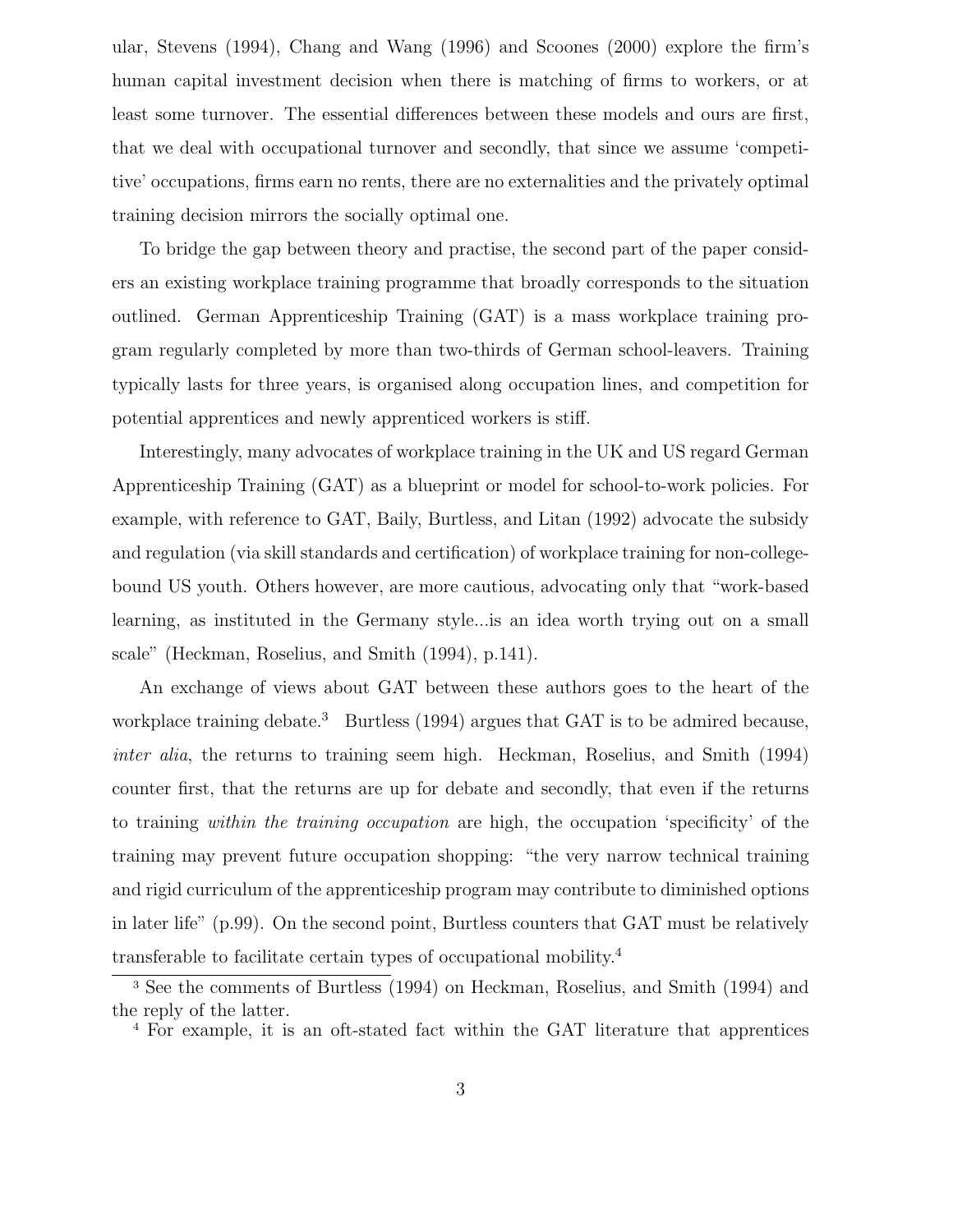In our empirical work, we attempt to resolve these issues by estimating the returns to training within the training occupation and by estimating the transferability of training to other occupations. The first of these exercises entails a comparison of the earnings of apprentices trained inside their occupation with non-apprentices. The second involves an analysis of the loss of earnings experienced upon moving out of the training occupation. Our approach therefore combines an analysis of the returns to apprenticeship training based on an earnings equation written in levels (see Card (1999) for a review) and an analysis of the effects of displacement on earnings (see for example Neal (1995) and Dustmann and Meghir (1999)). The difference between our approach and the one typically taken to estimate the returns to schooling is that we focus only on apprentices still working within their training occupation. The difference between our approach and the displacement literature is that we focus on displacement from an occupation rather than a firm or industry.

To preview our results, we find returns to GAT within the occupation trained in comparable to the returns to a year of schooling typically reported in the literature. Moreover, we find this training to be transferable within a broad occupational group, such as a 1-digit occupation. Consistent with this finding, we show that there exists a high degree of mobility out of the apprenticeship occupation. Also consistent with this finding, we show that trained German workers have a higher degree of attachment to their 1-digit occupation than untrained German workers.

The paper is organised as follows: section 2 sets up a model of workplace training and in section 3 we describe how we plan to estimate the parameters of interest. Section 4 provides an outline of GAT and section 5 describes the data used in later sections. Section 6 describes the occupational mobility of German apprentices and we estimate the returns to GAT, and the transferability of GAT in section 7. Section 8 concludes with some remarks on the policy implications of our findings.

trained as bakers often work for motor companies such as Ford upon completing apprenticeship. Heckman, Roselius, and Smith (1994) might argue that this was a product of the fact that the returns to apprenticeship are low, so that there is very little cost to this type of mobility. Burtless (1994) on the other hand would argue that the costs of this kind of mobility are low because returns to apprenticeship are high and apprenticeship training is transferable across occupations.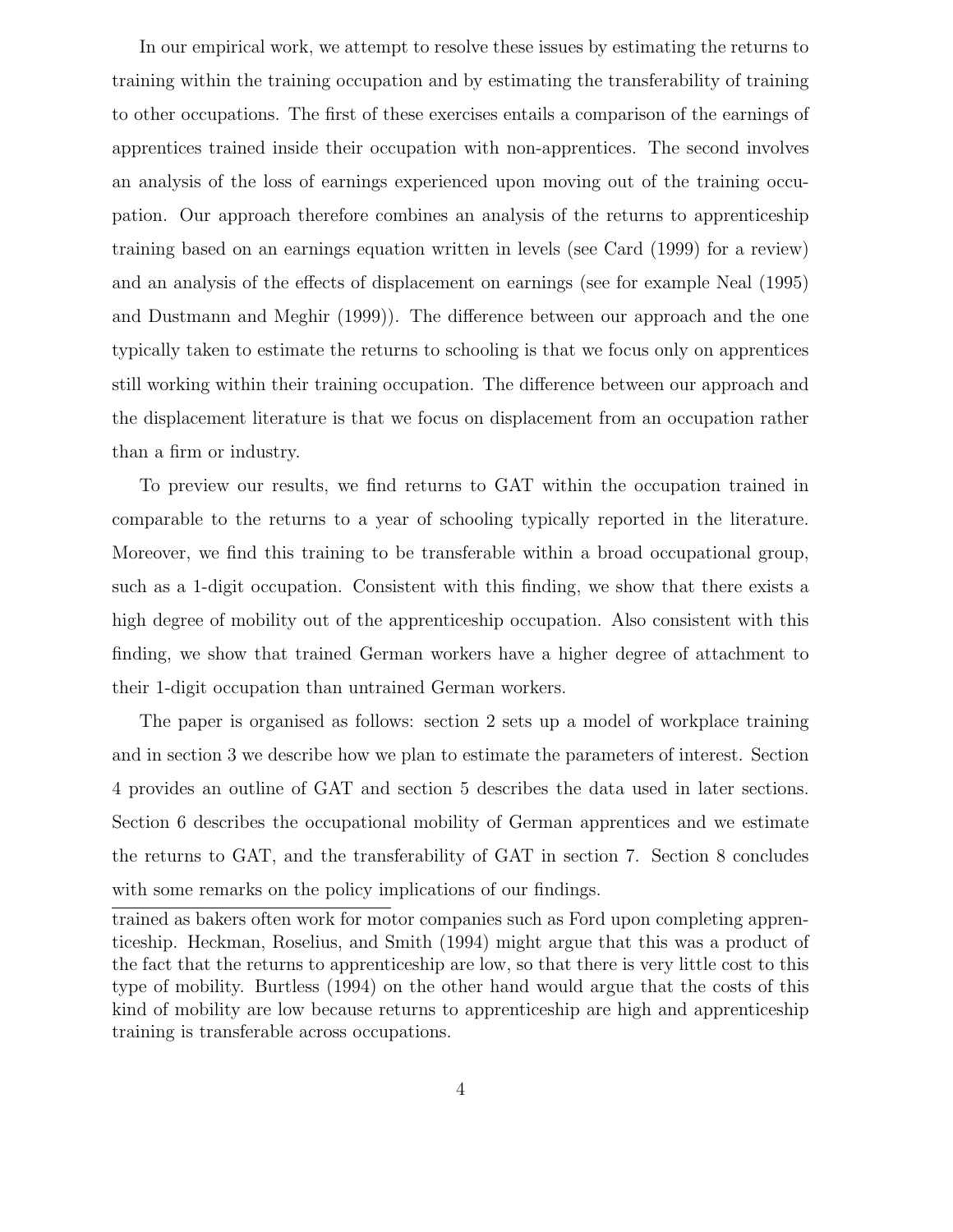## **2 A Model of Workplace Training**

In this section, we present a model of workplace training. The model will enable us to shed light on the issues raised in the Introduction, and will pave the way for our empirical analysis. The basic structure of the model is simple, but flexible enough to allow us to consider both training and matching as sources of productivity and wage growth. The key feature of our model is the assumption that training is occupational, and that the transferability of this training is chosen by firms. Since this concept if training differs from the conventional approach, we discuss these differences in the next section.

### **2.1 Training technology**

The existing training literature - both in its theoretical and empirical form - starts from the hugely influential distinction made by Becker (1993) between general training (of equal use to every firm in a labour market) and specific training (of use only to the training firm). Whilst this serves as a neat way of distinguishing which party is most likely to bear the costs of training, it does not necessarily provide an accurate representation of what we often think of as training. For example, it is not clear how the ability to repair TVs, to program computers, or to write economics papers can be said to be the combination of general and specific training. Indeed, Becker himself appreciated that the general-specific dichotomy was not a useful classification of all types of skills: "(s)ome training may be useful not in most firms nor in a single firm but in a set of firms defined by product, type of work, or geographical location" (Becker (1993, p.49)).

Since our interest is in workplace training, we focus on training within an occupation. We denote the level of this training by  $H$ , where  $H$  may be measured in years. Moreover, as we are interested in the transferability of this training to other occupations, we allow occupational training programs to differ according to the transferability of the training provided. In the simplest case of two occupations, the transferability of training (denoted  $\gamma$ ) is simply the fraction of training in one occupation that can be transferred to another occupation. Hence, increased transferability does not improve the worker's performance within her current occupation, but does improve her performance in another occupation.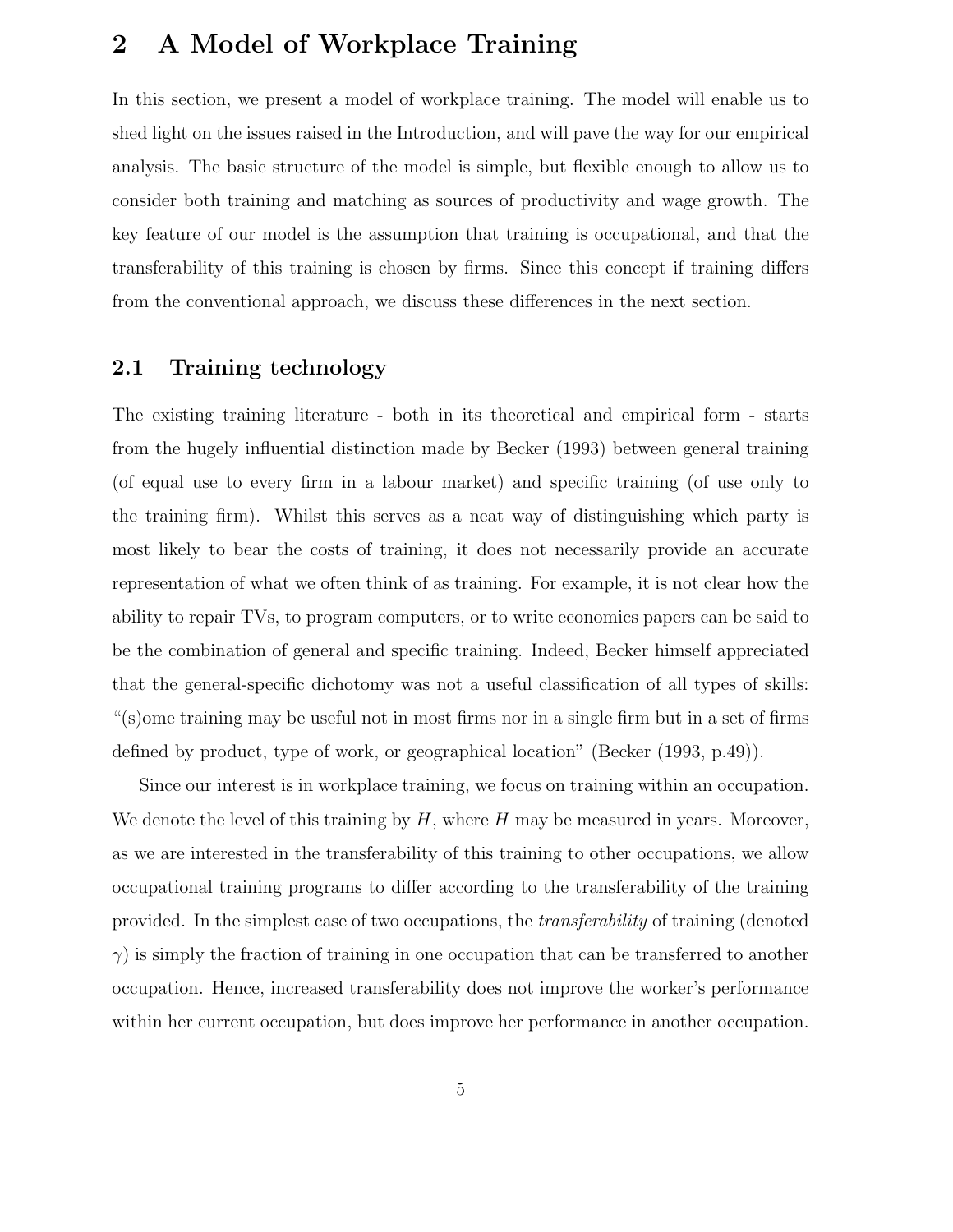We adopt a reduced form approach to transferability in the sense that we do not consider how training becomes more transferable, only that it is costly for firms to make it more transferable.<sup>5</sup> In particular, we make the following assumptions regarding the training cost function  $C(H, \gamma)$ :

$$
C(0, \gamma) = 0, C_H(H, \gamma) > 0, C_{\gamma}(H, \gamma) > 0
$$
  

$$
\lim_{H \to 0} C_H(H, \gamma) = 0; \lim_{\gamma \to 0} C_{\gamma}(H, \gamma) = 0
$$

The first set of assumptions imply that there are no costs if no training is undertaken  $(H=0)$ , but that increased training increases costs. They also ensure that the costs of increased training are rising in the level of transferability. Were this not case, there would be no costs to making training completely transferable. Hence this assumption makes the problem both interesting, and realistic. The final pair of assumptions ensure that in equilibrium, the social planner (and it will turn out, private firms) will provide positive quantities of training, of which a non-zero proportion will be transferable.

#### **2.2 The model**

We assume that a finite number of tasks can be performed in the economy. In the case of GAT, these will refer to occupations, hence we use tasks and occupations interchangeably. We focus attention on the two-occupation case.<sup>6</sup> Importantly, we assume that there are a large number of identical firms offering jobs within each of these occupations. These firms are price-takers in the output market, and we normalise the output price to unity.

<sup>&</sup>lt;sup>5</sup> An example of a technology that would generate this reduced form structure is one in which firms can invest in occupational training  $(H)$  and training that is specifically geared to increasing transferability  $(X)$ . This training might involve learning about related occupations and acquiring a deeper understanding of the occupation being trained in. Supposing that productivity in the training occupation is  $H$  and in the other occupation is  $\frac{\dot{X}H}{1+X}$ , transferability would then be  $\gamma = \frac{X}{1+X}$ . When  $X=0$ , none of the training is transferred to the other occupation, whilst increases in  $X$  increase the transferability of training.

<sup>&</sup>lt;sup>6</sup> The *n*-occupation case can be considered if occupations are assumed to be equally spaced around a circle representing occupational 'distance'. This model has the implication that moves are more common between closely related occupations, but otherwise generates no new insights.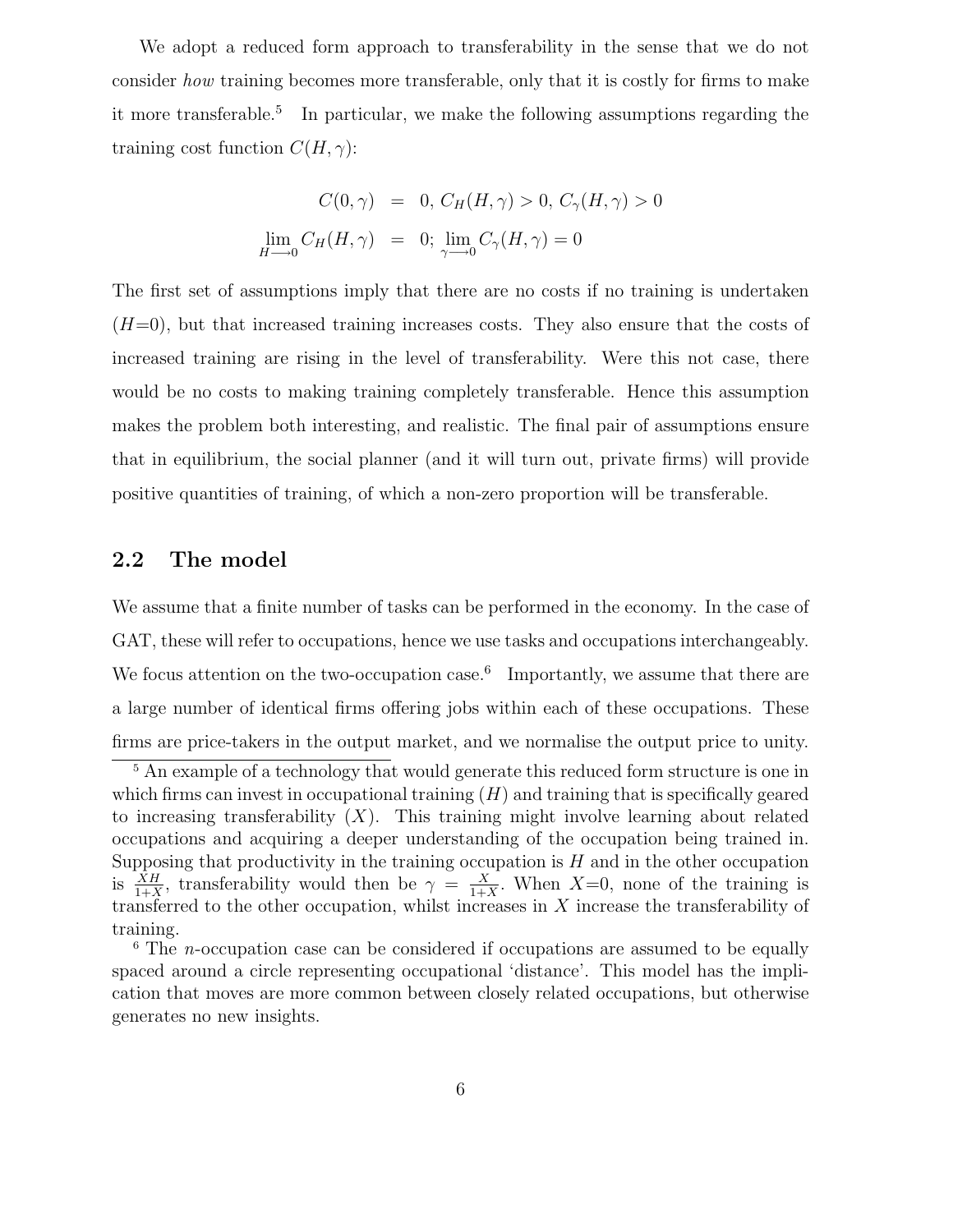This 'identical firms' assumption implies that there is no such thing as firm-specific human capital, and results in an equilibrium in which workers pay all of the costs of their training. Of course this identical firms assumption may not be a reasonable description of certain occupations. However, as we will see in section 4, apprenticeship occupations are defined very narrowly. Moreover, we can provide an informal test of this assumption using the QaC data (described in more detail in section 7 and in the appendix). The survey asks apprentices how many of the apprenticeship skills are used on the current job. Comparing those in the training occupation and the training firm with those in the training occupation but a different training firm, the results are almost identical. For the former (latter) group, the responses are very few or none 0.78% (0.95%); few 3.25% (4.31%); some 10.53% (11.04%); many 24.30% (7.34%); and very many 61.14% (56.36%) based on sample sizes of 893 and 951 respectively. Also consistent with this assumption is the fact that whilst firms subsidise training costs in certain occupations, in many occupations, workers do indeed pay for the training themselves.<sup>7</sup> Acemoglu and Pischke (1998) provide a model designed to explain the phenomenon of cost-sharing based on the superior information that training firms have regarding worker ability.

#### Match assumptions

We assume a continuum of workers who supply labour inelastically. Like the firms in this economy, the workers are risk-neutral. The product of worker  $i$  in every firm in occupations A and B is described in equations (1) and (2):

$$
\Pi_{Ai}^{NOAPP} = m(q_i) + \xi_{Ai} \tag{1}
$$

$$
\Pi_{Bi}^{NOAPP} = m(q_i) + \xi_{Bi} \tag{2}
$$

Equations (1) and (2) say that worker product is an additive function of 'general ability'  $m(q_i)$  and the worker-occupation match  $\xi_{ji}$ ,  $j \in \{A, B\}$ . General ability is a function of worker's innate ability  $q_i$ , where  $q_i \in (\underline{q}, \overline{q})$  and the worker-occupation match is assumed to be drawn randomly from a uniform distribution  $\xi_{ji} \sim U(\frac{-\bar{\varepsilon}}{2}, \frac{\bar{\varepsilon}}{2})$ . The <sup>7</sup> Of course apprentices do not pay the costs of training up front. Instead, they earn

wages lower than the value of their apprenticeship product during the training period.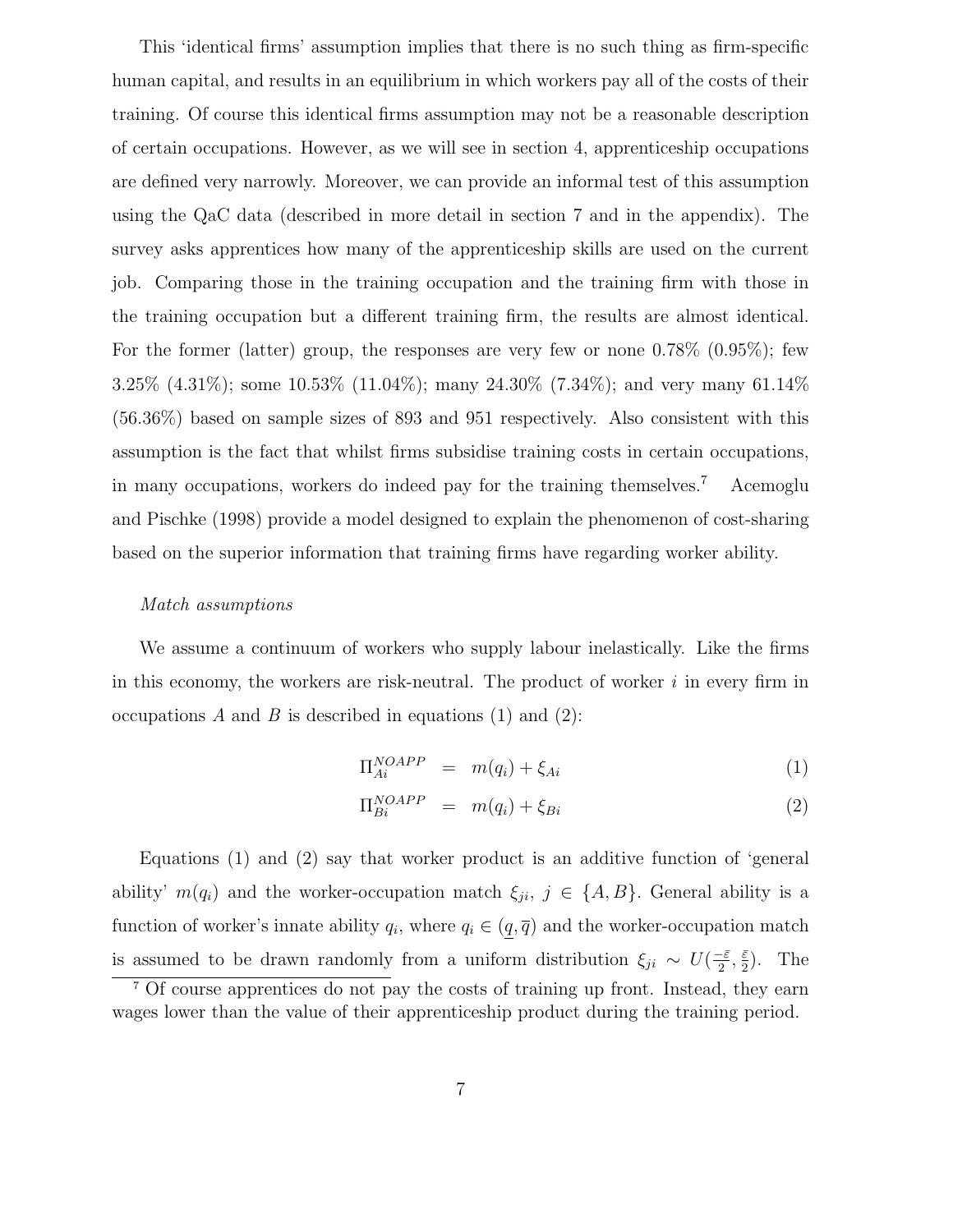advantage of the uniform distribution is that it allows us to characterise the importance of matching in terms of only one parameter  $\bar{\varepsilon}$ .

#### Training

Now consider worker i after she has received training quantity  $H$  in occupation  $A$ , where a proportion  $\gamma$  of this training can be transferred to occupation B. This worker has the following product when working in occupations A and B:

$$
\Pi_{Ai}^{APP} = \alpha(q_i)H + m(q_i) + \xi_{Ai} \tag{3}
$$

$$
\Pi_{Bi}^{APP} = \alpha(q_i)H\gamma + m(q_i) + \xi_{Bi} \tag{4}
$$

Comparing (1) and (3), worker i apprenticed and working in occupation  $A$  is more productive by  $\alpha(q_i)H$  than untrained worker i working in occupation A. This is the value of training - the annual return to training  $\alpha(q_i)$  multiplied by the years o training undertaken  $(H)$ . We assume that the annual return to training is an increasing function of worker quality:  $\alpha'(q_i) > 0$ . Comparing (2) and (4), worker *i* trained in occupation A and working in occupation B is more productive by  $\gamma \alpha(q_i)H$  than untrained worker i working in occupation B.

#### Timing and information

As is standard in the training literature, we assume that workers exist in the labour market for two periods: a training period and a working period. Prior to the first period, we assume that workers' optimal matches are unknown to all parties. After the first period, workers' optimal matches in both occupations are revealed to trainees and all firms. We assume that there is no uncertainty relating to any other aspect of the economy, and we assume that training levels are both observable and verifiable. Under these assumptions, at the start of the first period, firms within each occupation will compete for new workers by offering training packages  $(W, H, \gamma)$ , where W is the firstperiod wage, and these packages may depend on observed worker ability  $q_i$ . At the start of the second period, after the occupational matches have been revealed, firms compete for newly trained workers. From the assumption that there are many firms within every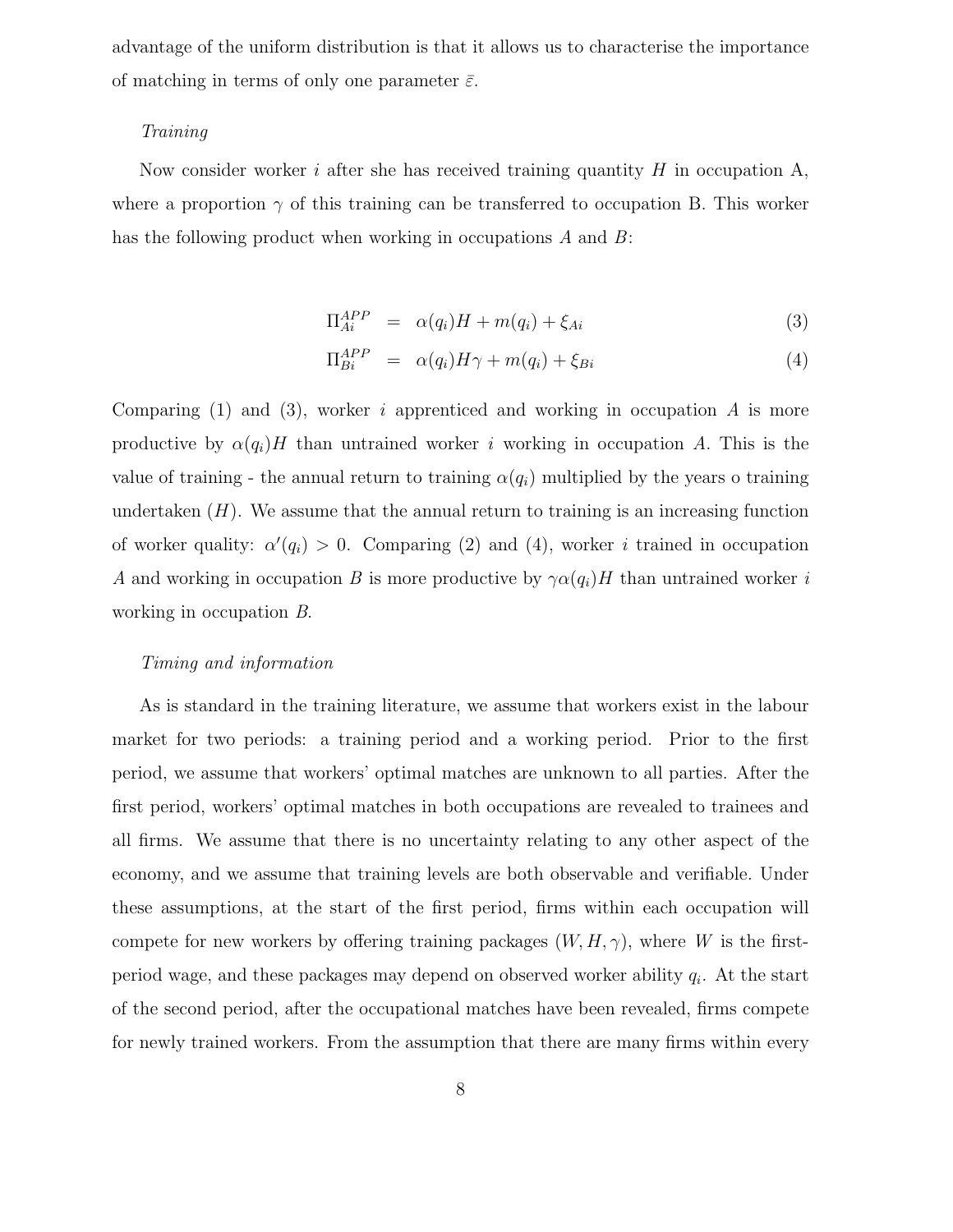occupation, new apprentices will receive wage offers equal to their marginal product. Whether they choose to leave the training occupation will then depend whether the improved match that can be realised by leaving the training occupation will exceed the loss of skills incurred upon making such a move.

#### **2.3 Social optimum**

In this section we consider the economy from the social planner's perspective. Given our assumptions, per capita social welfare  $(SW_i)$  is simply expected per capita output less the direct costs of training  $C(H, \gamma)$ :

$$
SW_i = P_i(stay)[\alpha(q_i)H + E(\xi_{Ai}|stay)]
$$
  
+[1 - P\_i(stay)][\alpha(q\_i)H\gamma + E(\xi\_{Bi}|leave)]  
-C(H, \gamma)  
= \alpha(q\_i)H + \alpha(q\_i)H(\gamma - 1)[1 - P\_i(stay)]  
+{P\_i(stay)E(\xi\_{Ai}|stay) + [1 - P\_i(stay)]E(\xi\_{Bi}|leave)}  
-C(H, \gamma) (5)

The right hand side of this equation consists of four components: the direct value of training, the expected loss of skills resulting from turnover, the benefits of occupational matching (which correspond to the second line in equation (5)) and the direct costs of training. We argue in the Appendix that the third term will be increasing in  $\gamma$ . This formalises the notion that an increase in transferability can increase the expected benefits of matching. The social planner now has three choices: for a given worker  $i$  she chooses the optimal quantity of training and the optimal transferability of this training in the event that this worker is trained. She then decides whether this worker should be trained. Consider first the choice of training levels. We state the results without proof here. All proofs can be found in Appendix A.

**Proposition 1** If the social optimum exists, then  $H^* > 0, \gamma^* > 0$ .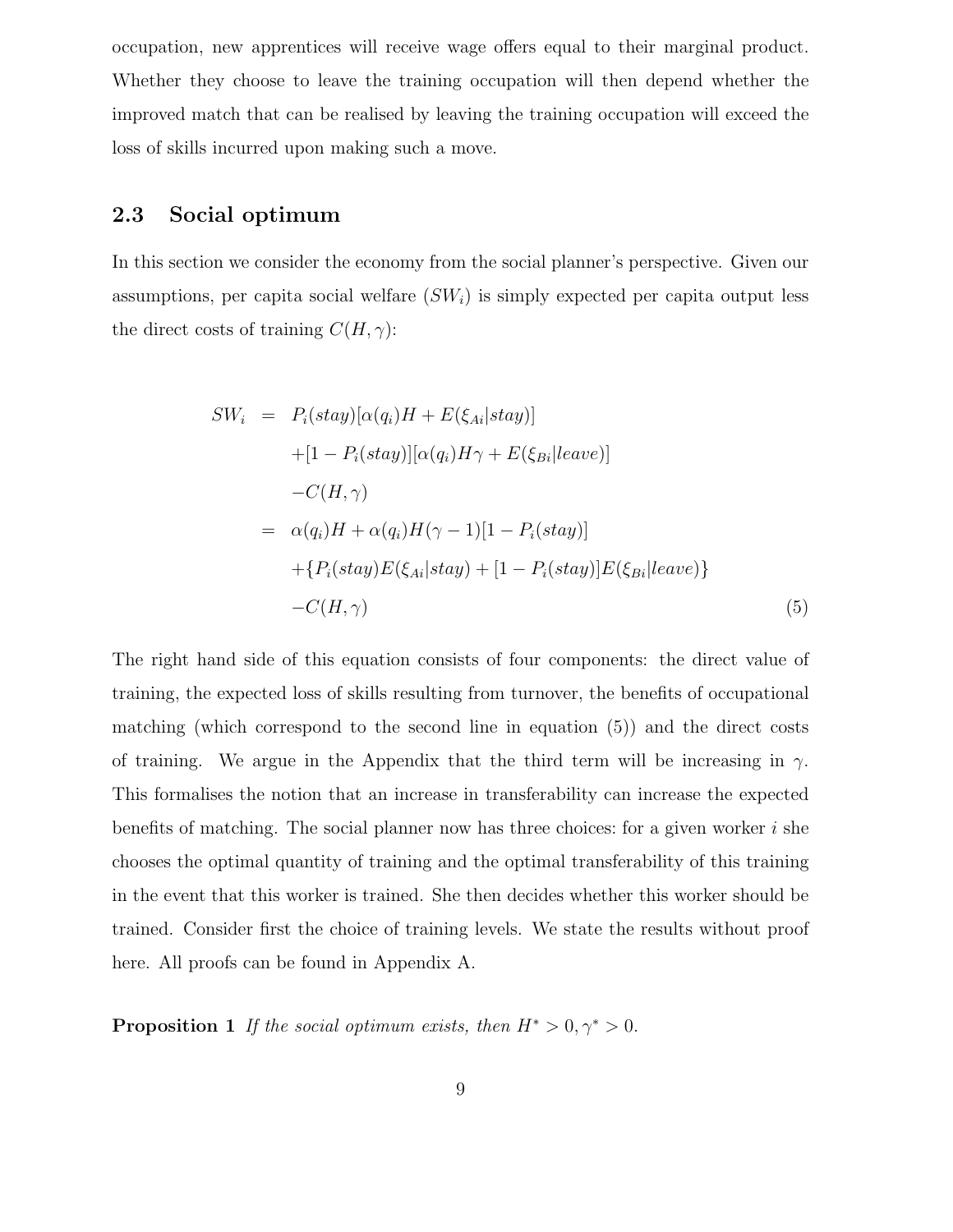#### **Proof.** See Appendix A

In other words, the equilibrium is characterised by positive levels of training, and a positive degree of transferability. This result comes about because of our assumptions regarding the cost function. This allows us to consider the more interesting question of how changes in the importance of matching (as represented by  $\bar{\varepsilon}$ ) and how changes in the returns to training (as represented by  $\alpha(q_i)$ ) will affect the optimal mix of training.

Regarding the first question, we might expect that an increase in the importance of matching (increased  $\bar{\varepsilon}$ ) would increase optimal transferability and decrease optimal training. Indeed, when  $SW_{H\gamma} < 0$ , we can show that this is indeed the case. However, we can not be sure that  $SW_{H\gamma} < 0$  since this depends *inter alia* on  $C_{H\gamma}(H, \gamma)$ .<sup>8</sup> Hence we can not rule out the possibility that increased  $\bar{\varepsilon}$  will result in increases in both H and  $γ$  or decreases in both H and  $γ$ . The important point however is that the social planner takes account of matching when choosing the optimal training programme.

**Proposition 2**  $\frac{dH^*}{d\alpha} > 0$ ,  $\frac{dH^*}{d\alpha} > 0$ 

**Proof**. See Appendix A.

This Proposition says that an increase in the returns to training increase the optimal level of training. Since we assumed that  $\alpha'(q_i) > 0$ , more able workers (with higher  $(q<sub>i</sub>)$ ) will receive more training. The effects of increased returns on transferability are ambiguous, and will depend on  $SW_{H\gamma}$  and our assumption that  $\gamma$  is not a function of  $q_i$ . We do not consider this possibility, not least because we do not have enough data to examine transferability according to ability empirically.

To analyse the optimal number of workers trained, we examine the net per capita social return to training given optimal levels of H and  $\gamma$  and given worker ability  $q_i$ .

**Proposition 3** Training will be socially optimal for any worker of ability  $q \geq q^+$  where  $SW(H^*, \gamma^*; q^+) = 0.$ 

<sup>8</sup> See appendix for a more formal discussion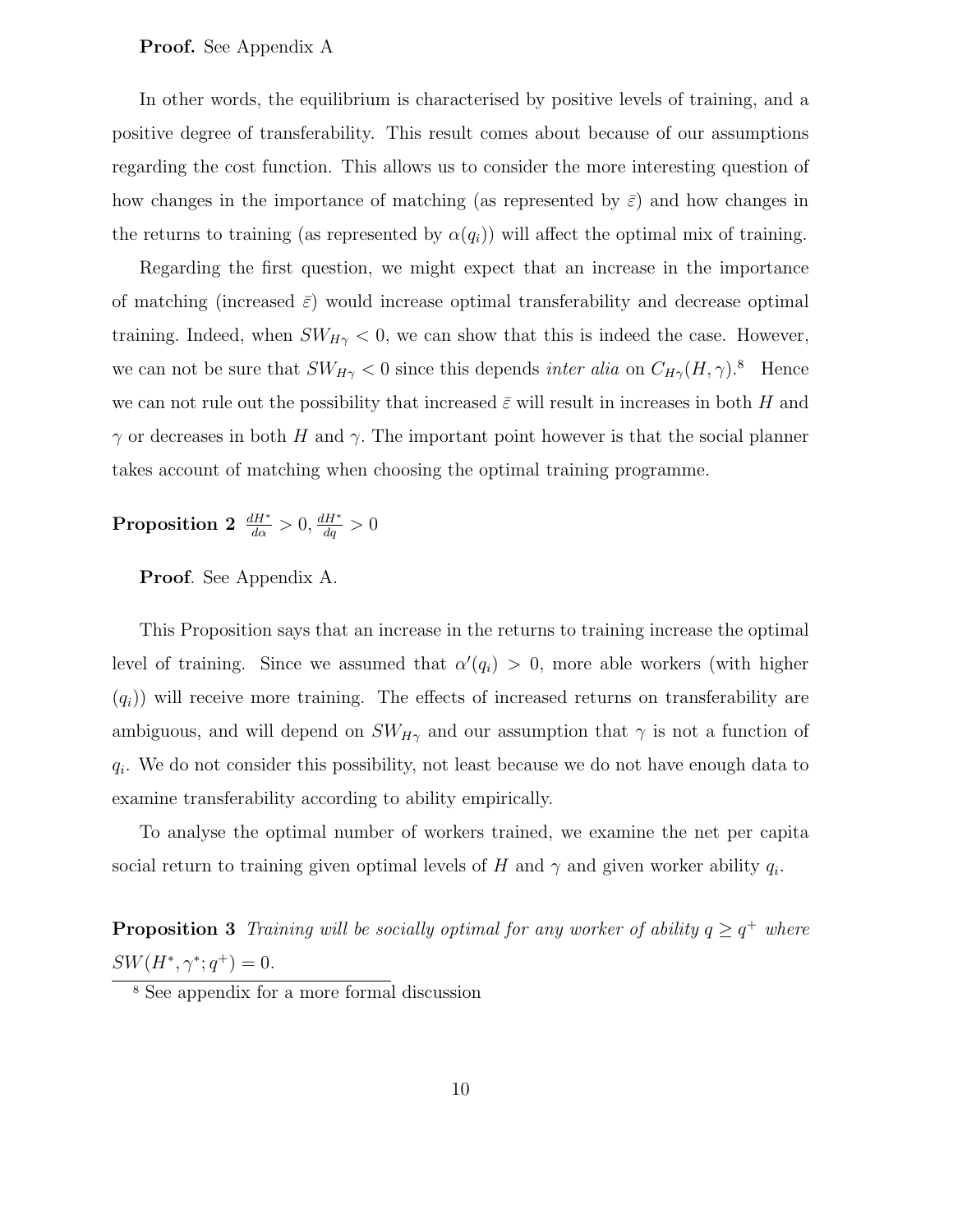**Proof.** See Appendix A.

We use the envelope theorem to show that social welfare at the optimal training levels is continuously increasing in ability. This implies that all workers above a cut-off ability level will be trained whilst all those below this cut-off ability level will not.

#### **2.4 Private optimum**

Since we assume that firms are able to credibly commit to training packages  $(W, H, \gamma)$ , firms will maximise profits subject to a constraint that the expected utility of the worker is at least as high as that offered by another firm. Competition among firms ensures that firms make zero profits, and so the problem is equivalent to firms maximising the utility of young school-leavers subject to a zero profit condition. Since utility of a worker is just the sum of expected wages over the two periods, the firm's problem is:

$$
\max_{H,\gamma} U_i(W, H, \gamma) = W_i + P_i (stay) E[\Pi_{Ai}^{APP} | stay] + P_i (leave) E[\Pi_{Bi}^{APP} | leave]
$$
  
s.t.  $W_i = -C(H, \gamma)$ 

We know that second-period wages must equal second-period productivity in this model, hence this reduces to precisely the problem faced by the social planner in equation (5), we have therefore proved the following proposition:

**Proposition 4** In equilibrium, the training package offered by private firms is identical to that chosen by the social planner, and an identical number of workers are trained.

#### **2.5 Summary**

When firms compete to offer training packages to workers, they will offer socially optimal training packages. As such, the training offered will take account of the expected degree of turnover, and more able workers will be offered more training than less able workers, since their returns will be higher. In our empirical analysis, we will examine the returns to GAT within the training occupation and the transferability of GAT across occupations. The next section outlines how we will identify these parameters.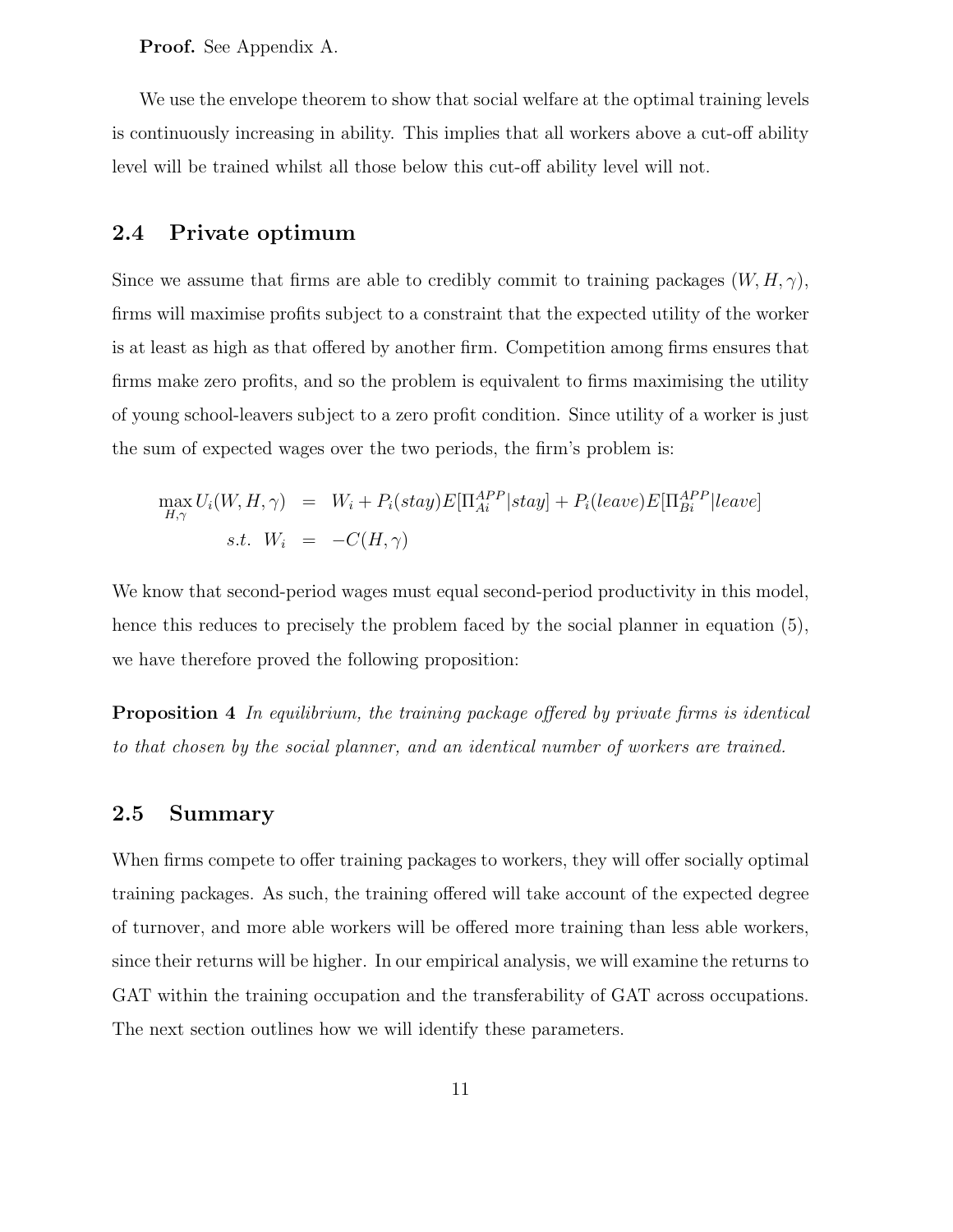## **3 Empirical Framework**

In this section, we describe how we will identify the key parameters of interest: the return to GAT and the transferability of GAT. Again, we consider only the two-occupation case (A and B), although our results generalise readily to the n-occupation case**.** We start by describing the log-earnings of worker  $i$  in occupations  $A$  and  $B$ . This follows directly from equations  $(1)$ ,  $(2)$   $(3)$  and  $(4)$ :

$$
\ln W_{Ai}^{NOAPP} = m(a_i) + \xi_{ai} \tag{1'}
$$

$$
\ln W_{Bi}^{NOAPP} = m(a_i) + \xi_{bi} \tag{2'}
$$

$$
\ln W_{Ai}^{APP} = \alpha(a_i)H + m(a_i) + \xi_{ai}
$$
 (3')

$$
\ln W_{Bi}^{APP} = \alpha(a_i)\gamma H + m(a_i) + \xi_{bi} \tag{4'}
$$

where A is the training occupation and where 'NOAPP' ('APP') refers to worker  $i$ without (with) an apprenticeship qualification. From our theoretical analysis, we know that the worker leaves the training occupation when:

$$
(\xi_B - \xi_A) > \alpha(q_i)H(1 - \gamma)
$$
\n(6)

In other words, when the improved (occupational) match exceeds the cost of transferring apprenticeship training.

#### **3.1 Relation to the existing literature**

We estimate the return to training in a relatively standard fashion (see for example Lynch (1992)). Whilst we show that the presence of matching has implications for our estimates, we are able to derive an approximate lower bound to this return. Controlling for the presence of matching to identify transferability (a function of the costs of transferring training across occupations) is more difficult. Intuitively, workers leave the apprenticeship occupation to realise a better match (equation (6)). Hence estimates based on a comparison of movers and stayers are likely to overstate the transferability of training.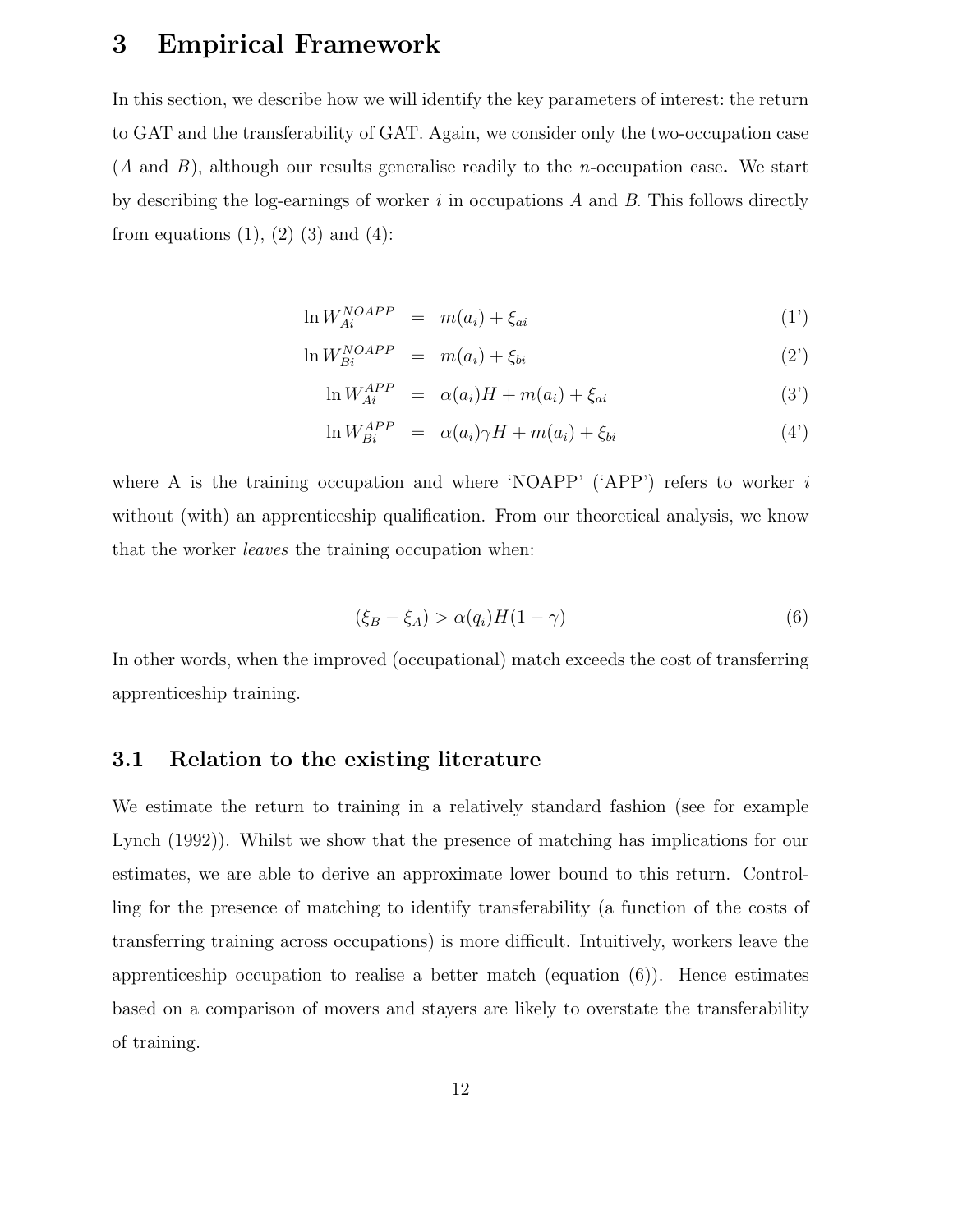The approach that we take - we use a sample of displaced workers to generate what are effectively 'exogenous' occupation changes - is similar to that taken by other papers that attempt to control for match-driven mobility. For example, Dustmann and Meghir (1999) focus on the returns to tenure and experience in the context of a model in which wages are also driven by worker-firm matching.<sup>9</sup> As in our framework, the job change decision trades off match improvements with losses of human capital (firm-specific human capital in their case) and a sample of displaced workers is used to generate 'exogenous' firm changes. $10$ 

The empirical paper closest to ours is Werwatz (1998). Werwatz also addresses the question of how transferable is GAT between occupations, finding that occupational 'movers' earn similar wages to occupational 'stayers', and concluding that GAT must be fairly transferable across occupations. Since Werwatz has only cross-sectional data, he controls for endogenous mobility by estimating a switching regression model. The fact that the selection terms are rarely found to be statistically significant could indicate that selection biases are not a problem for his results. However, it is more likely that the selection equation has been inadequately specified. In particular, it is not clear that a variety of 'quality of work' measures (such as standing up at work) capture what is driving occupational mobility (the search for better occupational matches) or that these do not belong in the earnings equation. Fortunately, the panel nature of the IAB data enables us to improve upon this strategy. The following subsections describe how we do this.

<sup>&</sup>lt;sup>9</sup> In fact the model is more general, as the returns to tenure are allowed to vary across firms and individuals, and the returns to experience across individuals.

<sup>10</sup> Returns to experience are estimated using a sample of workers starting a new job, and these estimates are used to calculate the within-firm wage growth which must be due to a combination of tenure and changes in match quality. Here, the selection problems are that workers observed working for a particular firm chose to join this firm and chose not to leave it. A sample of firm closures is used to control for the first problem and age is used as an instrument for tenure.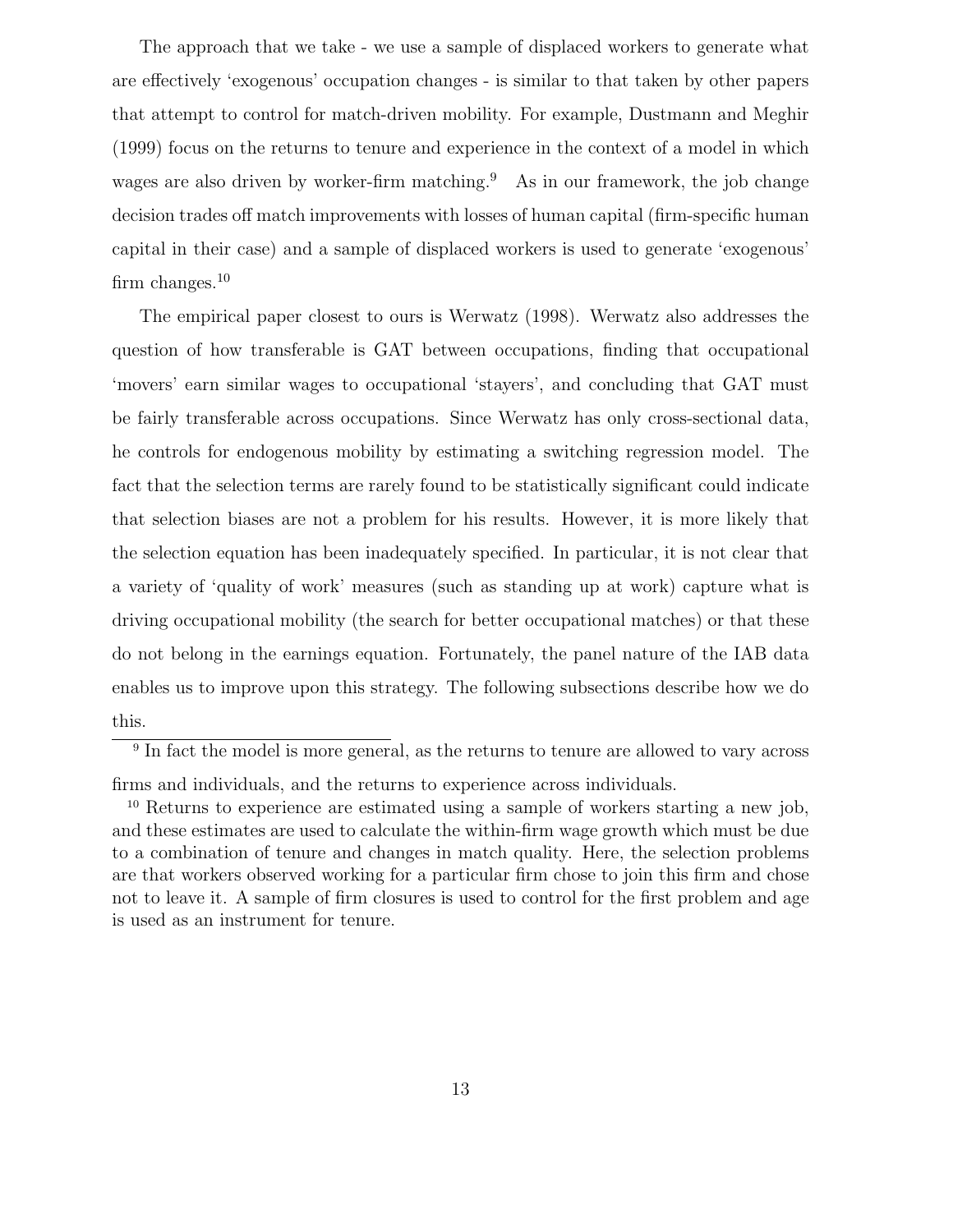### **3.2 The returns to apprenticeship training**

We estimate the returns to apprenticeship training under two assumptions: first, that school-leavers do not differ in ability and secondly that school-leavers do differ in ability.

#### Homogenous school-leaver quality

The first of these assumptions implies that  $q_i = q$  for all i, so that  $m(q_i) = m_0$ ,  $\alpha(q_i) = \alpha$  and  $H(q_i) = H$ , so that the return to one year's worth of workplace training  $(\alpha)$  is a homogenous parameter. Suppose that we wish to estimate this parameter. We do this by estimating the total value of workplace training  $(\alpha H)$  and then dividing by the average number of years spent in apprenticeship training  $H$  (which we can measure from the data). Consider estimating by ordinary least squares an equation of the following form (ignoring covariates such as experience that have 'common effects'):

$$
\ln W = a_0 + a_1 APPIN + \eta \tag{7}
$$

where APPIN refers to an apprentice working inside of the training occupation,  $\eta$  is a random disturbance term and the base group are those without any apprenticeship training. Then from (1'), (3') and (6), the probability limits of  $\hat{a}_0$  and  $\hat{a}_1$  are given by:

$$
p \lim \hat{a_0} = m_0 + E(\xi_a | \xi_a - \xi_b > 0)
$$
  
\n
$$
p \lim \hat{a_1} = \{m_0 + \alpha H + E(\xi_a | \xi_a - \xi_b \ge -\alpha H[1 - \gamma])\}
$$
  
\n
$$
-\{m_0 + E(\xi_a | \xi_a - \xi_b > 0)\}
$$
  
\n
$$
= \alpha H + E(\xi_a | \xi_a - \xi_b \ge -\alpha H[1 - \gamma]) - E(\xi_a | \xi_a - \xi_b > 0)
$$
  
\n
$$
\le \alpha H
$$

since  $\alpha H[1-\gamma] \geq 0$ . Hence, using the estimated value of  $a_1$  from (7), we will estimate a lower bound to  $\alpha H$  and therefore a lower bound to  $\alpha$ .

#### Heterogeneous school-leaver quality

It is perhaps more plausible to assume that school-leavers differ in ability  $q_i$ . Hence as assumed in section 2,  $\alpha$  is an increasing functions of  $q_i$ , H is an increasing function of  $q_i$ ,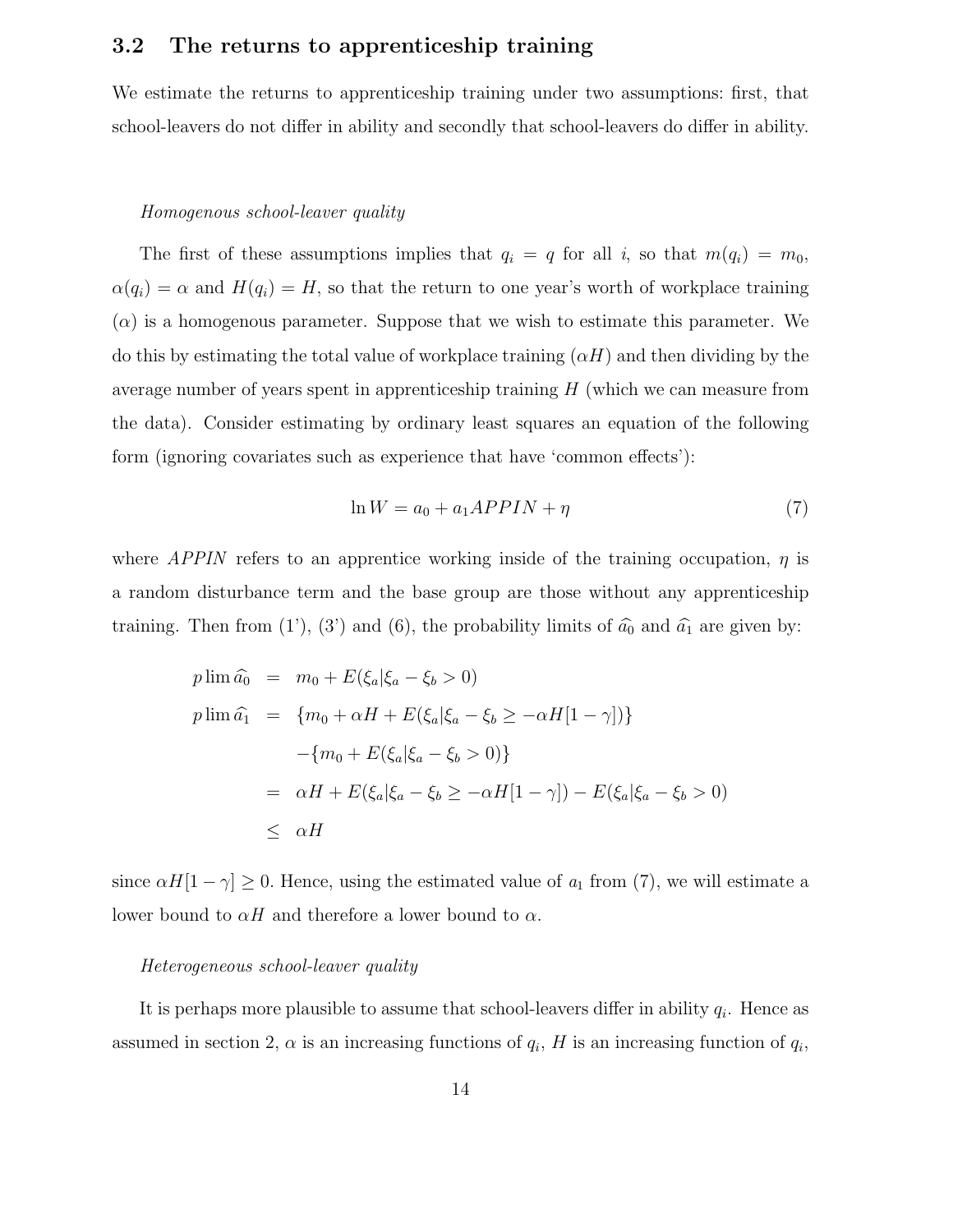and  $\alpha$  is a heterogeneous parameter. Under this assumption, estimates of  $\alpha(q_i)$  based on equation (7) represent lower bounds on the returns to intensive apprenticeship training for those choosing to become apprentices. Since we have shown in proposition 3 that only those school-leavers with  $q > q^+$  will actually be apprenticed, it should be obvious that this is neither the population mean return to apprenticeship nor the return for those on the margins of apprenticeship and non-apprenticeship (i.e. those with  $q \simeq q^+$ ). Since we are often concerned with the effects of apprenticeship-type programs on hard-to-educate workers in other countries, this latter parameter may be of particular interest.

We provide an estimate of this parameter using data disaggregated by training firm size. It is often asserted that there is a clear ranking in both the quality of apprenticeship programs offered and the ability of applicants. Consistent with our model, apprenticeship programs tend to last up to one year longer than those offered in smaller firms (as we will see in section 4). Moreover, as Steedman (1993) notes, "In the public mind in Germany, a definite and complex ranking of apprenticeship places exists linked to expected lifetime returns. As a general rule, *Industrie* apprenticeships are more highly sought-after than Handwerk apprenticeships" (p.1285). In fact, Industrie and Handwerk broadly correspond to large and small firms respectively, and Steedman's claim is supported by evidence presented in Harhoff and Kane (1993), who find that the proportion of apprentices reporting good mathematics and good German scores in school are strongly increasing functions of apprenticeship firm size.

Since we have data on firm size, we can disaggregate the apprenticeship variable in equation (7) and use estimates of the returns to those trained in the smallest firms as an approximation to  $\alpha(q^+)$ , the return to apprenticeship training to those workers of lowest ability.<sup>11</sup>

<sup>&</sup>lt;sup>11</sup> In the model, there is no heterogeneity among firms and so we offer no formal explanation as to why the highest quality school-leavers train in the largest firms (as opposed to a situation in which every firm offers a range of programs to cater for different abilities). One possibility is that if training in large firms generates complementary firmspecific skills, the returns to these skills will be shared between trainee and firm, hence the expected lifetime utility of apprentices is higher in larger firms and larger firms earn higher rents on higher quality workers. Of course this assumes a fixed number of large firms.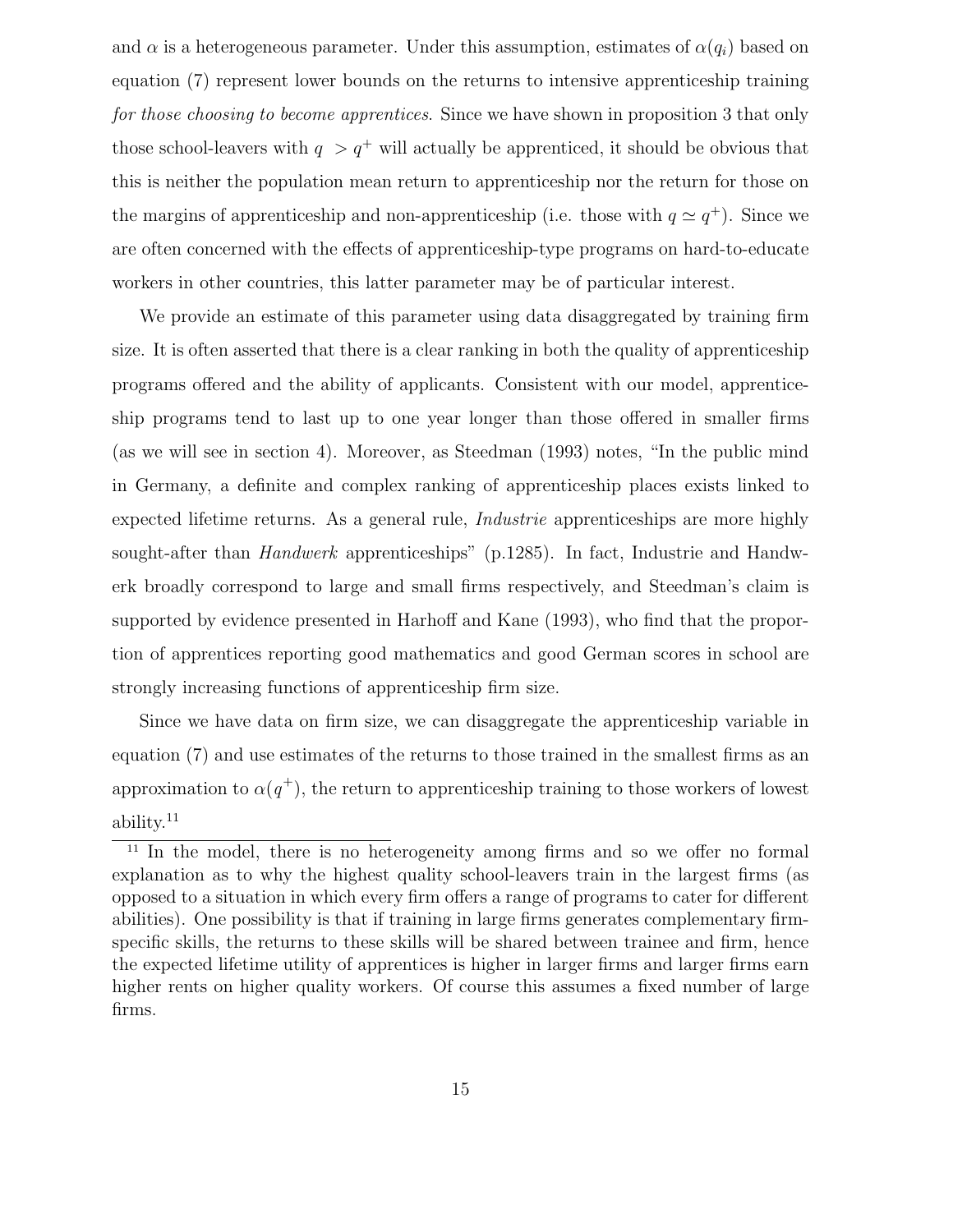### **3.3 The transferability of apprenticeship training**

In order to investigate the worst-case scenario, we would like to identify a lower bound to transferability. Since we will estimate transferability by considering the costs of leaving the apprenticeship occupation, this corresponds to an upper bound to the costs of transferring apprenticeship skills.<sup>12</sup> It should be clear that we will not estimate such a bound by simply examining changes in log earnings between periods t-1 and t. Since we know from equation (6) that workers will only move out of the training occupation when  $\xi_{Bi}-\xi_{Ai}>\alpha H(1-\gamma)$ , simply comparing the wages of 'movers' and 'stayers' would cause us to under-estimate the costs of transferring training.

We can, however, make some progress by basing this comparison on a sample of workers displaced for exogenous reasons (e.g. plant closure). To see this, consider estimating the following equation, where 'MOVOUT' is a dummy variable indicating whether the worker has left the training occupation:

$$
\Delta \ln W = b_0 + b_1 MOVOUT + \eta \tag{8}
$$

Then we can estimate an upper bound to the costs of transferring training (lower bound to transferability) under the following assumption:

**A1** Workers are randomly displaced from their firms. These workers accept the first job that they are offered and may decide to search for a more suitable position on the job.

In a formal model of search with offers arriving exogenously on and off the job, assumption A1 requires that the arrival rate of offers to unemployed workers is no greater than the arrival rate to workers in a job and that search costs for unemployed workers are at least as large as those employed workers.<sup>13</sup> For workers accepting an offer within

 $12$  An upper bound to transferability (lower bound to the costs of transferring training) is easily derived by augmenting equation (7) to include a dummy for being an apprentice outside of the training occupation. A lower bound to the cost of transferring training then corresponds to the difference between the estimated coefficient on this dummy and  $\widehat{\alpha_1}$ .

<sup>13</sup> See for example Mortensen (1986).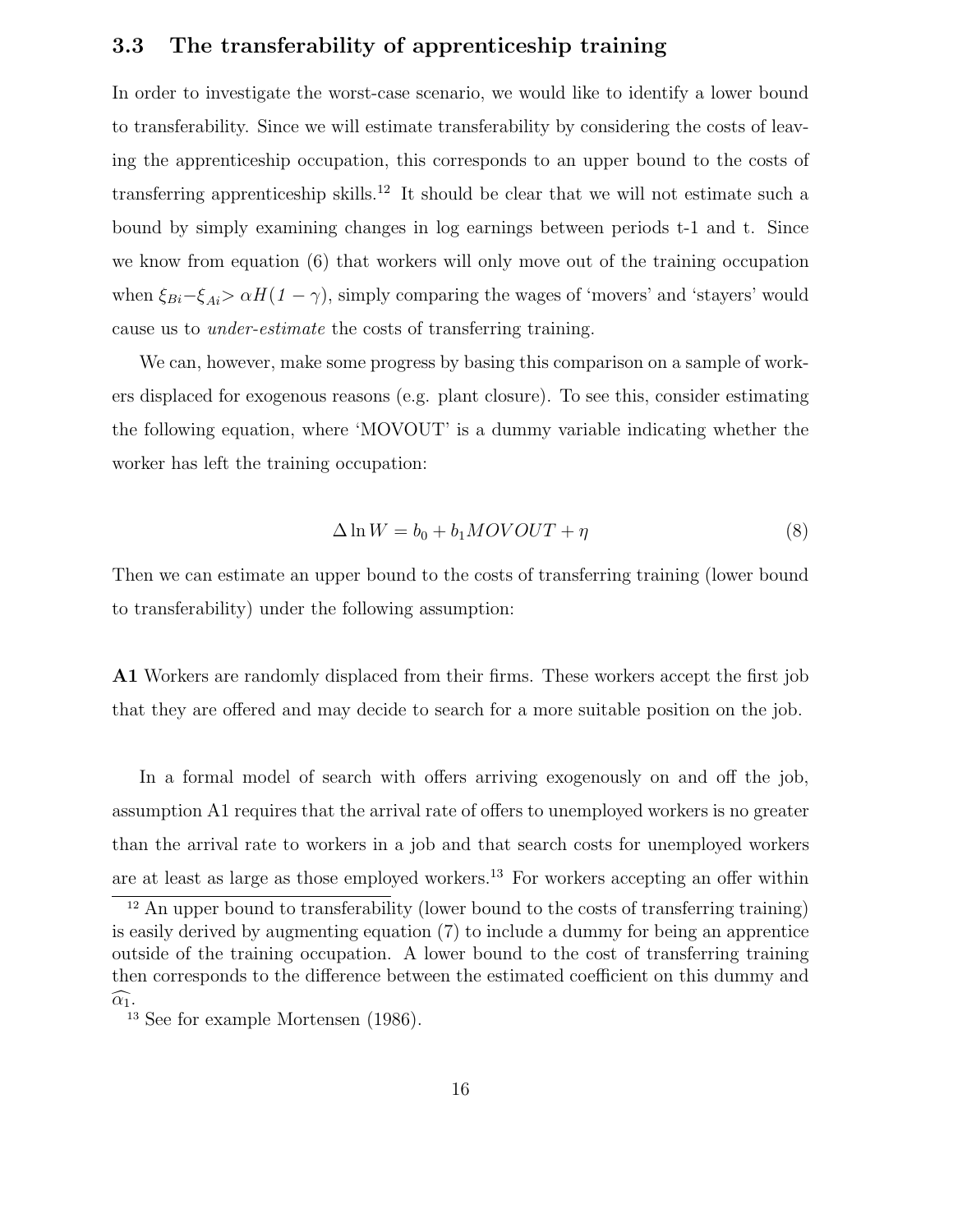their training occupation, the expected change in log earnings is then zero. For those accepting a job outside of the training occupation, the change in log earnings is from equations  $(3')$ ,  $(4')$  and  $(6)$ :

$$
E(\Delta \ln W|MOVOUT_i) = \alpha H(\gamma - 1) + E(\xi_B|\xi_A - \xi_B \ge \alpha H(\gamma - 1))
$$

$$
-E(\xi_A|\xi_A - \xi_B \ge \alpha H(\gamma - 1))
$$

$$
= \alpha H(\gamma - 1) + E(\xi_B|\xi_B - \xi_A < \alpha H(1 - \gamma))
$$

$$
-E(\xi_A|\xi_A - \xi_B \ge \alpha H(\gamma - 1))
$$

$$
< \alpha H(\gamma - 1)
$$

Hence we have that:

$$
p \lim \widehat{b}_1 = \{ \alpha H(\gamma - 1) + E(\xi_B | \xi_A - \xi_B \ge \alpha H(\gamma - 1))
$$

$$
-E(\xi_A | \xi_A - \xi_B \ge \alpha H(\gamma - 1)) \} - \{ 0 \}
$$

$$
< \alpha H(\gamma - 1)
$$

This implies that estimates of  $b_1$  derived from equation (8) for a sample of displaced workers are downward-biased under assumption A1 so that we *over-estimate* the costs of transferring skills and so underestimate transferability. This can be explained as follows: the initial occupation was chosen in period  $(t-1)$  and the new occupation was not chosen in period  $(t-1)$ . Hence the expected value of the match in the former is positive, the expected match in the latter negative and so a move outside of the training occupation entails an expected loss of match productivity as well as the cost of transferring skills.

This result may not hold under a less restrictive assumption regarding the job-search behaviour of displaced workers. A more plausible assumption is A2:

**A2** There is some cost U to rejecting an offer from outside the training occupation. This represents the expected cost of remaining unemployed and waiting for an offer from inside the training occupation.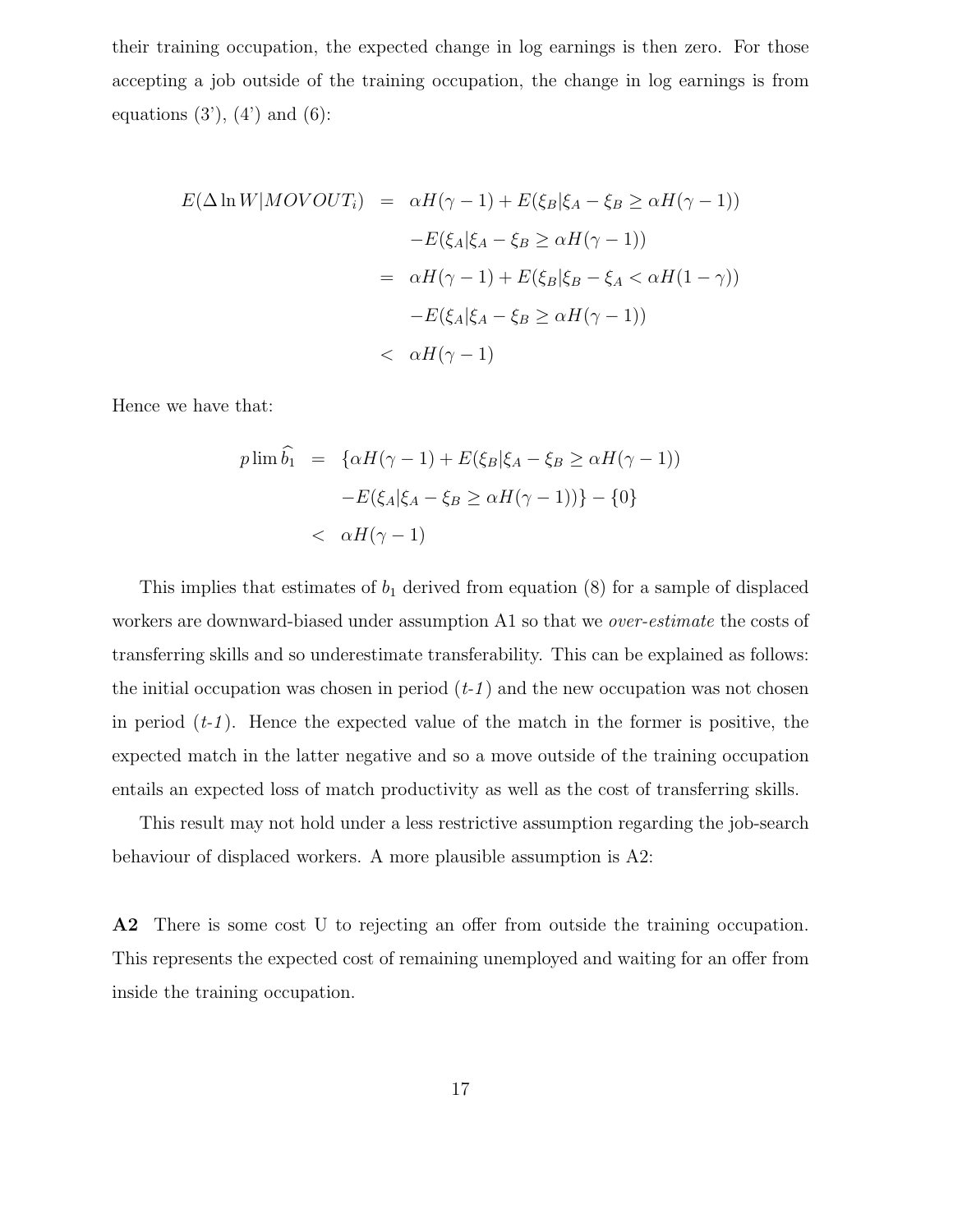Then, displaced workers will only accept an offer from outside of the training occupation when  $\xi_{Bi}-\xi_{Ai} > \alpha H (1-\gamma) - U$ , so that behaviour will only mirror that under A1 for those workers with large  $U$  (in other words, when there is no option but to move). Under this more general assumption, an obvious strategy is to find proxies for  $U$  that will enable us to instrument the decision to leave the training occupation. These instrumental variables estimates could then be interpreted as if they were derived under assumption A1. Another option is to use the answers to a survey question regarding the usefulness of skills learned during the apprenticeship that we interpret as abstracting from any matching considerations. We discuss both of these strategies in section 7.

## **4 German Apprenticeship Training**

To understand the structure of GAT, we begin by outlining the 1969 Vocational Training Act, which remains the foundation stone of GAT. This Act explicitly defined a number of occupations in which school-leavers could apprentice. Whilst these currently number 375, fewer than the 600 that could be apprenticed in the 1970s, they are defined very narrowly. For example, within the class of electrical occupations (a two-digit category) school-leavers can apprentice in 15 different occupations.<sup>14</sup> This provides a rationale for our assumption that the skills acquired by apprentices are occupation- rather than firm-specific.

Although the length of apprenticeship depends on the apprenticeship occupation, GAT typically lasts between two and three and a half years. A crucial part of the curriculum for every training occupation involves training firms releasing their apprentices for one day per week to attend a local vocational school. These are organized around one of five vocational fields (industry, commerce, home management, agriculture and other occupations) and are designed to fill any gaps in general education and to prepare apprentices for the final examination (see Steedman, Green, Betrand, Richter, Rubin,

<sup>&</sup>lt;sup>14</sup> These include occupations such as 'electronic specialist, telecommunications'; 'electronic specialist, communications (telecommunication systems)'; 'electronic specialist, communications (information systems)' and 'electronic specialist, communications (radio engineering)'. See Federal Ministry of Education and Science (1992) for more details.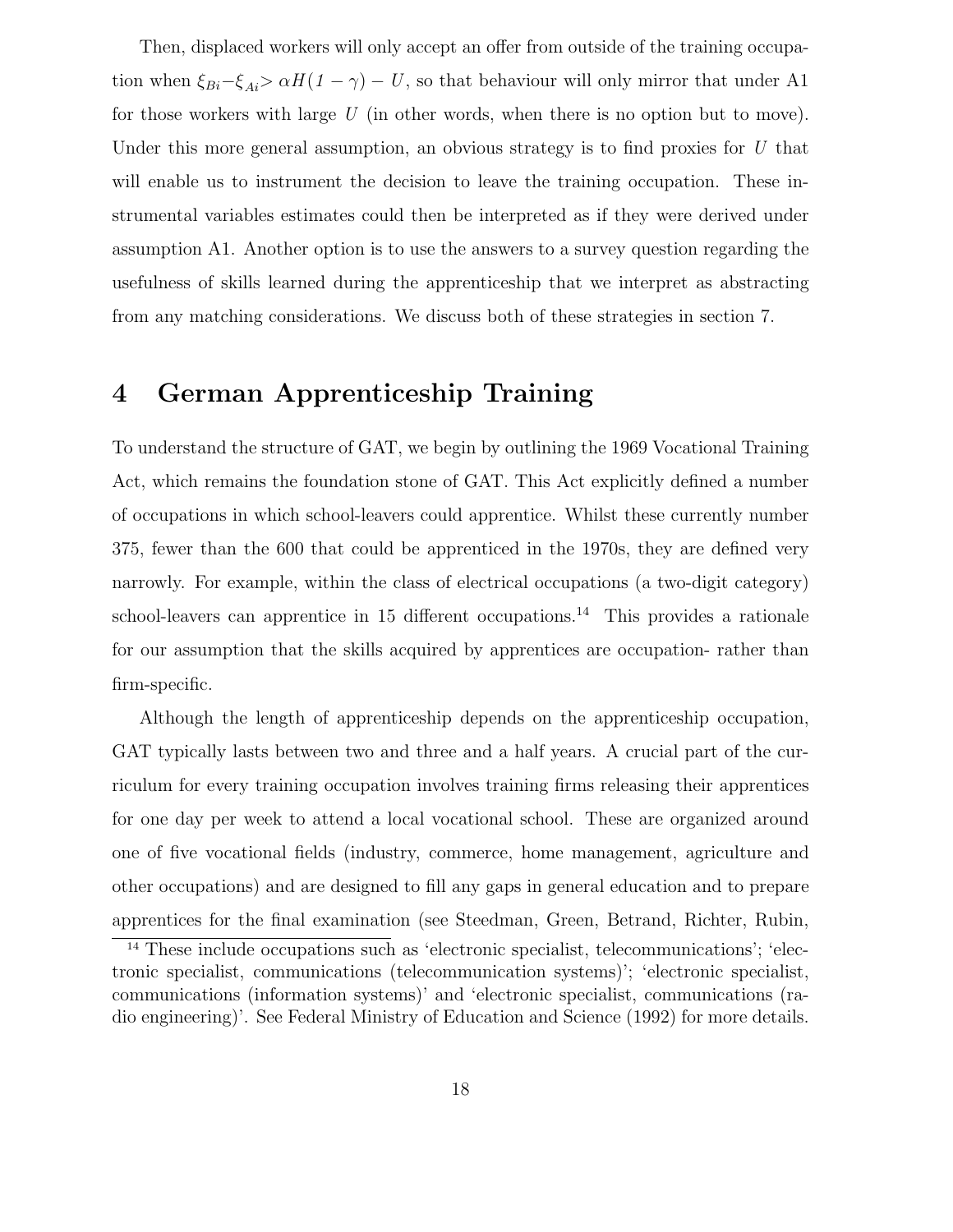and Weber (1997) for an example of such a curriculum). Training is completed when apprentices pass the final examinations. These typically consist of several written examinations in the subjects laid down by the training regulations, with many including an oral or practical component.

It has sometimes been suggested that the centralised German wage bargaining structure limits the degree of post- and pre-apprenticeship competition among firms. In fact though, the wages bargained centrally are more like minimum wages, with firms free to increase wages above these minimum levels. In any case, firms can increase wages by changing the job titles of workers and in the case of apprenticeships, by offering different fringe benefits. Casey (1991) reports evidence of this practise.

### **5 Data Issues**

For our estimates of returns to and transferability of apprenticeship we use data from a 1% sample of German social security records (see the IAB Data Appendix for a fuller description of the data set). The data are available for the years 1975-1995, and are supplemented by data on the firms to which workers are attached. Due to a change in the notifying procedure, we use wage information from 1984 onwards. The data are well suited to the task at hand, since the wage information and timing of employment spells is very accurate.

#### **5.1 The sample**

Only German males are retained for analysis, and our sample consists of two groups: apprentices and non-apprentices. In order to exclude those engaged in short training spells, internships and the like, apprentices are defined as those having been observed training for greater than 450 days. We further restrict the sample of apprentices to those without the *Abitur* (usually completed by those that will eventually attend University) and those starting their apprenticeship aged 19 or under. The age restriction is designed to include those that take their military service after leaving school, but exclude those training after a spell in the labour market. We exclude those with an Abitur as the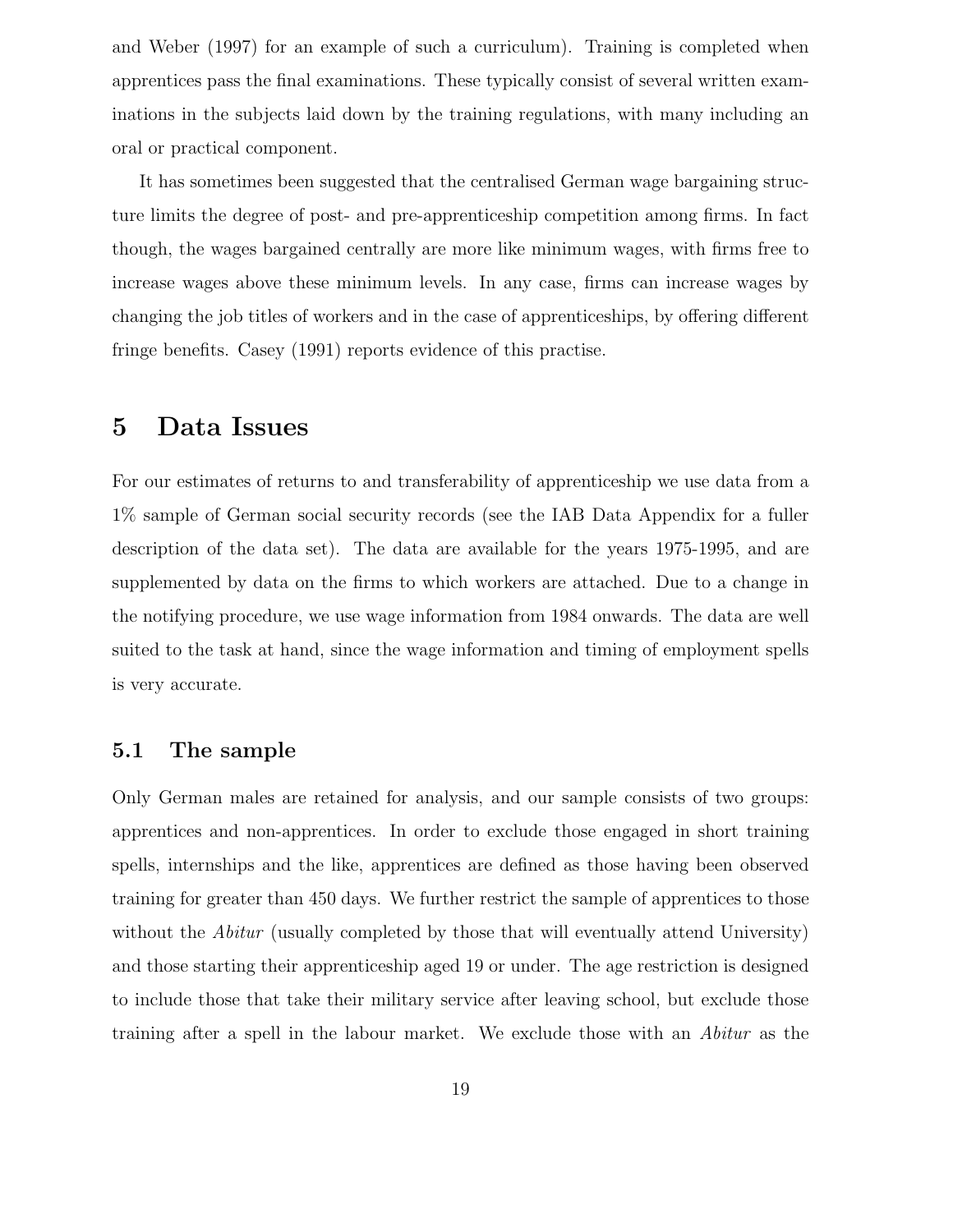labour market for apprentices with this qualification will be significantly different to that for those without an *Abitur*. In any case, this group is relatively small.<sup>15</sup> To make the sample of non-apprentices as comparable as possible, we include only those whose first spell is observed aged 19 or under and who do not have the Abitur.

Table 1 displays some descriptive statistics for our sample. The most noticeable feature of the Table is the gradual ageing of the sample. Since the maximum age for a person in the sample increases from 19 in 1975 to 39 in 1995, this is to be expected. Note also that the proportion of workers in the sample with apprenticeship training is increasing over the observation window. This reflects an increase in the proportions of young school-leavers undertaking apprenticeship training over this period. Due to the fact that the sample is relatively young, we do not observe many apprentices with the Meister certificate (an advanced vocational qualification typically undertaken by apprentices with several years of labour market experience).

#### **5.2 Displacement**

A key part of our empirical strategy involves the construction of a sample of 'exogenously' displaced workers. In this respect, the fact that plants are given a unique identifier in the IAB data helps, although we cannot assume that the disappearance from the data of a plant identifier implies that a plant has closed. This can happen for a variety of reasons, including closure, takeover or a merger. To deal with this problem, we construct three subsamples of 'separations':

**'Displaced'** First, we use a sample of workers who experience an unemployment spell after separation. We further restrict this unemployment spell to be greater than one month to avoid including those workers that quit their previous firm and exclude workers with unemployment spells of greater than one year to avoid problems regarding the scarring effects of unemployment. Although this upper limit is somewhat arbitrary, experiments suggest that it does not impact much on our results. Whilst this sample

<sup>15</sup> This group makes up less than 20% of all apprentices according to the authors' calculations with the German Socio-Economic Panel (GSOEP).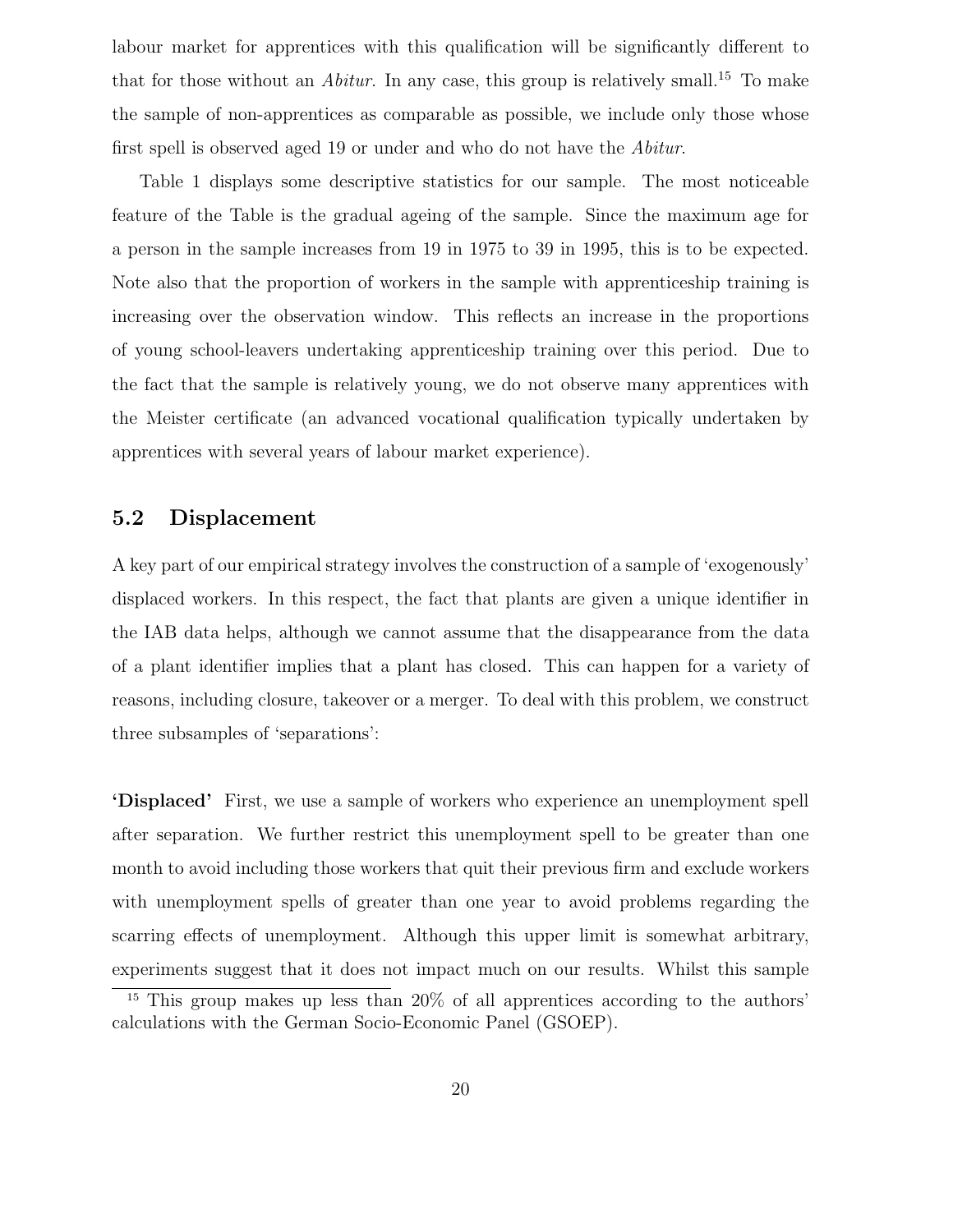does not enable us to disentangle those workers displaced exogenously and those displaced for 'cause', displacements for cause are only a problem in equation (8) when they are based on unobserved and transitory components of earnings which are correlated with the decision to move out of the training occupation. Hence results based on this subsample are robust to dismissals for cause based on permanent components of earnings (observed or unobserved).

**'Close'** We can compare our results using the 'displaced' subsample to those obtained by further restricting this sample to those workers who separated, experienced an unemployment spell and whose plant identifier disappeared from the data. If we assume that plants that merge or reorganise lay workers off on a 'last-in-first-out' basis, this group will contain a higher proportion of workers displaced for exogenous reasons. Since we do not know the exact date at which the plant closed in the IAB data, we generate two samples of workers displaced because of 'closure': those whose plant identifier disappeared within one and two years of the separation date ('close1' and 'close2' respectively).

**'Quits'** Finally, for the purpose of comparison, we present the results for a sample of workers separating firms but not experiencing an intervening spell of unemployment.

Table 2 presents some descriptive statistics for the four different groups. Focusing on the pre-displacement characteristics, we find significant differences between these groups. In the second and third rows, we see that displaced workers are slightly younger than the other groups, although there are no significant differences between the 'quits' and the 'close' samples. The most marked differences occur with respect to pre-displacement tenure. The finding that this is lowest amongst the 'displaced' workers is consistent with a layoff policy of 'last-in-first-out'. This is very important in Germany (see Bender, Dustmann, Margolis, and Meghir (1999) for details) and may also explain the differences between the 'close' and 'quit' samples, since those 'close' workers that were displaced prior to the actual closure of the plant will also have been subject to the 'last-in-firstout' rule. Pre-separation wages reflect these differences, and it is interesting to note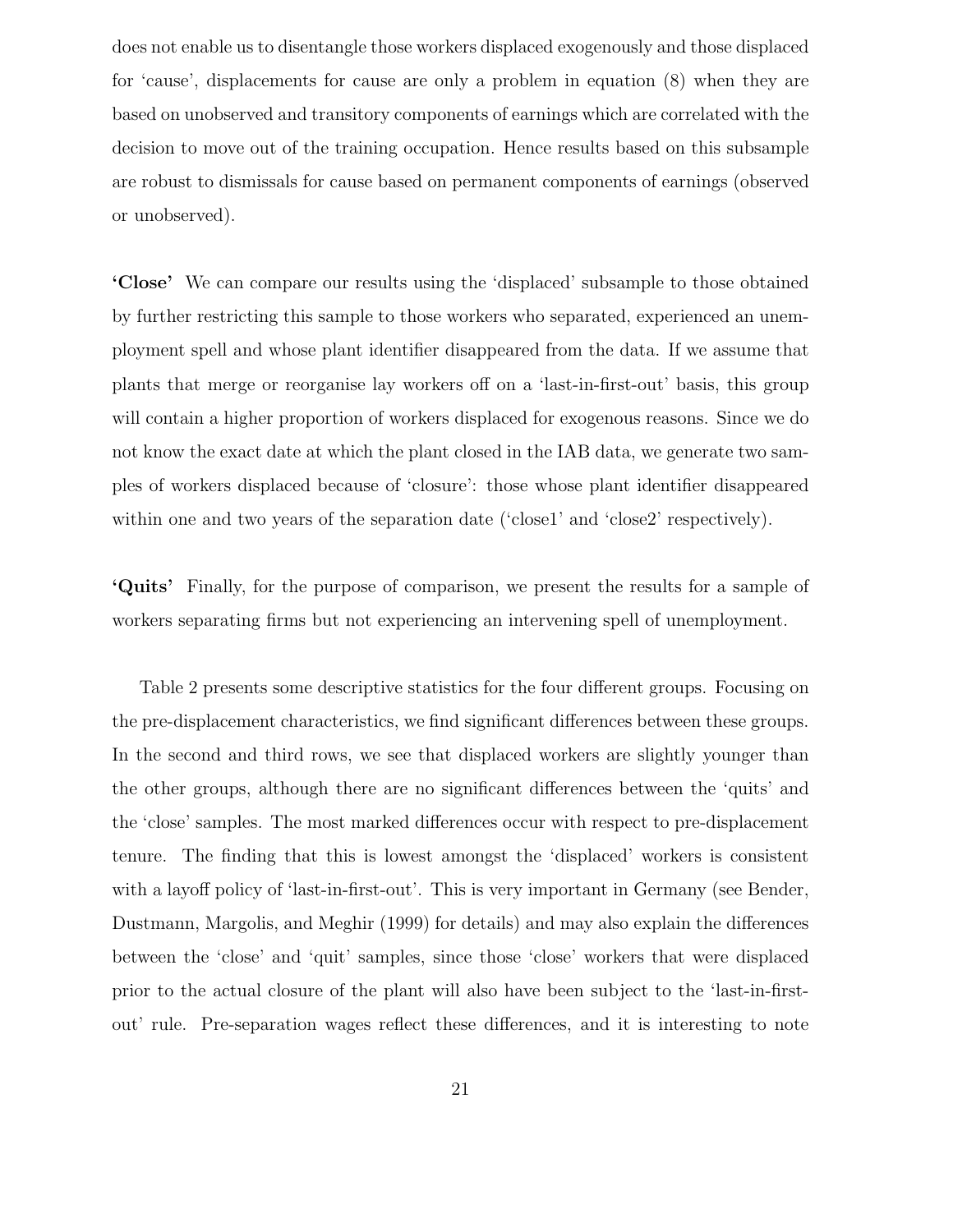that in a regression of pre-displacement wages on pre-displacement characteristics and dummy variables representing the groups 'displaced', 'close2' and 'close1', the estimated co-efficients (standard errors) on these variables were -0.00374 (0.00616) for displaced workers, and -0.0234 (0.0267) and -0.0251 (0.0438) for 'close2' and 'close1' respectively. Hence, controlling for pre-displacement characteristics, we can not reject the hypothesis that these workers represent a random sample of pre-displaced workers.

## **6 Occupational Mobility**

Before analysing the returns to and transferability of GAT, we provide a brief overview of the occupational mobility of German apprentices. To assess the mobility of apprentices out of their training occupations, Figure 1 plots Kaplan-Meier estimates of the nonparametric survival functions of post-apprenticeship spells in the 3-digit training occupation. That the probability decreases sharply upon completion of apprenticeship training implies that a significant proportion of apprentices leave the apprenticeship occupation immediately. Although the hazard decreases at a much slower rate after this point, it remains the case that after 20 years in the labour market, 75% of apprentices have left the training occupation at the 3-digit level. The graph for the probability of leaving the 1-digit occupation shows a similar pattern but a slightly higher proportion of workers remaining within the 1-digit occupation (about 35%). This implies that two-thirds of German apprentices eventually leave the apprenticeship occupation at the 1-digit level.

To compare this with the mobility of non-apprentices, Table 3 presents occupation and firm mobility statistics for apprentices and comparable non-apprentices for the years 1985, 1991 and 1995. For non-apprentices, we use the first occupation/firm worked in upon labour market entry in place of the apprenticeship occupation/firm. For apprentices, Table 3 shows that in 1995, 60% have left their apprenticeship occupation with the highest mobility taking place at the 1-digit level. For non-apprentices however, the figure is 80%. Using mobility from the training industry rather than the training occupation produces a similar pattern: large number of apprentices leave the apprenticeship industry, but even larger numbers of non-apprentices leave the first industry worked in. This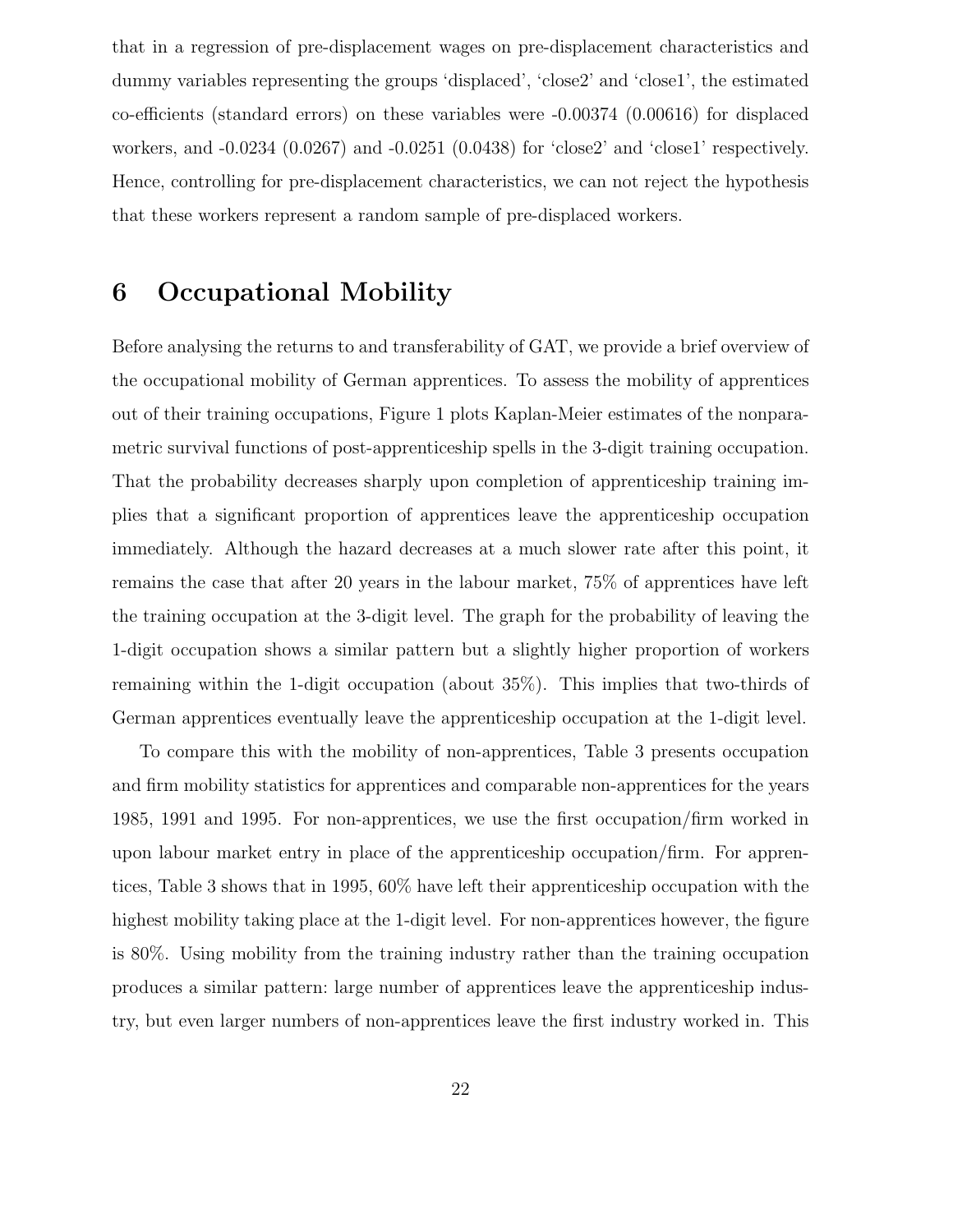would suggest that there is some specificity in the apprenticeship training investment that deters apprentices from switching occupation/industry. In contrast, the differences in firm mobility between apprentices and non-apprentices are far less pronounced. This adds weight to our assumption that apprenticeship training is occupation- rather than firm-based.

# **7 Estimates of Returns and Transferability**

Our objective in this section is to estimate an approximate lower bound to the return to apprenticeship training within the training occupation  $\alpha(q^+)$  and an upper bound to the costs of transferring training.

#### **7.1 Returns to apprenticeship**

In order to obtain our approximate lower bound to the return to apprenticeship  $(\alpha)$ , we begin by assuming that this value does not depend on school-leaver ability a, and simply split apprentices according to whether they are working inside or outside the training occupation. From the top panel of Table 4, we see that estimates of  $\alpha H$  based on equation (7) are approximately 0.15. With the conservative assumption that apprenticeship training lasts for an average of 2.75 years, and that an average of two-thirds of the apprenticeship is spent training, this gives an annualised average return of approximately 8.2%. This is comparable to estimates of the rate of return to schooling found in the literature. For example, Angrist and Krueger (1991), using US Census data, find estimates of the rate of return between 5% and 7% when estimating by OLS, and between  $6\%$  and  $10\%$  when estimating by IV.<sup>16</sup> Our estimates of the return to additional years

<sup>&</sup>lt;sup>16</sup> For the purposes of comparing our results with the previous literature, the second panel of Table 4 presents the results of estimating equation (7), in which we pool the two types of apprentice (those working inside and outside the training occupation) to estimate the 'return to apprenticeship training' as commonly reported. This co-efficient averages roughly 0.19 over the sample period. Based on a similar specification, Winkelmann (1994), using the German Socio-Economic Panel (GSOEP), obtains co-efficients that average approximately 0.2 over the period 1985-1990. Werwatz (1998), using the Qualifications and Careers (QaC) data, obtains a co-efficient for 1985 of 0.137. That this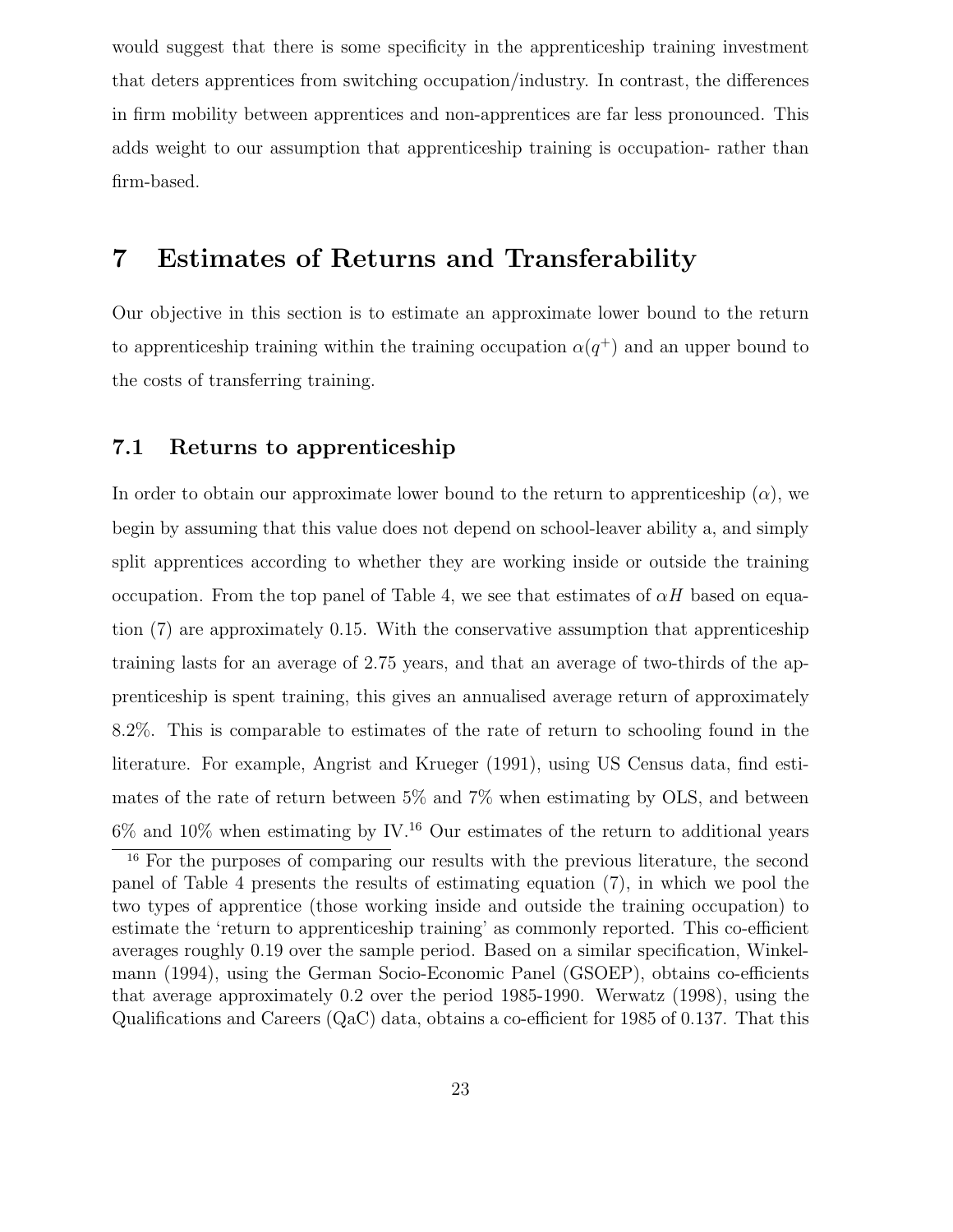of experience is large, although this is likely to reflect the fact that we observe these workers over their first few years in the labour market, when much of the information regarding occupational match productivity is revealed. The low returns to tenure are consistent with those reported in Dustmann and Meghir (1999).

As noted in section 3, the value of apprenticeship is likely to depend on worker ability q. To obtain our approximate lower bound to the return to apprenticeship  $\alpha(q^+)$ , we split the group of apprentices according to the size of their training firm. As a check that apprenticeship firm size proxies school-leaver quality, the first column of Table 5 presents self-reported school test scores (Harhoff and Kane (1997)). As commonly assumed in the GAT literature, we see a clear correlation between training firm size and school-leaver ability, although the group with the lowest scores are actually those trained in the second smallest firm size. The second column calculates the proportion of apprentices trained in firms of this size, whilst the third column reports the co-efficients estimated from a version of equation (7) in which the apprenticeship variable is disaggregated according to firm size, and we pool across years (and include year dummies). To obtain estimates of the rate of return to an additional year of training, we again adjust these co-efficients according to the length of the training program (again assumed to be 2.75 years for each firm size group) and the average time spent training (column 5).

Rates of return across the different size groups are again in the broad range of estimates of the return to an additional year of schooling. Taking the return to one year of apprenticeship training for those workers trained in firms with between two and nine employees as the return to those on the margins of apprenticeship and work, this return is approximately 5.87%. As we would expect, this is lower than the return found for higher ability school-leavers training in larger firms, but it is still within the broad range of estimates of the rate of return to schooling. Moreover, each of these estimates represent lower bounds on the true returns to apprenticeship training. We now attempt to estimate the transferability of this training.

is slightly lower than our estimate may be attributable to the fact that Werwatz (1998) includes additional covariates (such as industry dummies) in his earnings equation.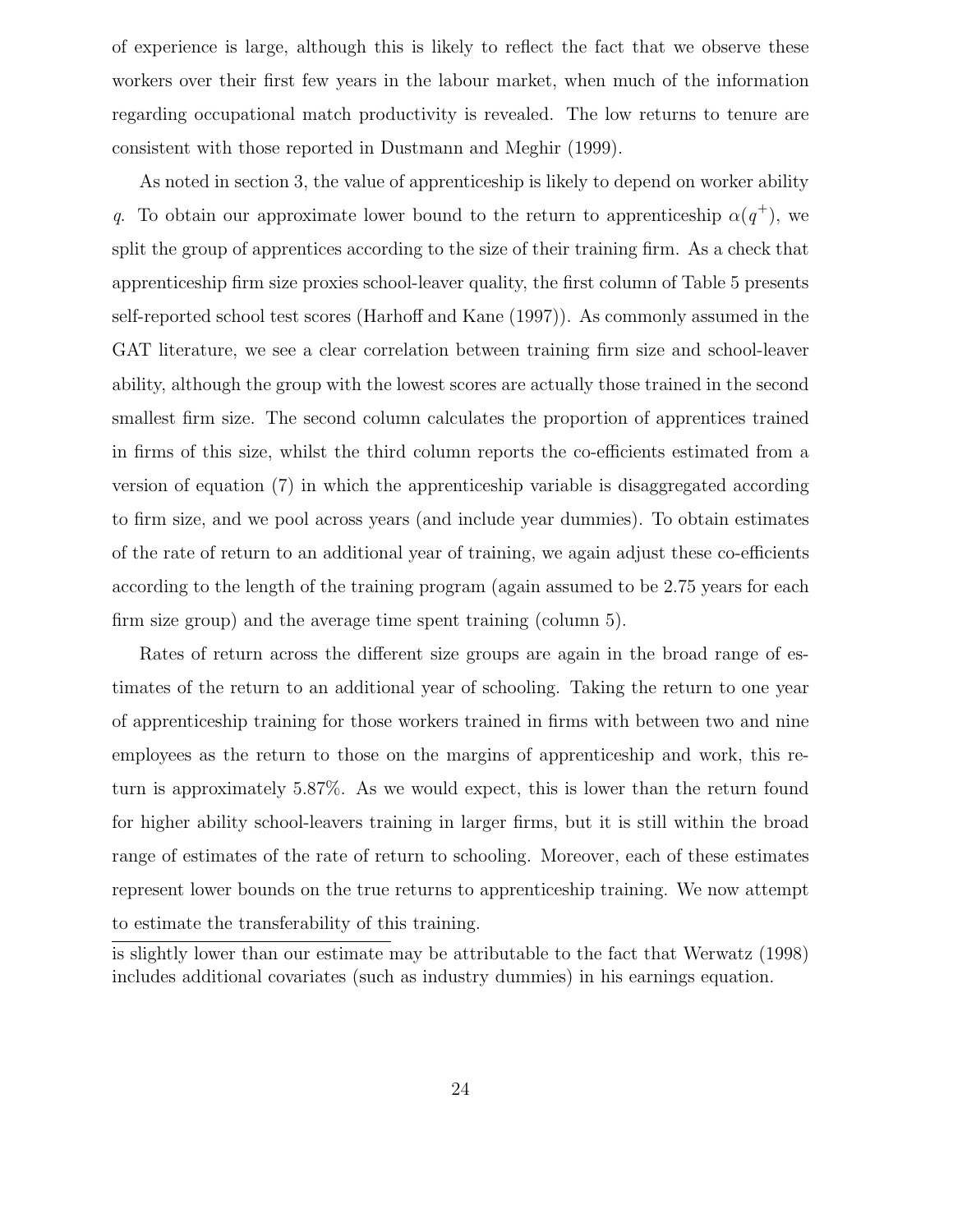#### **7.2 Transferability**

We now turn our attention to the transferability of apprenticeship training between occupations, and in Table 6, we present estimates of the costs of transferring training obtained from estimating equation (8). Before turning to the results for the groups of 'displaced' workers that we are interested in, we begin with our comparison group of 'quits'. Looking at the left-hand column of the Table, we see that amongst the group of quits, the wage penalty associated with moving out of the training occupation is very close to zero. Whilst this would suggest that training is entirely transferable, these estimates are obviously biased because of the match-driven nature of this mobility. Turning then to column 2, we find that for displaced workers, the point estimate of the wage penalty is now negative and significant at the  $10\%$  level. This suggests that there are some costs to transferring occupations, although since these are small in comparison to the total value of apprenticeship training inside the occupation ( $\alpha H = 0.15$  from Table 4), this suggests that transferability is high. Moreover, in the final two columns, our estimates are not significantly different from zero.

The finding of only very small wage penalties associated with leaving the training occupation might suggest that training is transferable. However, it may be that training is more transferable between closely related occupations than between occupations which are a greater occupational 'distance' apart. To investigate this possibility, we disaggregate moves out of the training occupation and consider the wage penalties associated with different kinds of moves. We begin by measuring distance according to the occupational codes. That is, we say that a move at only the three-digit level is a move into an occupation more closely related to the training occupation than one involving a move at the two-digit level. The penalties to moving out of the training occupation according to the distance moved are presented in the second panel of Table 6. Looking first at the left-hand column, for the quits, only the wage penalty associated with a move out of the training occupation at the 1-digit level is negative, although it is very small. Again, since the majority of these moves are selective, we would not expect to find large penalties to moving for this group.

For displaced workers, the wage penalty associated with moving out of the training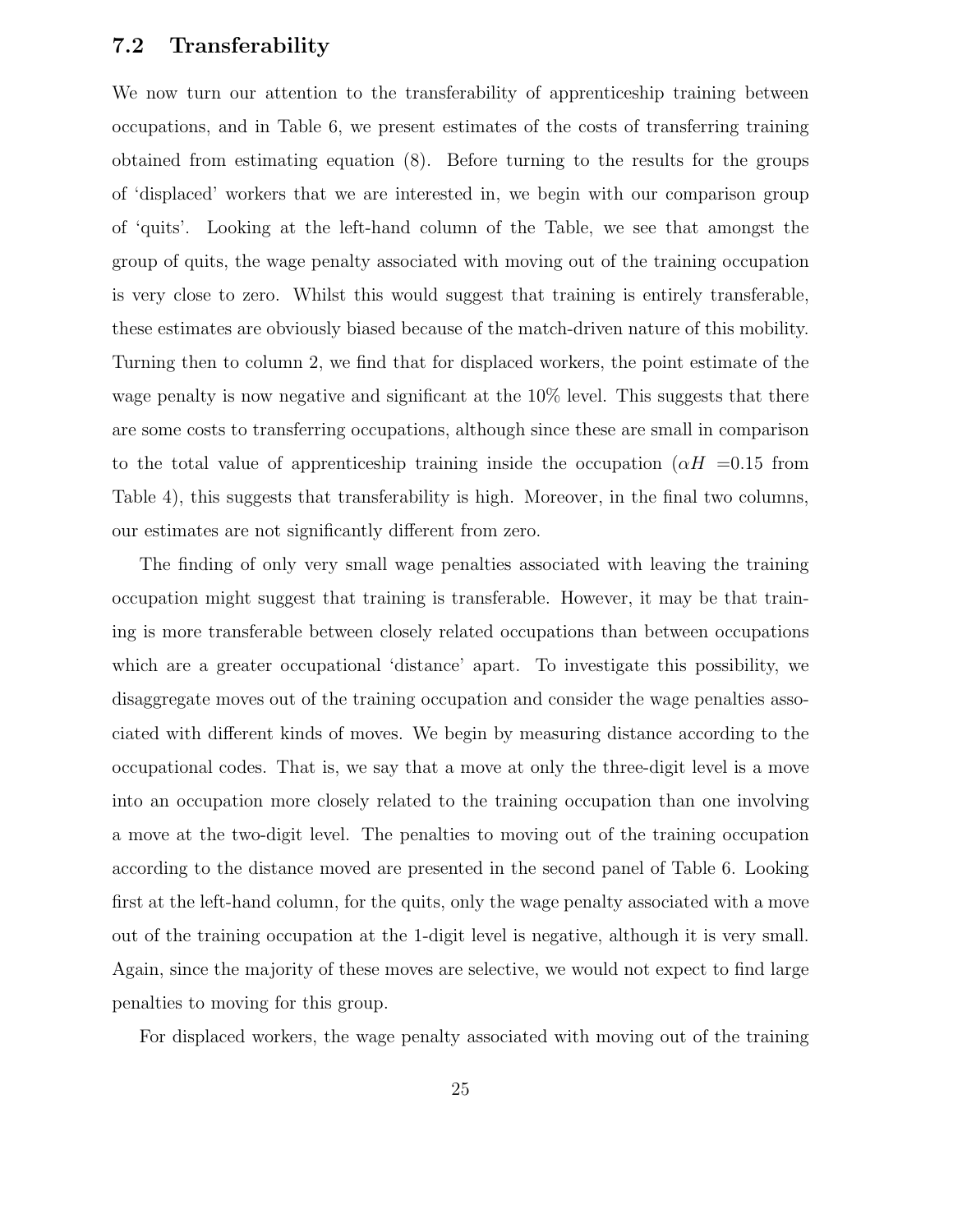occupation at the 1-digit level is slightly larger, and significant at the 1% level. However, it is still small when compared with estimates of the total value of apprenticeship training within the occupation (0.15 from Table 4), hence transferability is still high. Amongst the 'close' samples, these estimates are also negative. For those leaving a plant that closed down within one year, the point estimate is larger in absolute value and approximately two-thirds of the value of apprenticeship training. Taking this estimate as the worst-case scenario suggests that whilst training is completely transferable within a 1-digit occupation, only one-third of the training can be transferred outside of the 1-digit occupation.

Since these codes may not be an adequate measure of occupational distance, we look in a next step only at moves out of the training occupation that also involve changes in industry at the two-digit level (the classification is produced in Table A1). The idea here is that reported changes in occupation are less likely to be spurious if they are also accompanied by changes in reported industry. Looking at the third panel of Table 6, we find a similar set of results, with the exception that amongst the 'close' sample there is some evidence of wage penalties incurred for moves at the 2-digit level. Like most of the estimates relating to movements at the three- and two-digit level, these estimates are very unstable and often imprecisely estimated. This reflects the small cell sizes associated with these movements (as seen in Table 3).

#### **7.3 Results from a question regarding skill use**

It was observed in section 3.3 that if apprentices select the new occupation by trading off improved match values with the costs of transferring skills (as opposed to accepting the first offer and searching on the job), we may not be estimating an upper bound to the cost of transferring training. One solution to this problem is to instrument the decision to move out of the training occupation. Two instruments that we considered were whether the worker was married (assumed to be correlated with the value of leisure) and employment levels in the training occupation (assumed correlated with the arrival rate of offers from within the training occupation when unemployed). Whilst these variables entered the second-stage regressions with the right sign, they were rarely significant and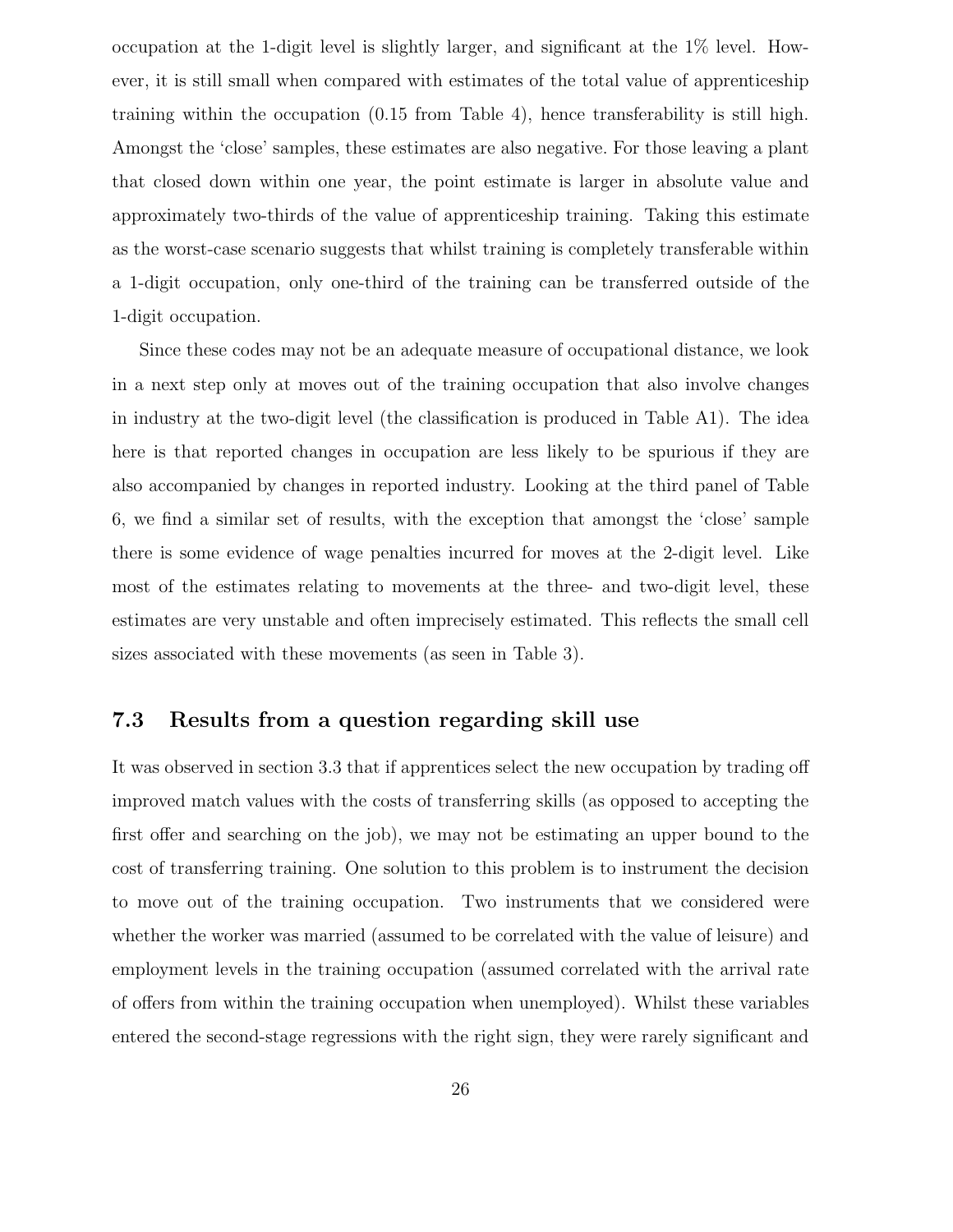so the first-stage estimates were extremely unstable.

Hence as an additional check on the robustness of our results regarding transferability, we use the answers from a question contained in the Qualifications and Careers Survey (QaC) data. The survey is cross-sectional, but it asks workers a number of retrospective questions that enable us to identify the training occupation of the worker (see appendix for details). In particular, the survey asks workers: "How much of the occupational knowledge and skills you acquired during apprenticeship can you still apply in your current work?" The answer can be "very little or nothing at all; a little; some; quite a lot, a lot". Since it is hard to see how workers could interpret this as anything other than a question concerning the actual value of apprenticeship skills in the new job, it should act as a direct measure of transferability that is not affected by the value of the match in the new occupation.

Table 7 presents the answers to this question based on a sample of similar workers (German male apprentices without the Abitur under the age of 35). From the top panel, we see that overall, almost two-thirds respond that they are using 'many' or 'very many' of their apprenticeship skills, with the remaining third using 'some', 'few' or 'very few or none at all'. When we split this group into those working inside and outside of the training occupation, the results are very interesting. Amongst those working inside their training occupation, almost 85% claim to be using 'many' or 'very many' of the skills acquired during apprenticeship. The figure for those outside of the apprenticeship occupation is just under 40%. Hence it is clear that apprenticeships are occupational. But it is interesting to note that even amongst those outside of the training occupation, only one-quarter claim to be using 'very few or none' of their skills.

In Panel B we break the movers down according to the distance moved. The results are very dramatic. Amongst those that move at a 3-digit level, only 1.4% claim to be using 'very few or none' of their skills, whilst 45.7% claim to be using 'very many'. However, for those moving at the 1-digit level, the pattern is exactly reversed, with 30.31% claiming to use 'very few or none' and only 16.74% claiming to use 'very many'. We find a similar pattern of results when interacting occupational moves with switches in two-digit industry (Panel C). Overall, these skill use results reinforce the results based on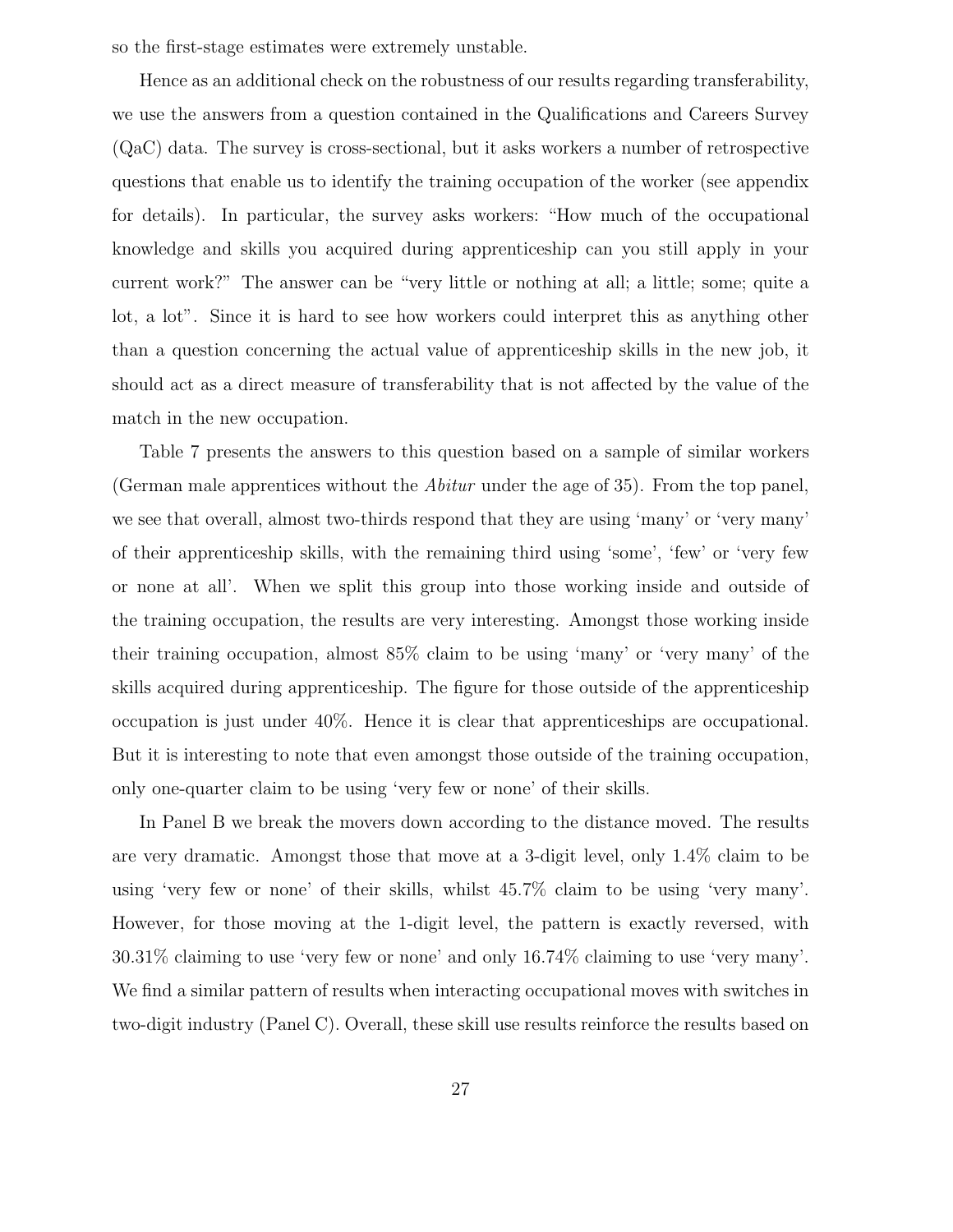earnings: apprenticeship training is completely transferable within a broad occupational group (e.g. a 1-digit occupation), but perhaps only one-third of apprenticeship training is transferable outside of this group.

## **8 Conclusions**

The paper began by stressing that workplace training has indirect as well as direct costs: namely, that it can prevent productive job-shopping. However, our model provided conditions under which firms will take account of expected future mobility and provide training that is to some extent transferable. In the empirical part of the paper we painted a positive picture of GAT. Trainees receive training in an occupation, with a lower bound to annual returns we estimated around 6%. The training is sufficiently transferable to enable them to transfer all of these skills across a wide range of occupations and in a worst-case scenario, one-third of this skills outside of this group. In line with these findings, patterns of occupational mobility suggest mobility from the training occupation is the norm rather than the exception, although mobility outside of the 1-digit occupational group is lower than that among non-apprentices.

Given the picture we have painted, it would appear that workplace training is a promising alternative to traditional classroom-based routes to skills. This begs the question of why countries such as the UK and US do not have similar programs. Two sources of market failure suggest themselves. First, it may be that young school-leavers in other countries do not have the means to finance this kind of training since, for example, living in the parents' home into young adulthood is not the norm. In other words, our assumption that young workers are not credit-constrained and are willing and able to pay for their own training (via the acceptance of lower wages during training) may need to be relaxed in other contexts. Another source of market failure is the possibility that training can not be written into a contract. Then, interesting work by Malcomson, Maw, and McCormick (2000) shows that there may be a role for the regulation of contract length to ensure that the period in which workers earn lower wages is sufficiently long to allow firms to recoup training expenses. Only then will they have incentives to train. Since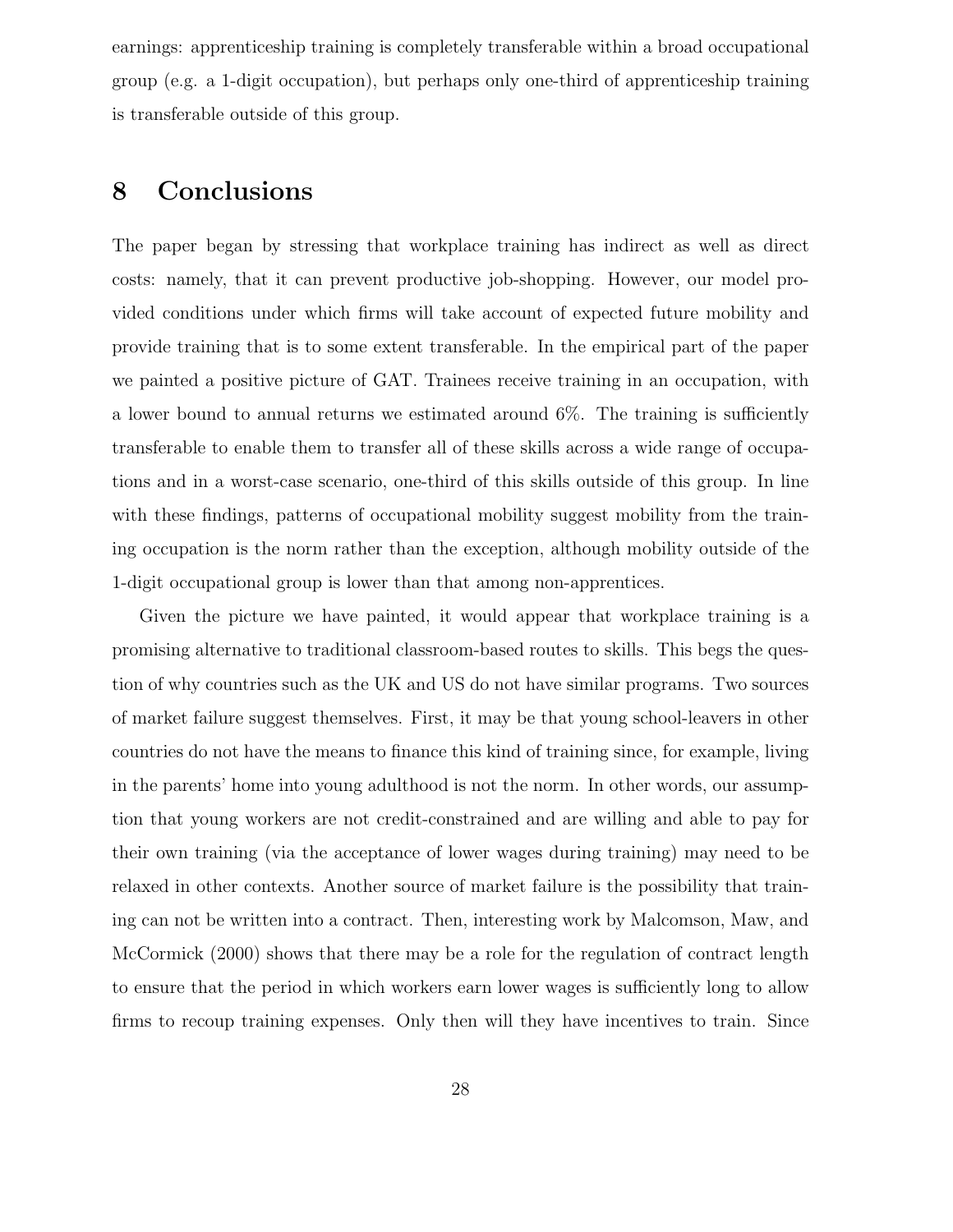German apprenticeship training contracts are regulated in this manner, this presents an interesting agenda for policy-makers interested in the design of workplace training programs for non-college-bound youth.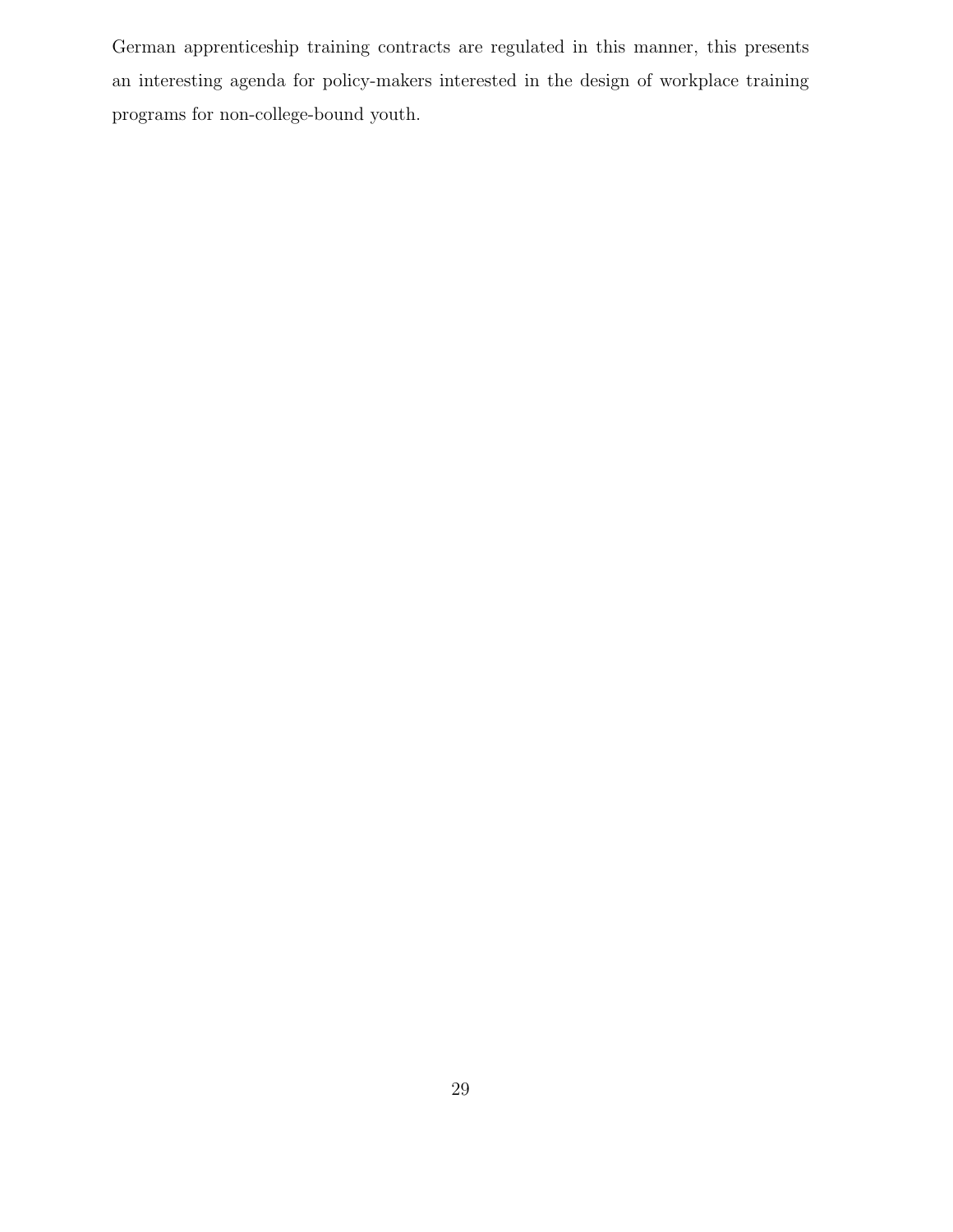# **Table 1: Descriptive Statistics**

|                              | 1985   | 1987   | 1989   | 1991   | 1993   | 1995   |
|------------------------------|--------|--------|--------|--------|--------|--------|
|                              |        |        |        |        |        |        |
| Daily Wage (1995 DM)         | 102.6  | 114.1  | 122.1  | 131.9  | 136.6  | 139.9  |
|                              |        |        |        |        |        |        |
| Age                          | 23.1   | 24.2   | 25.4   | 26.6   | 27.9   | 29.2   |
| Experience                   | 4.82   | 5.70   | 6.74   | 7.76   | 8.96   | 10.17  |
| Tenure                       | 2.49   | 2.85   | 3.21   | 3.64   | 4.29   | 4.79   |
|                              |        |        |        |        |        |        |
| Apprenticeship               | 0.772  | 0.791  | 0.785  | 0.798  | 0.822  | 0.830  |
| <b>Meister Qualification</b> | .00690 | 0.0103 | 0.0141 | 0.0178 | 0.0221 | 0.0242 |
|                              |        |        |        |        |        |        |
| N                            | 23725  | 28919  | 34279  | 37670  | 37981  | 38765  |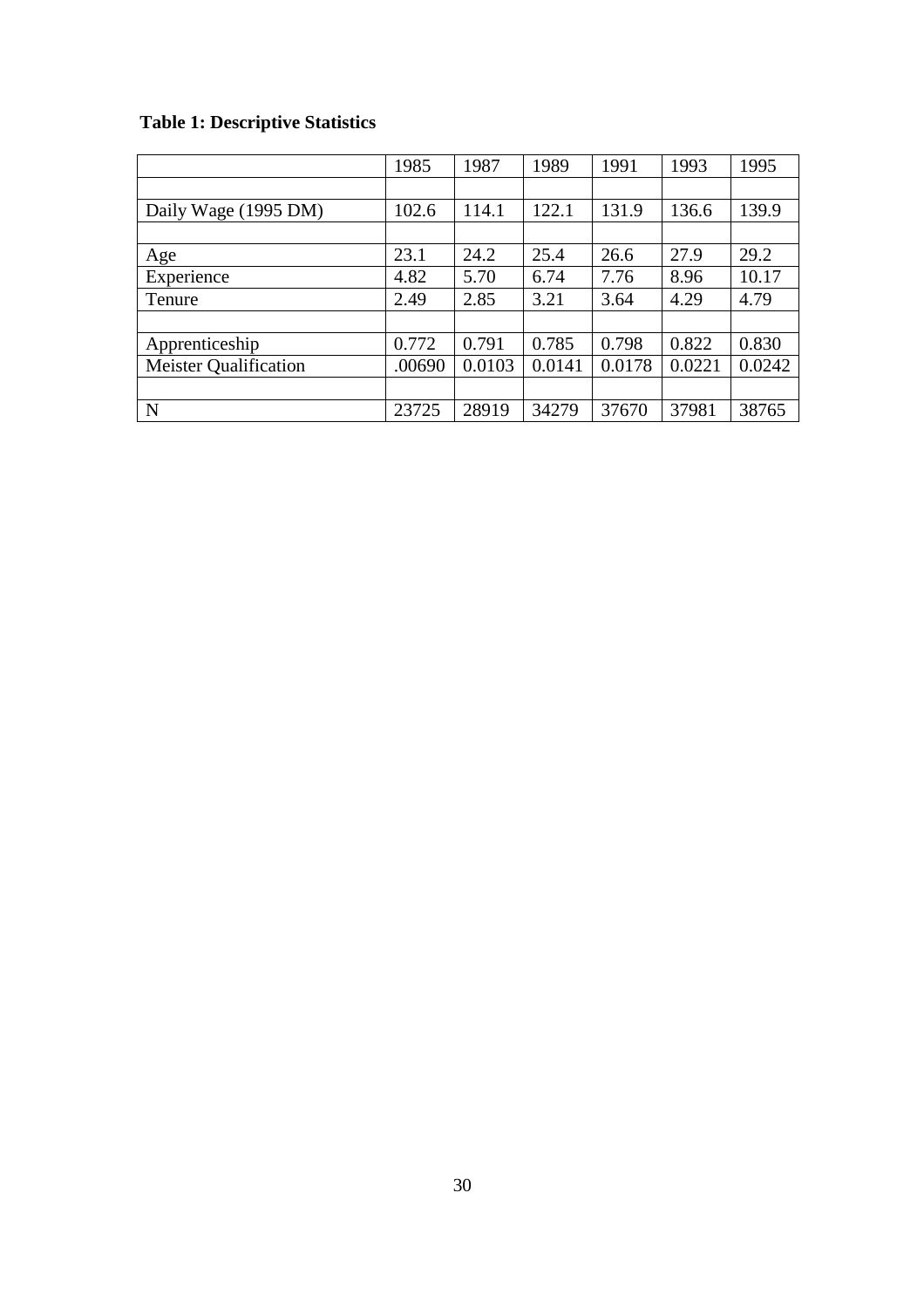### **Table 2: Descriptive Statistics for Sample of Workers Inside 3-digit Apprenticeship Occupation Prior to Separation**

|                                | 'Ouits' | 'Displaced' | 'Close 2' | 'Close 1' |
|--------------------------------|---------|-------------|-----------|-----------|
|                                |         |             |           |           |
| <b>Pre-Separation Tenure</b>   | 2.26    | 1.41        | 1.65      | 1.87      |
| Age                            | 24.61   | 24.34       | 24.54     | 24.68     |
| Experience                     | 5.47    | 5.23        | 5.46      | 5.74      |
| Pre-Separation Wage            | 114.82  | 102.98      | 105.12    | 105.34    |
|                                |         |             |           |           |
| Average Length of Unemployment |         | 0.296       | 0.309     | 0.314     |
| Yrs)                           |         |             |           |           |
|                                |         |             |           |           |
| N                              | 14279   | 4893        | 408       | 161       |

Notes: See text for definitions of 'Quit', 'Displaced', 'Close 2' and 'Close 1'. Each column is based on sample of workers observed in the apprenticeship occupation pooled across years 1984- 1995.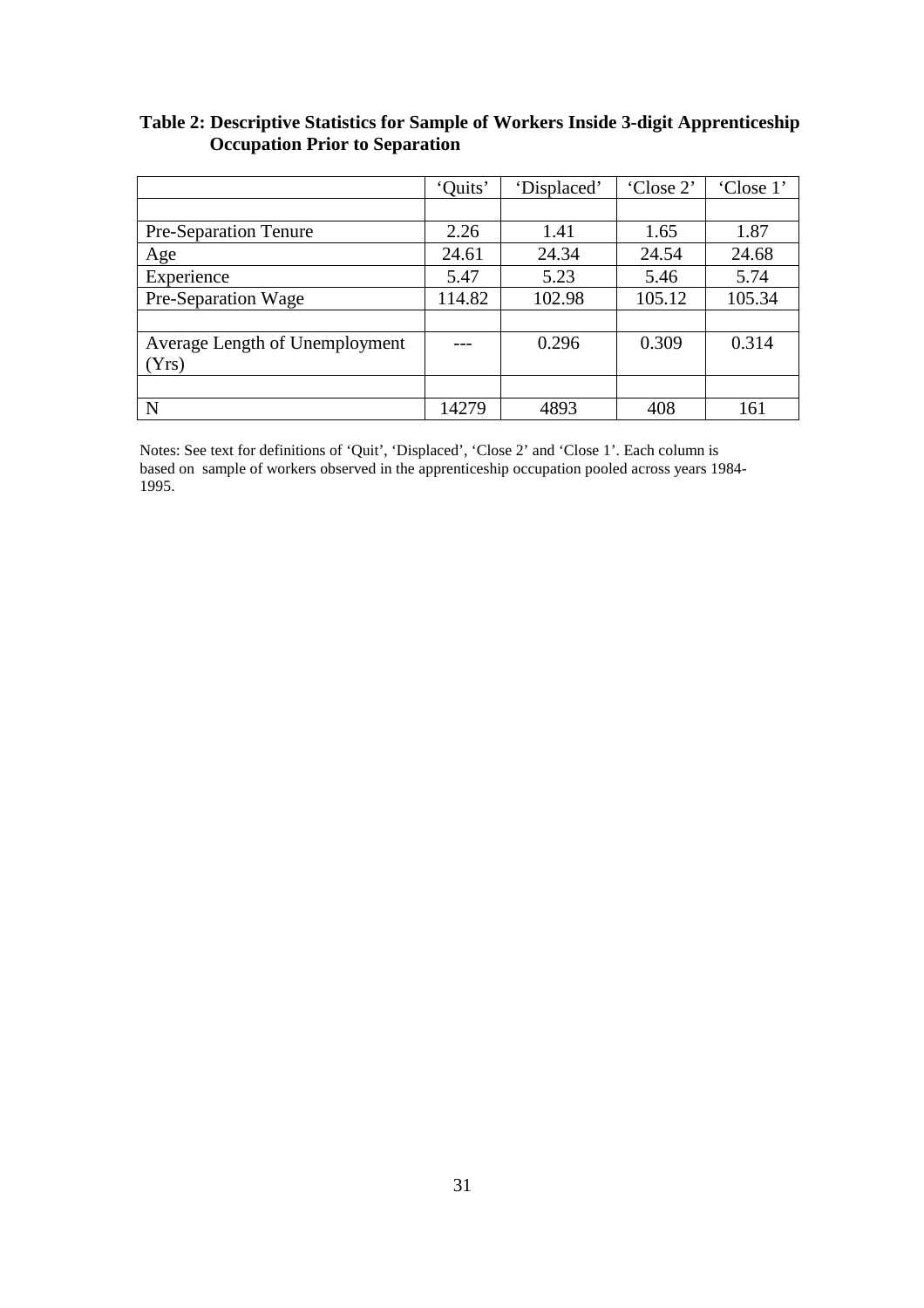|                                        | App.   | Non-<br>App. | App.   | Non-<br>App. | App.   | Non-<br>App. |
|----------------------------------------|--------|--------------|--------|--------------|--------|--------------|
|                                        | 1985   | 1985         | 1991   | 1991         | 1995   | 1995         |
|                                        |        |              |        |              |        |              |
| Proportion Out of Training/First       | 0.481  | 0.6853       | 0.570  | 0.7825       | 0.603  | 0.8067       |
| Occupation:                            |        |              |        |              |        |              |
| at 3-digit Level                       | 0.0516 | 0.0285       | 0.0540 | 0.0262       | 0.0543 | 0.0270       |
| at 2-digit Level                       | 0.0974 | 0.0921       | 0.0966 | 0.0988       | 0.0950 | 0.1101       |
| at 1-digit Level                       | 0.332  | 0.5647       | 0.419  | 0.6575       | 0.454  | 0.6696       |
|                                        |        |              |        |              |        |              |
| Proportion Out of 2-digit              |        |              |        |              |        |              |
| Training/First Industry and            | 0.344  | 0.5721       | 0.430  | 0.6742       | 0.461  | 0.6925       |
| Training/First Occupation:             |        |              |        |              |        |              |
| at 3-digit Level                       | 0.0255 | 0.0143       | 0.0271 | 0.0140       | 0.0281 | 0.0141       |
| at 2-digit Level                       | 0.0601 | 0.0683       | 0.0651 | 0.0727       | 0.0666 | 0.0819       |
| at 1-digit Level                       | 0.259  | 0.4895       | 0.338  | 0.5876       | 0.367  | 0.5965       |
|                                        |        |              |        |              |        |              |
| Proportion leaving Training/First Firm | 0.633  | 0.7066       | 0.714  | 0.8074       | 0.753  | 0.8336       |
|                                        |        |              |        |              |        |              |
| Amongst those with Training/First      |        |              |        |              |        |              |
| Firm:                                  |        |              |        |              |        |              |
| Proportion Out of Train./First         | 0.201  | 0.1894       | 0.240  | 0.2459       | 0.266  | 0.2758       |
| Occupation:                            |        |              |        |              |        |              |
|                                        |        |              |        |              |        |              |
| Amongst those left Training/First      |        |              |        |              |        |              |
| Firm:                                  |        |              |        |              |        |              |
| Proportion Out of Train./First         | 0.643  | 0.8912       | 0.702  | 0.9105       | 0.713  | 0.9127       |
| Occupation:                            |        |              |        |              |        |              |
|                                        |        |              |        |              |        |              |
| $\mathbf N$                            | 18312  | 5399         | 30063  | 7582         | 32174  | 6582         |

**Table 3:Comparison of Occupational Mobility amongst German Apprentices and Non-Apprentices** 

Notes: We impose the same age and education (with the exception of apprenticeship of course) as for the apprenticeship sample on selection of the non-apprentices sample. We consider only non-apprentices who we do never observe completing an apprenticeship (even at a later stage of their work life).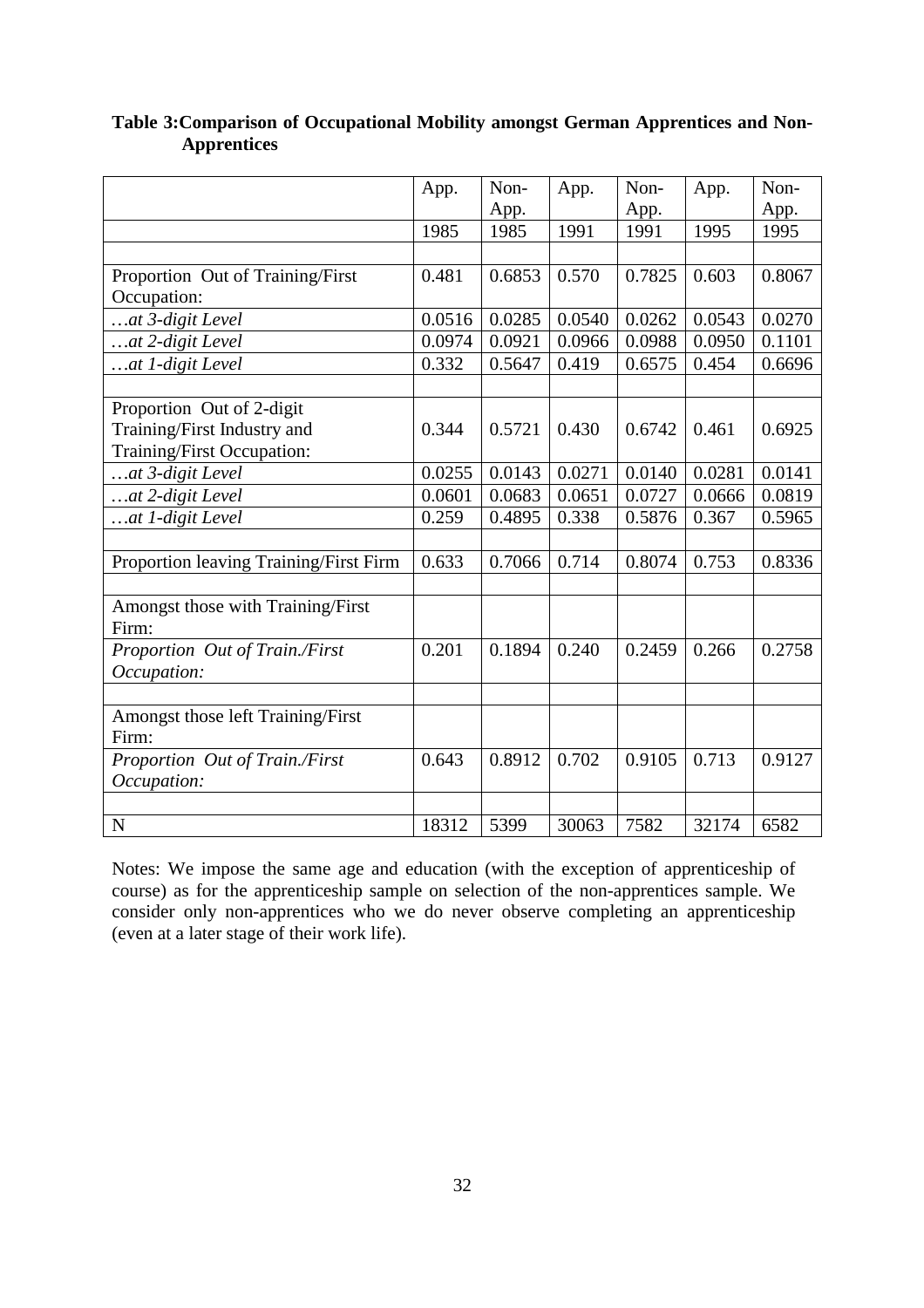### **Table 4: Returns to Apprenticeship Training**

|                                                                    | 1985       | 1987       | 1989       | 1991       | 1993      | 1995       |
|--------------------------------------------------------------------|------------|------------|------------|------------|-----------|------------|
| Panel A: Return to `Intensive' Apprenticeship Training             |            |            |            |            |           |            |
| Apprenticeship<br>Inside<br>Occupation                             | 0.122      | 0.127      | 0.166      | 0.144      | 0.155     | 0.163      |
| Panel B: Estimates of 'Standard' Return to Apprenticeship Training |            |            |            |            |           |            |
| Experience                                                         | 0.0958     | 0.113      | 0.104      | 0.119      | 0.106     | 0.0988     |
| Experience <sup>2</sup>                                            | $-0.00263$ | $-0.00468$ | $-0.00370$ | $-0.00443$ | $-0.0037$ | $-0.00325$ |
| Tenure                                                             | 0.00419    | 0.009      | 0.00879    | 0.0104     | 0.0124    | 0.0140     |
|                                                                    |            |            |            |            |           |            |
| Apprenticeship                                                     | 0.168      | 0.167      | 0.213      | 0.195      | 0.189     | 0.184      |
| Meister                                                            | $-0.019$   | 0.159      | 0.152      | 0.176      | 0.144     | 0.155      |
|                                                                    |            |            |            |            |           |            |
| N                                                                  | 22591      | 27578      | 32516      | 35739      | 35941     | 37140      |

Notes: Estimates in the first panel are based on the same equation as those presented in the first panel, with the apprenticeship variable referring only to those with apprenticeship inside the occupation worked in. All estimates with the exceptions of those in italics significant at the 1% level, where t-ratios based on robust standard errors.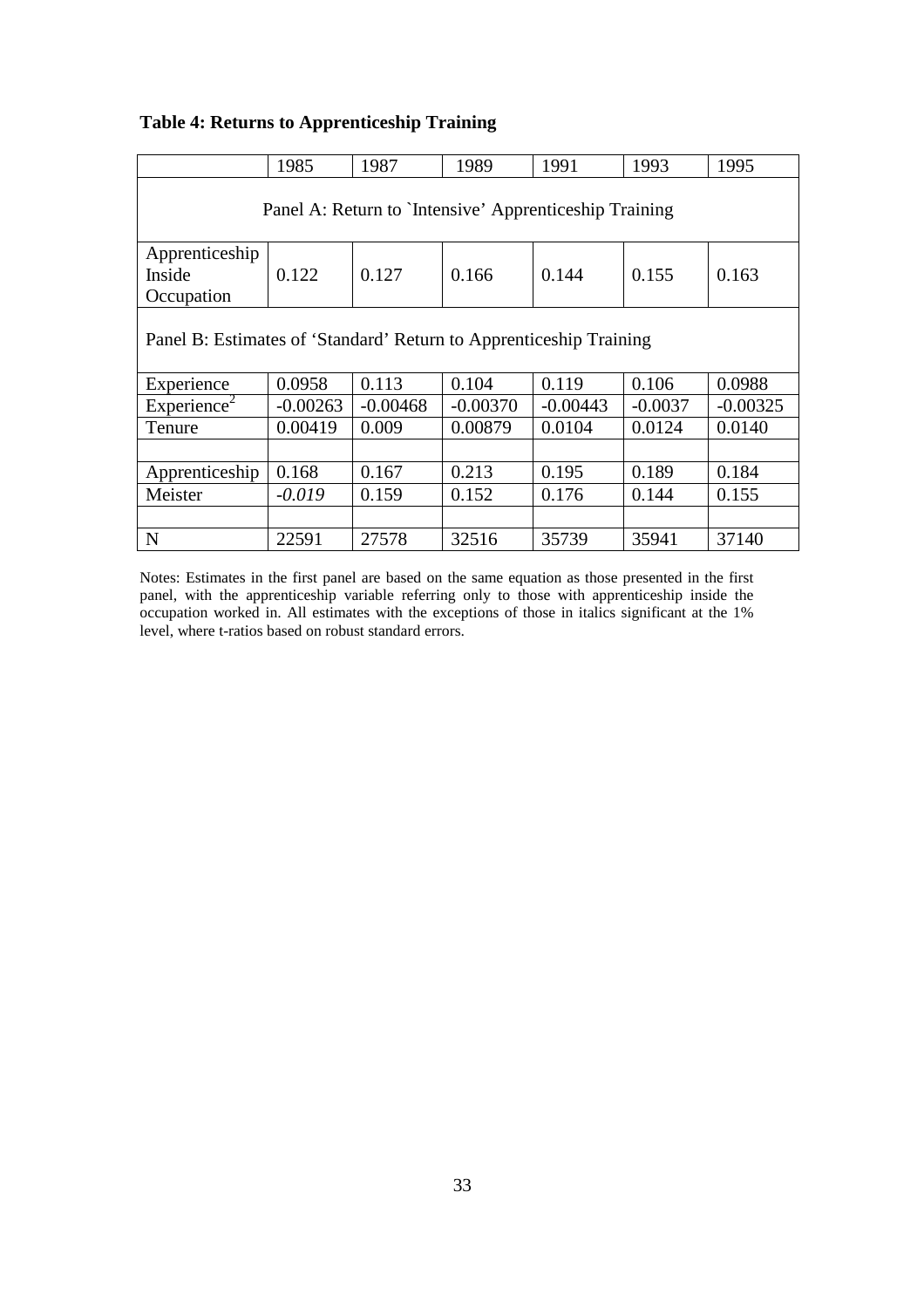| Training  | Propn with | Propn        | Return     | Propn of   | Estimated |
|-----------|------------|--------------|------------|------------|-----------|
| Firm size | good Math. | trained in   | Inside     | Time spent | Annual    |
|           | scores     | this size of | Training   | Training   | Return to |
|           |            | firm         | Occupation |            | Training  |
|           |            |              |            |            |           |
|           | 0.110      | 0.023        | 0.0726     | 0.56       | 4.71%     |
| $2 - 9$   | 0.107      | 0.225        | 0.0904     | 0.56       | 5.87%     |
| $10-19$   | 0.136      | 0.141        | 0.0900     | 0.61       | 5.37%     |
| $20-49$   | 0.136      | 0.148        | 0.109      | 0.61       | 6.50%     |
| 50-99     | 0.136      | 0.089        | 0.154      | 0.69       | 8.12%     |
| 100-499   | 0.154      | 0.168        | 0.202      | 0.69       | 10.65%    |
| 500-999   | 0.160      | 0.063        | 0.190      | 0.81       | 8.53%     |
| >1000     | 0.172      | 0.144        | 0.270      | 0.81       | 12.12%    |

**Table 5: Returns Broken Down by Training Firm Size** 

Notes: Data in the second column from Harhoff and Kane (1993), Table 7. Their table uses an identical size breakdown with the two exceptions: in their Table, rows 1 and 2 correspond to firms of size 1-4 and 4-9 respectively. Secondly, their data aggregates firm sizes 10-49. We assume the figures for sizes 10-19 and 20-49 are identical. Figures reported in the third and fourth columns are based on data pooled over the years 1984 to 1995. The return inside the apprenticeship occupation is derived from an equation identical to that used to estimate these returns in Table 4, except that the apprenticeship variable is interacted with firm size and year dummies are included (sample size 374,710). All estimates significant at the 1% level. Estimates of the proportion of apprenticeship time spent training are based on unpublished results from a study on the costs of apprenticeship for firms in West Germany in 1991, by the Federal Institute for Vocational Education (BiBB). We thank Ursula Beicht of the BiBB for making this information available. Estimates of the rate of return are calculated by dividing the estimated coefficient by the average numbers of years spent training and the estimated proportion of apprenticeship time spent training (inside or outside of the training firm). The average numbers of years spent training is assumed as 2.75 years.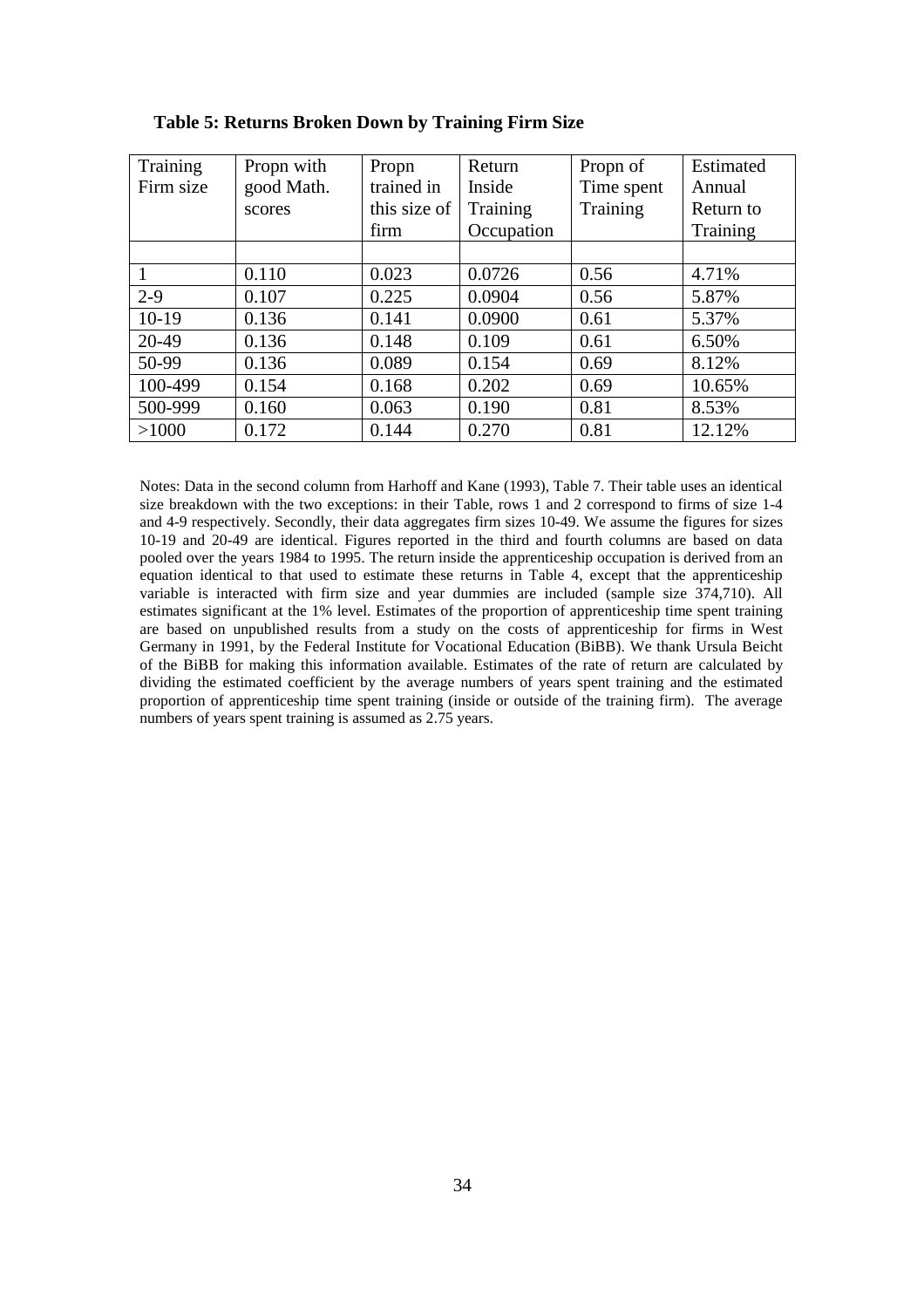|                         | 'Quits'                  | 'Displaced'                                                       | 'Close 2'   | 'Close 1'               |
|-------------------------|--------------------------|-------------------------------------------------------------------|-------------|-------------------------|
|                         |                          | Panel A: Wage Penalty to Leaving the Apprenticeship Occupation    |             |                         |
|                         | $ -$                     | $-0.132$ <sup>*</sup>                                             | $-0.107$    | $-0.352$ <sup>*</sup>   |
|                         |                          | (0.0318)                                                          | (0.111)     | (0.0134)                |
| Change in               | $0.1\overline{16}^{***}$ | $0.137***$                                                        | $0.0899***$ | 0.174                   |
| Experience              | (0.00714)                | (0.00785)                                                         | (0.0288)    | (0.0552)                |
| Change in               | $-0.00488$               | $-0.00691$                                                        | $-0.00373$  | $-0.00579$ <sup>*</sup> |
| Experience <sup>2</sup> | (0.000539)               | (0.000622)                                                        | (0.00209)   | (0.00399)               |
| Change in Tenure        | 0.00268                  | 0.00787                                                           | $-0.00149$  | $-0.0101$               |
|                         | (0.000904)               | (0.00323)                                                         | (0.0114)    | (0.0175)                |
| Move Out                | $-0.000552$              | $-0.0165$ <sup>*</sup>                                            | 0.0300      | $-0.0349$               |
|                         | (0.00619)                | (0.0117)                                                          | (0.0381)    | (0.061)                 |
| $\mathbf N$             | 14279                    | 4893                                                              | 408         | 161                     |
|                         |                          | Panel B: Wage Penalty to Leaving the Apprenticeship Occupation by |             |                         |
|                         |                          | Distance (measured by Occupational Codes)                         |             |                         |
| 3-digit only            | 0.000641                 | 0.0208                                                            | 0.374       | $0.360***$              |
|                         | (0.0128)                 | (0.0242)                                                          | (0.122)     | (0.136)                 |
| 2-digit only            | $0.0484**$               | $0.0424$ <sup>*</sup>                                             | 0.0690      | 0.033                   |
|                         | (0.0124)                 | (0.0216)                                                          | (0.0632)    | (0.0965)                |
| 1-digit                 | $-0.0128$ **             | $-0.0352$ <sup>*</sup>                                            | $-0.0114$   | $-0.103$                |
|                         | (0.00738)                | (0.0132)                                                          | (0.0420)    | (0.0708)                |
|                         |                          | Panel C: Wage Penalty to Leaving the Apprenticeship Occupation    |             |                         |
|                         |                          | and Switching 2-digit Industry (occupational distance measured by |             |                         |
|                         |                          | <b>Industrial and Occupational Codes)</b>                         |             |                         |
| Move Out (All)          | $-0.0199$ <sup>**</sup>  | $-0.0397***$                                                      | $-0.0239$   | $-0.0619$               |
|                         | (0.00730)                | (0.0124)                                                          | (0.0414)    | (0.0705)                |
| 3-digit only            | $-0.00235$               | 0.00496                                                           | $0.283***$  | $0.459**$               |
|                         | (0.0196)                 | (0.0307)                                                          | (0.108)     | (0.132)                 |
| 2-digit only            | $0.0326^*$               | 0.0172                                                            | $-0.0359$   | $-0.106$                |
|                         | (0.0164)                 | (0.0263)                                                          | (0.0738)    | (0.205)                 |
| 1-digit                 | $-0.0320$                | $-0.0541$                                                         | $-0.0400$   | $-0.0950$               |
|                         | (0.00834)                | (0.0137)                                                          | (0.0449)    | (0.0764)                |

**Table 6: Wage Penalty to Moving Out of the Apprenticeship Occupation** 

Notes: see text for definitions of 'Quits', 'Displaced', 'Close 2' and 'Close 1'. Panel B and C are estimated using the same equation as Panel A, with moves out of the apprenticeship occupation disaggregated by distance moved. Statistical significance at the 1% (5%, 10%) level denoted \*\*\* (\*\*,\*).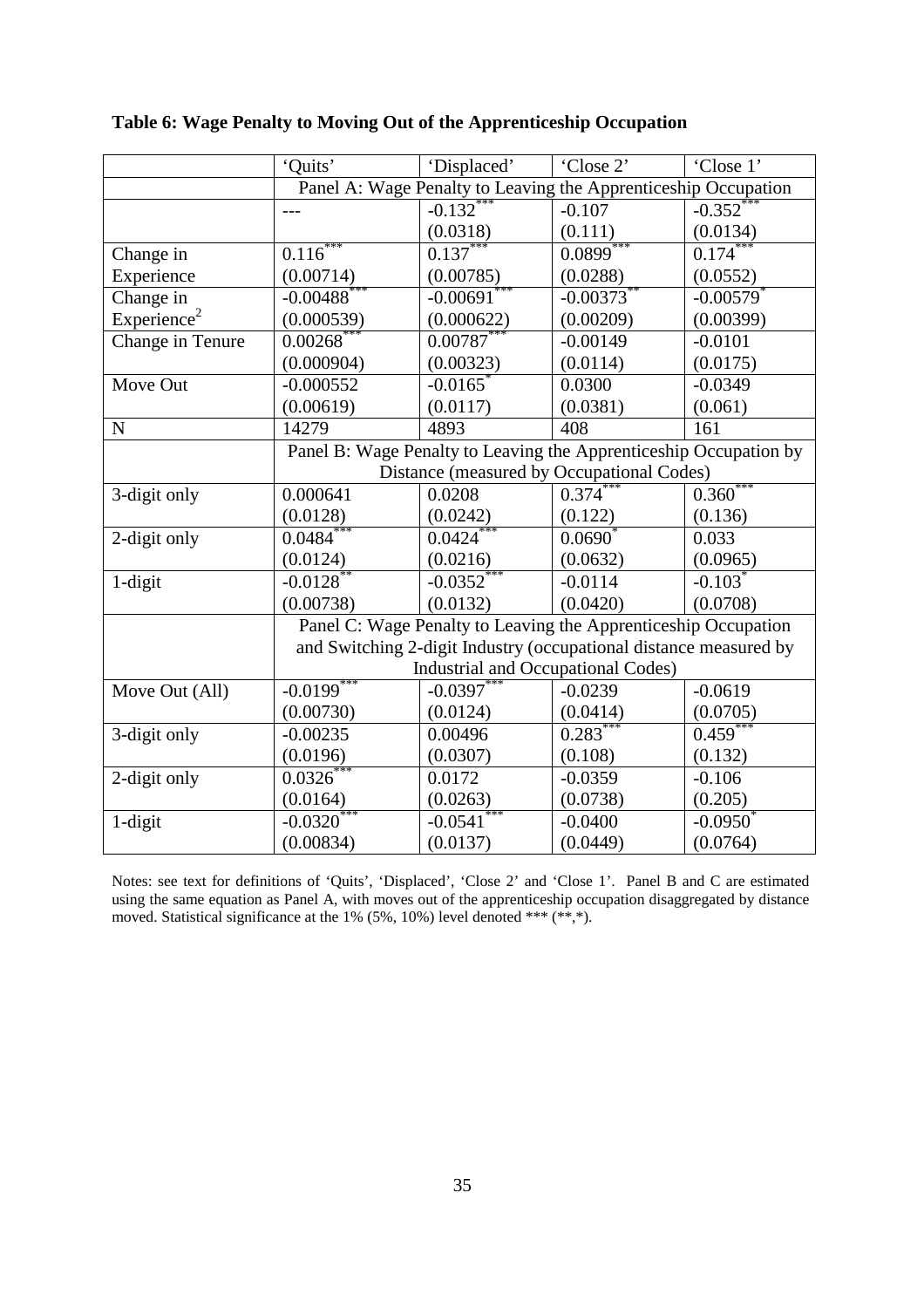|                     | Very   | Few                      | Some  | Many  | Very                                                     | $\mathbf N$ |
|---------------------|--------|--------------------------|-------|-------|----------------------------------------------------------|-------------|
|                     | Few or |                          |       |       | Many                                                     |             |
|                     | None   |                          |       |       |                                                          |             |
|                     |        |                          |       |       | Panel A: Analysis of Skill Use according to whether      |             |
|                     |        |                          |       |       | Working in Apprenticeship Occupation                     |             |
| All                 | 11.06  | 9.50                     | 15.01 | 21.74 | 42.69                                                    | 3317        |
| Working in Training | 0.87   | 3.80                     | 10.79 | 25.87 | 58.68                                                    | 1844        |
| Occupation          |        |                          |       |       |                                                          |             |
| Working Out of      | 23.83  | 16.63                    | 20.30 | 16.56 | 22.67                                                    | 1473        |
| Training            |        |                          |       |       |                                                          |             |
| Occupation          |        |                          |       |       |                                                          |             |
|                     |        |                          |       |       |                                                          |             |
|                     |        |                          |       |       |                                                          |             |
|                     |        |                          |       |       | Panel B: Analysis of Movers according to Distance        |             |
|                     |        | <b>Measured by Codes</b> |       |       |                                                          |             |
| 3-digit Level       | 1.44   | 10.58                    | 14.42 | 27.88 | 45.67                                                    | 208         |
| 2-digit Level       | 12.24  | 12.24                    | 25.00 | 19.90 | 30.61                                                    | 196         |
| 1-digit Level       | 30.31  | 18.62                    | 20.58 | 13.75 | 16.74                                                    | 1069        |
|                     |        |                          |       |       | Panel C: Analysis of Occupational Switchers and          |             |
|                     |        |                          |       |       | Industry Switchers (2-digit level) according to Distance |             |
|                     |        | <b>Measured by Codes</b> |       |       |                                                          |             |
| All                 | 33.41  | 20.26                    | 21.14 | 12.92 | 12.27                                                    | 913         |
| 3-digit Level       | 1.43   | 24.29                    | 17.14 | 30.00 | 27.14                                                    | 70          |
| 2-digit Level       | 19.15  | 17.02                    | 26.60 | 15.96 | 21.28                                                    | 94          |

**Table 7: How many Apprenticeship Skills used in the Current Job?** 

Notes: Column headings are answers to question `How much of your occupational knowledge and skills, which you have obtained in your apprenticeship, can you actually use in your current job?' from QaC data. See text for details.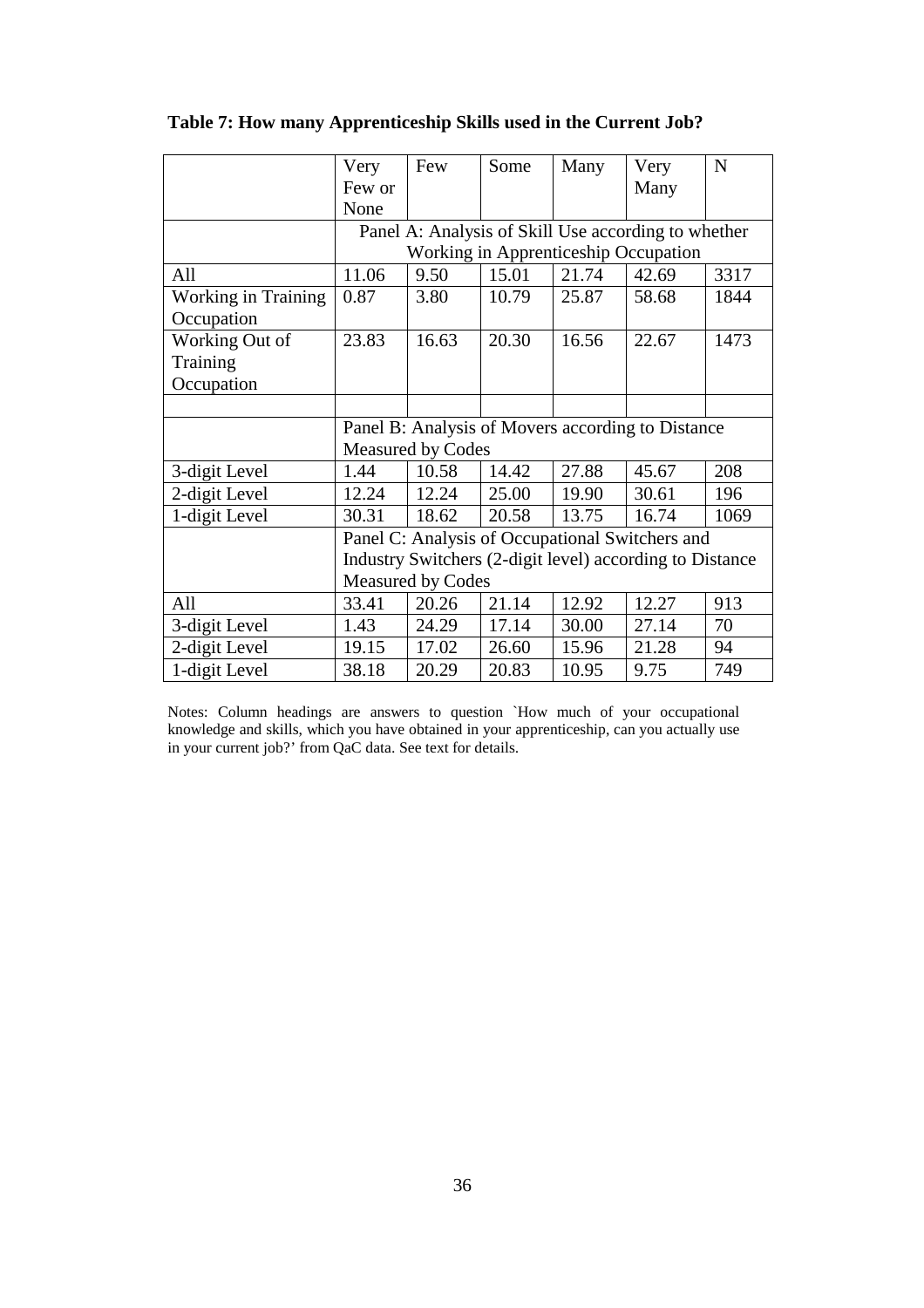|                 | Industry                                 | Two digit ES-   | PSID equivalent   |
|-----------------|------------------------------------------|-----------------|-------------------|
|                 |                                          | classification* |                   |
| 1               | Agriculture, Forestry                    | $00 - 02$       | 17-27             |
| $\overline{2}$  | Fishing                                  | 03              | 28                |
| $\overline{3}$  | Energy                                   | 04              | 377, 378, 467-479 |
| $\overline{4}$  | Mining                                   | $05-08$         | $47 - 57$         |
| $\overline{5}$  | Chemical                                 | 09              | 347, 357-369      |
| $\overline{6}$  | Synthetics                               | $10-13$         | 348, 349, 379-387 |
| $\overline{7}$  | Earth/Clay/Stone                         | $14 - 16$       | 119-138           |
| 8               | Iron/Steel                               | $17 - 21$       | 139-169           |
| 9               | Mechanical Engineering                   | 22-32           | 177-198, 219-238  |
| 10              | <b>Electrical Engineering</b>            | 33-39           | 199-209, 239-259  |
| 11              | Wood/Paper/Printing                      | 40-44           | 107-118, 328-339  |
| 12              | Clothing/Textiles                        | $45 - 53$       | 307-327, 388-398  |
| 13              | Food industry                            | 54-58           | 268-299           |
| $\overline{14}$ | <b>Construction/Construction related</b> | 59-61           |                   |
| 15              | Trade                                    | 62              | 507-588, 607-698  |
| 16              | Train system                             | 63              | 407               |
| 17              | Postal system                            | 64              | 447-449, 907      |
| 18              | Other transport                          | 65-68           | 408-429           |
| 19              | <b>Financial institutions</b>            | 69              | 707-709, 717      |
| 20              | Restaurants, Service Industry            | 70-73           | 777-809           |
| 21              | Education/Sport                          | 74-77           | 857-869           |
| 22              | <b>Health Service</b>                    | 78              | 828-848           |
| $\overline{23}$ | <b>Legal Services</b>                    | $\overline{79}$ | 718, 849          |
| 24              | <b>Other Services</b>                    | 80-86           | 727-759, 888-897  |
| 25              | Non Profit                               | 87-90           | 877-887, 769      |
|                 | (Voluntary/Church/Private                |                 |                   |
|                 | Households)                              |                 |                   |
| 26              | <b>Public Institutions (Regional</b>     | 91-94           | 917-937           |
|                 | Authority/ Social Security)              |                 |                   |

### **Table A1: Industry Classification as Used in Empirical Analysis**

Notes: Classification in the list of industries used for the statistics of the Federal Employment Service in Germany (1973 edition).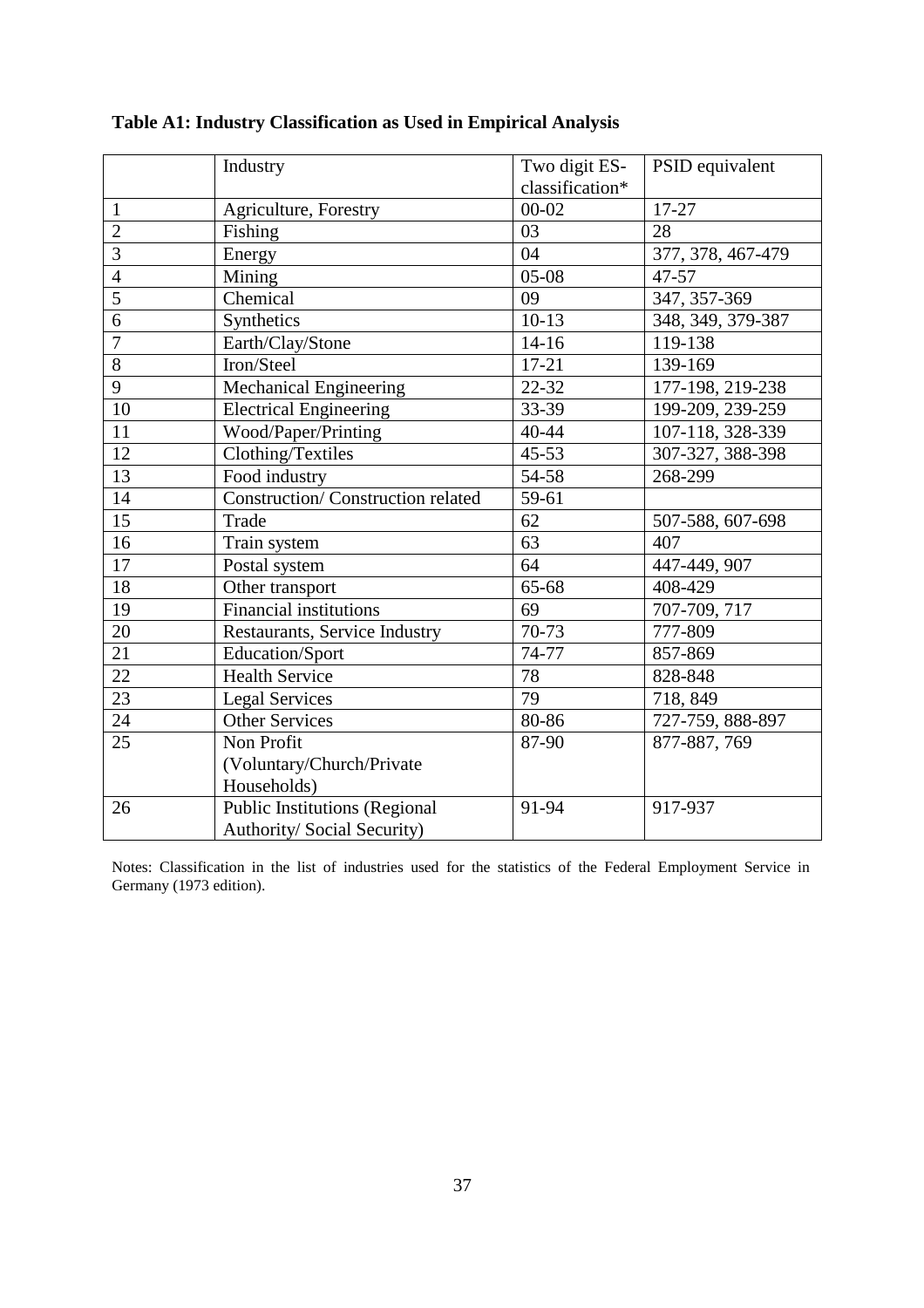

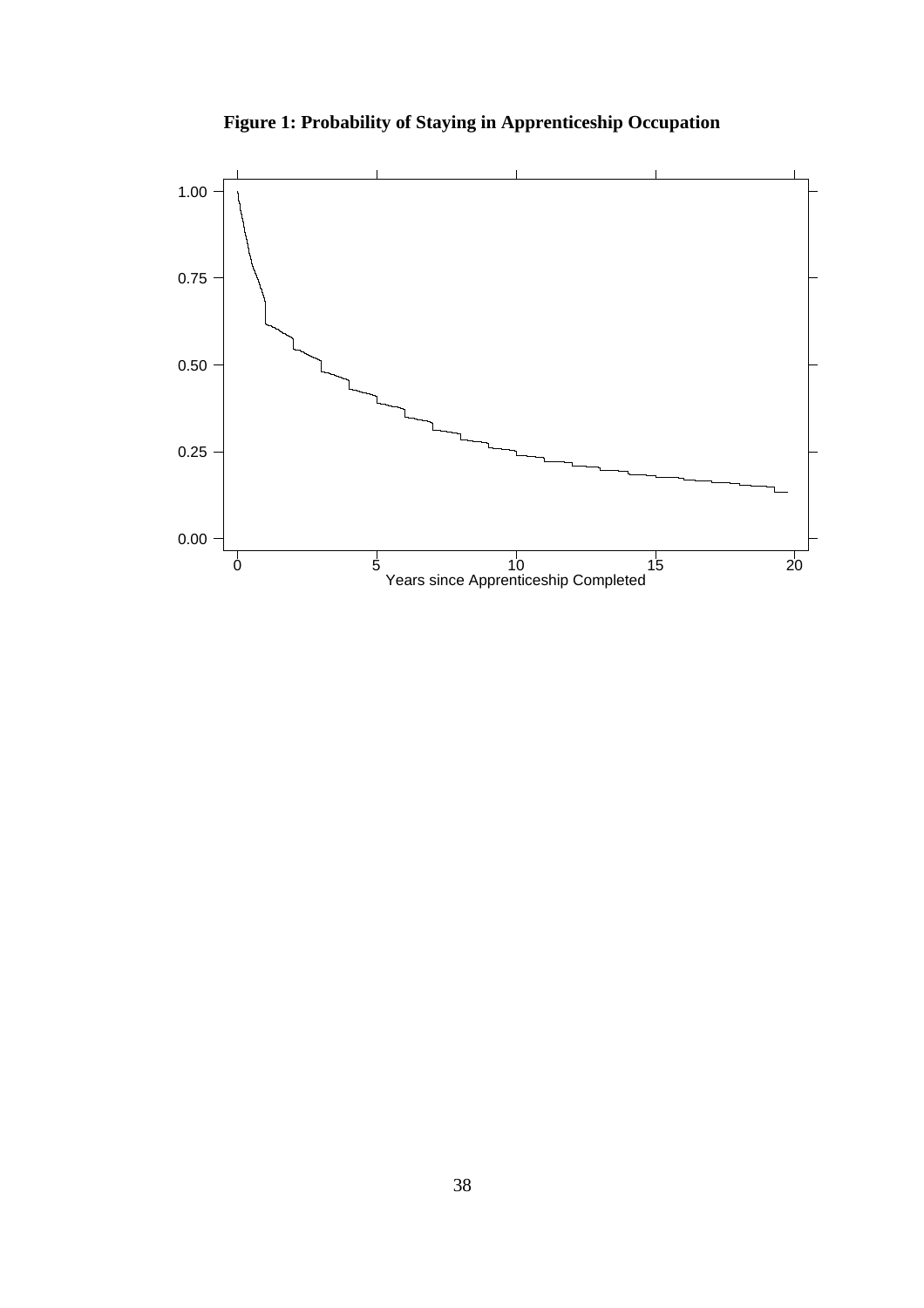# **A Mathematical Appendix**

We begin by deriving expressions for the three components of the social returns described on the right-hand side of equation (5). The stay/leave choice faced by the newly trained worker (as described in section 2.2) gives rise to the following expected probability of leaving:

$$
P(leave) = P(\xi_A - \xi_B) > \alpha H(\gamma - 1))
$$

where we suppress the dependence of  $\alpha$  on q. Hence we need to derive the distribution of  $D = \xi_A - \xi_B$ . Recall that  $\xi_j \sim U[-\frac{\bar{\varepsilon}}{2}, \frac{\bar{\varepsilon}}{2}]$  where j∈  $\{A, B\}$  Then it is relatively easy to show (using a method similar to that in Mood, Graybill, and Boes (1974) chapter V) that:

$$
f_D(d) = \begin{cases} \frac{\bar{\varepsilon} + d}{\bar{\varepsilon}^2} & \text{if } -\bar{\varepsilon} \le d < 0\\ \frac{\bar{\varepsilon} - d}{\bar{\varepsilon}^2} & \text{if } 0 \le d \le \bar{\varepsilon} \end{cases}
$$

so that D has a triangular density function, and that:

$$
F_D(d) = \begin{cases} \frac{(d+\bar{\varepsilon})^2}{2\bar{\varepsilon}^2} & \text{if } -\bar{\varepsilon} \le d < 0\\ \frac{\bar{\varepsilon}^2 + 2\bar{\varepsilon}d - d^2}{2\bar{\varepsilon}^2} & \text{if } 0 \le d \le \bar{\varepsilon} \end{cases}
$$

Now we can use this distribution function to derive:

$$
P(stay) = P(d > k) = \frac{\bar{\varepsilon}^2 - 2\bar{\varepsilon}k - k^2}{2\bar{\varepsilon}^2}
$$

where  $k = \alpha H(\gamma - 1)$ . Recall that we assumed that firms will never provide enough training to prevent some (expected) turnover. This implies that  $-\bar{\varepsilon} < k \leq 0$ . Intuitively, when  $k \to -\bar{\varepsilon}$  (training is not transferable), we have that  $P(stay) \to 1$ . When  $k = 0$ (transferable training), we have that  $P(stay) = \frac{1}{2}$ . Turning to expected match values, we have that:

$$
E(\xi_A|stay) = E(\xi_A|d > k)
$$
  
= 
$$
\frac{2(\frac{\bar{\varepsilon}^3}{12} - \frac{k^3}{6} - \frac{\bar{\varepsilon}k^2}{4})}{\bar{\varepsilon}^2 - 2\bar{\varepsilon}k - k^2}
$$
  

$$
E(\xi_B|leave) = E(\xi_B|d < k)
$$
  
= 
$$
-\frac{k}{3} + \frac{\bar{\varepsilon}}{6}
$$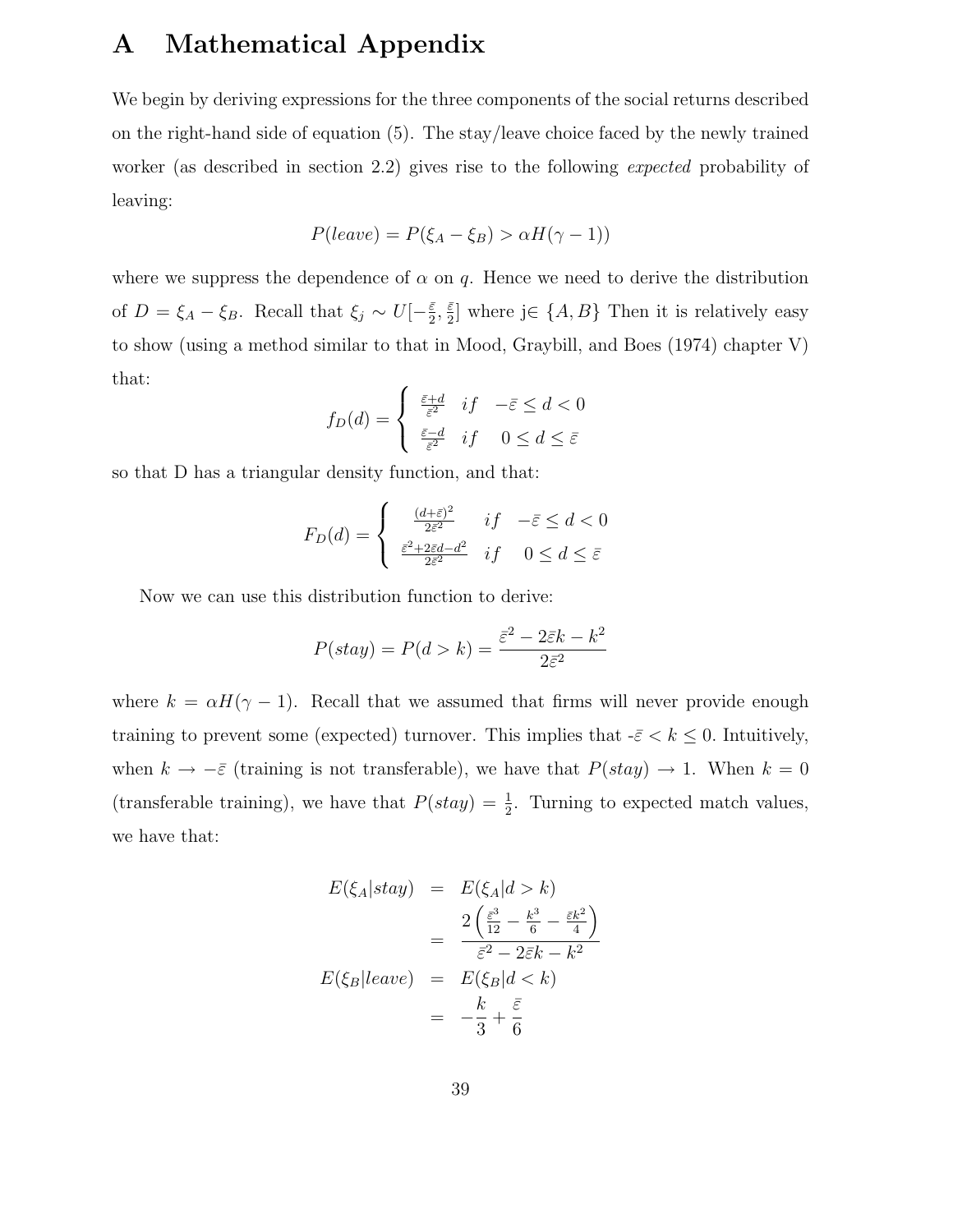Hence when  $k \to -\bar{\varepsilon}$ ,  $E(\xi_A|d>k) \to 0$  and  $E(\xi_B|d. In other words, when$ training is not transferable, the fact that workers stayed in the training occupation tells us little about their match to that occupation, whereas workers who leave the training occupation have an excellent match in their new occupation. When  $k = 0$  (transferable training), we have that  $E(\xi_A|d>k) = E(\xi_B|d k) = \frac{\bar{\varepsilon}}{6}$ , hence expected matches are positive and identical for movers and stayers.

We can now substitute all of these expressions into the social returns function (the right-hand-side of equation (5) without costs) to derive:

$$
SW + C(H, \gamma) = \alpha H + kP(leave)
$$
  
+ 
$$
[P(stay)E(\xi_A|stay) + P(leave)E(\xi_B|leave)]
$$
  
= 
$$
\alpha H + k\frac{(k+\bar{\varepsilon})^2}{2\bar{\varepsilon}^2} + \frac{\frac{\bar{\varepsilon}^3}{6} - \frac{k^2\bar{\varepsilon}}{2} - \frac{k^3}{3}}{\bar{\varepsilon}^2}
$$
(A1)

Recall that the second term is the loss of skills due to expected turnover. It can be shown that this loss follows an inverted U shape over the range  $-\bar{\varepsilon} < k \leq 0$ . When  $k \rightarrow -\bar{\varepsilon}$ , there is no loss since there is no turnover. When  $k=0$ , there is no loss since training is general ( $\gamma = 1$ ). In between these two values this term is negative. Turning to the third term - the expected gains from matching - when  $k = 0$ , and training is transferable, the expected gain is  $\frac{\bar{\varepsilon}}{6}$  (as already noted). As k decreases (training becomes less transferable), this term decreases, until it tends to zero as  $k \to -\bar{\varepsilon}$  and workers become 'trapped' in their training occupation. Finally, in proving the propositions, we will make use of the following results:

$$
SW_k = \frac{d}{dk} \left\{ k \frac{(k + \bar{\varepsilon})^2}{2\bar{\varepsilon}^2} + \frac{\frac{\bar{\varepsilon}^3}{6} - \frac{k^2 \bar{\varepsilon}}{2} - \frac{k^3}{3}}{\bar{\varepsilon}^2} \right\}
$$

$$
= \frac{(k + \bar{\varepsilon})^2}{2\bar{\varepsilon}^2} > 0
$$

$$
SW_{kk} = \frac{k + \bar{\varepsilon}}{\bar{\varepsilon}^2} > 0
$$

$$
SW_{k\bar{\varepsilon}} = -k \frac{(k + \bar{\varepsilon})}{\bar{\varepsilon}^3} > 0
$$

We are now in a position to prove Proposition 1.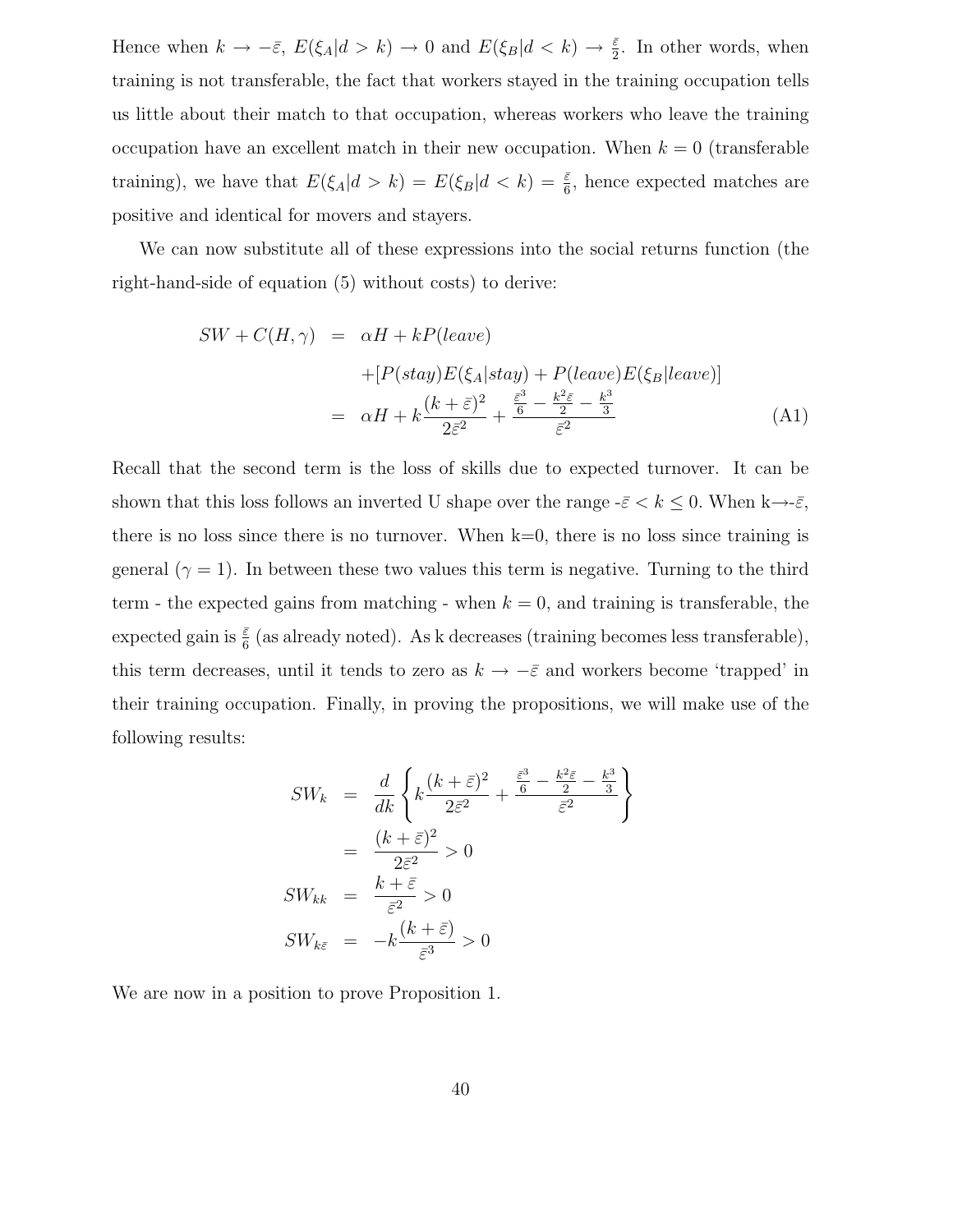#### **A.1 Proof of Proposition 1**

Differentiating the social welfare function with respect to H and  $\gamma$  we have the first-order conditions for a maximum:

$$
SW_H = \alpha + SW_k \frac{dk}{dH} - C_H
$$
  
=  $\alpha + SW_k \alpha (\gamma - 1) - C_H = 0$  (A2)

$$
SW_{\gamma} = SW_k \alpha H - C_{\gamma} = 0 \tag{A3}
$$

We first show that  $H \neq 0$  using  $SW_H$ . Suppose  $\gamma \geq 0$ . Then  $k = 0$  and  $SW_k = \frac{1}{2}$ hence  $\alpha[1 + SW_k(\gamma - 1)] > 0$ . But given our assumptions regarding the cost function,  $C_H(0, \gamma)=0$ . Hence a contradiction. Now suppose that  $\gamma = 0, H > 0$ . Then  $SW_k > 0$ (since  $-\bar{\varepsilon} < k = -\alpha H$ ) but again,  $C(H, 0) = 0$  hence a contradiction. *QED*.

### **A.2 Matching and optimal training levels**

Taking total differentials of both of the first-order conditions, dividing through by  $d\bar{\varepsilon}$ and rearranging gives:

$$
\frac{dH}{d\bar{\varepsilon}} = \frac{-SW_{H\gamma}SW_{\gamma\bar{\varepsilon}} + SW_{H\bar{\varepsilon}}SW_{\gamma\gamma}}{SW_{\gamma H}SW_{H\gamma} - SW_{HH}SW_{\gamma\gamma}}
$$
(A4)

$$
\frac{d\gamma}{d\bar{\varepsilon}} = \frac{SW_{\gamma\bar{\varepsilon}}SW_{HH} - SW_{\gamma H}SW_{H\bar{\varepsilon}}}{SW_{\gamma H}SW_{H\gamma} - SW_{HH}SW_{\gamma\gamma}}
$$
(A5)

From the second-order conditions for a maximum, the denominator must be negative as must the terms  $SW_{\gamma\gamma}$  and  $SW_{HH}$ . We can also show that:

$$
SW_{H\bar{\varepsilon}} = SW_{k\bar{\varepsilon}}\alpha(\gamma - 1)
$$
  
=  $-k\frac{(k + \bar{\varepsilon})}{\bar{\varepsilon}^3}\alpha(\gamma - 1)$   
< 0

This says that more (expected) turnover induced by an increase in the importance of matching reduces the effectiveness of training investments (at given levels of transfer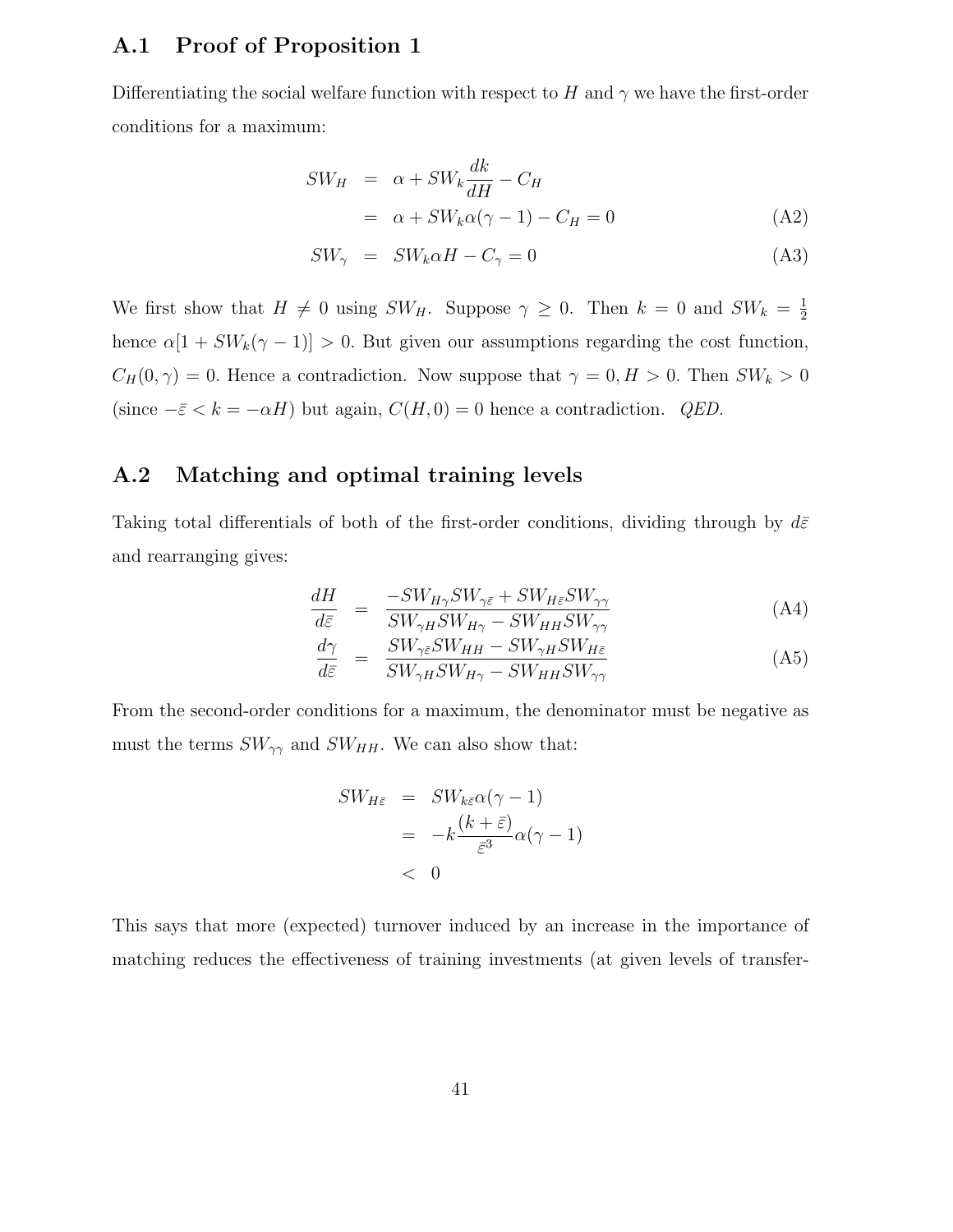ability). And:

$$
SW_{\gamma\bar{\varepsilon}} = SW_{k\bar{\varepsilon}}\alpha H
$$
  
=  $-k\frac{(k+\bar{\varepsilon})}{\bar{\varepsilon}^3}\alpha H$   
> 0

Hence when  $SW_{H\gamma} < 0$ , we have that  $\left(\frac{dH}{d\bar{\varepsilon}} < 0, \frac{d\gamma}{d\bar{\varepsilon}} > 0\right)$ , whereas when  $SW_{H\gamma} > 0$ , we can not rule out that  $\left(\frac{dH}{d\bar{\varepsilon}} < 0, \frac{d\gamma}{d\bar{\varepsilon}} < 0\right)$  or  $\left(\frac{dH}{d\bar{\varepsilon}} > 0, \frac{d\gamma}{d\bar{\varepsilon}} > 0\right)$ . We can however rule out the case of  $(\frac{dH}{d\bar{\varepsilon}} > 0, \frac{d\gamma}{d\bar{\varepsilon}} < 0)$  since simple manipulation of the numerators in (A4) and (A5) show that this will result in a violation of the second-order condition:  $SW_{\gamma H}SW_{H\gamma} - SW_{HH}SW_{\gamma\gamma} < 0$ . Note that:

$$
SW_{H\gamma} = \alpha \frac{(k+\bar{\varepsilon})(3k+\bar{\varepsilon})}{2\bar{\varepsilon}^2} - C_{H\gamma}
$$

so that the sign of this term will depend *inter alia* on the properties of the cost function.

### **A.3 Proof of Proposition 2**

Recall that we assume that  $\alpha = \alpha(q)$ , where  $\alpha'(q) > 0$ . Now, taking total differentials of both of the first-order conditions, dividing through by  $d\alpha$  and rearranging gives:

$$
\begin{array}{rcl}\n\frac{dH}{d\alpha} & = & \frac{-SW_{H\gamma}SW_{\gamma\alpha} + SW_{H\alpha}SW_{\gamma\gamma}}{SW_{\gamma H}SW_{H\gamma} - SW_{HH}SW_{\gamma\gamma}} \\
\frac{d\gamma}{d\alpha} & = & \frac{-SW_{\gamma H}SW_{H\alpha} + SW_{\gamma\alpha}SW_{HH}}{SW_{\gamma H}SW_{H\gamma} - SW_{HH}SW_{\gamma\gamma}}\n\end{array}
$$

We can show that:

$$
SW_{H\alpha} = 1 + (\gamma - 1)(SW_{\gamma H})
$$
  
= 1 + (\gamma - 1) \left[ \frac{(k + \bar{\varepsilon})(3k + \bar{\varepsilon})}{2\bar{\varepsilon}^2} \right] > 0

and it is easily shown that  $SW_{\gamma H}$  and  $SW_{\gamma\alpha}$  must take the same sign. Then, using the second-order conditions, it must be the case that  $\frac{dH}{d\alpha} > 0$  whilst the sign of  $\frac{d\gamma}{d\alpha}$  depends on  $SW_{\gamma H}$ , which we have shown can not be signed. *QED*.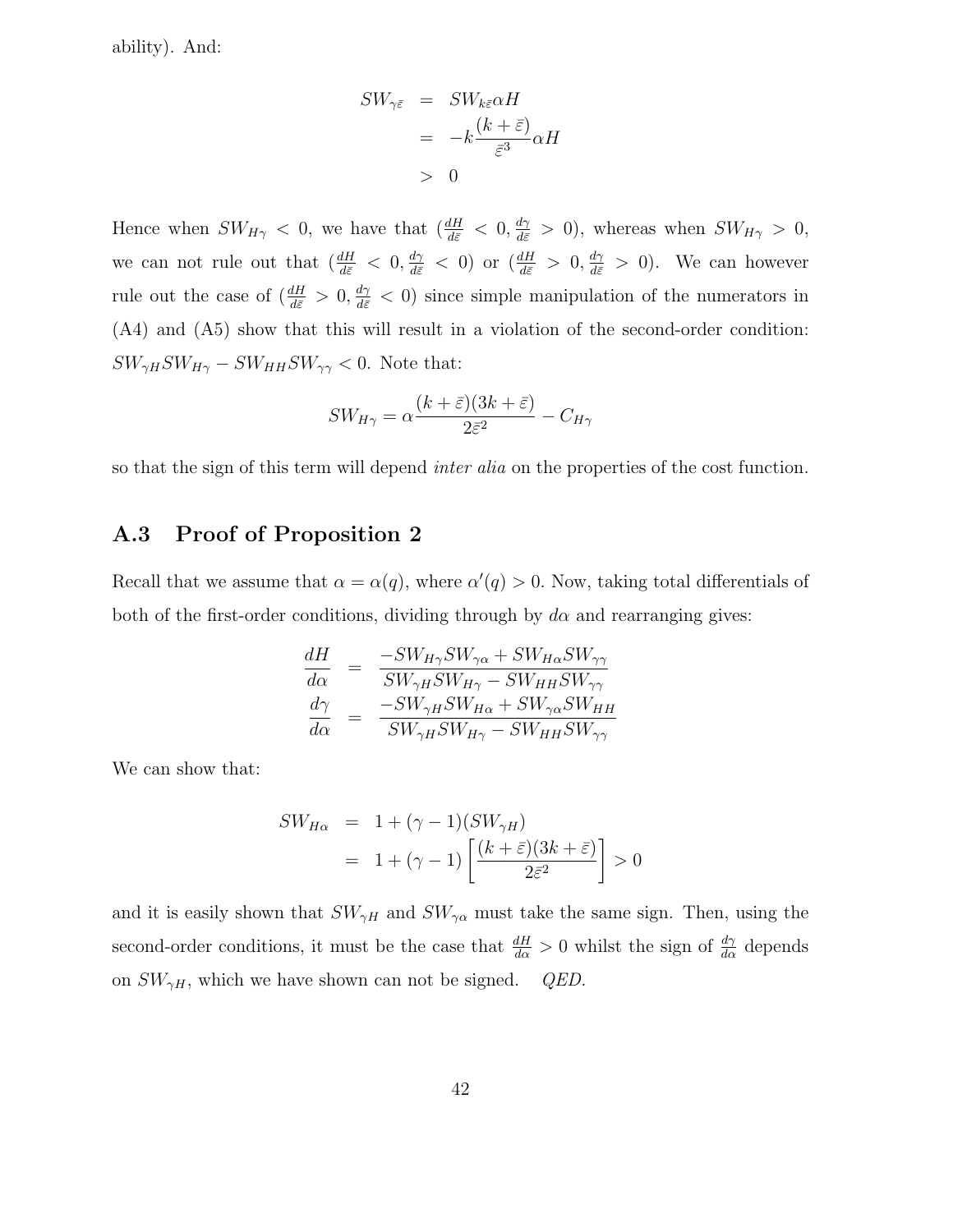#### **A.4 Proof of Proposition 3**

We can use the envelope theorem to evaluate a change in  $q$  on social welfare at optimum levels of H and  $\gamma$ :

$$
\frac{dSW(H,\gamma)}{dq} = H + SW_k(\gamma H - H)
$$
  
=  $H[1 + (\gamma - 1)SW_k]$   
=  $H[1 + (\gamma - 1)\frac{(k + \bar{\varepsilon})^2}{2\bar{\varepsilon}^2}]$   
> 0

Hence social welfare is a continuous (by inspection of equation  $(A1)$ ) and increasing function of q. Hence there must exist a number  $q^+$  such that  $SW(q) > 0$  for  $q > q^+$  and  $SW(q) < 0$  otherwise. *QED*.

### **B Data Appendix**

#### **B.1 IAB data**

We use data from the German Institute for Employment Research (IAB) for the years 1975-1995. The basis of the IAB employment subsample is the integrated notifying procedure for health insurance, statutory pension scheme and unemployment insurance which is regulated through German legislation. The procedure requires that employers report all information of their employees registered by the social security system to the social security agencies. One problem with the data is that prior to 1984, firms were not obliged to report extra payments such as Christmas and holiday bonuses. Since these are an important part of compensation in Germany, all of our earnings equations are estimated using data from 1984 onwards. Employers have to notify the beginning and the end of an employment spell and have to give an annual notification for each employee. The employment statistics include all employees obliged to pay social insurance contributions. The employment statistics do not include, among others, civil servants, family workers, those in marginal employment, and students enrolled in higher education (Cramer (1985)). For 1995, the employment statistics cover nearly 79.4% of all employed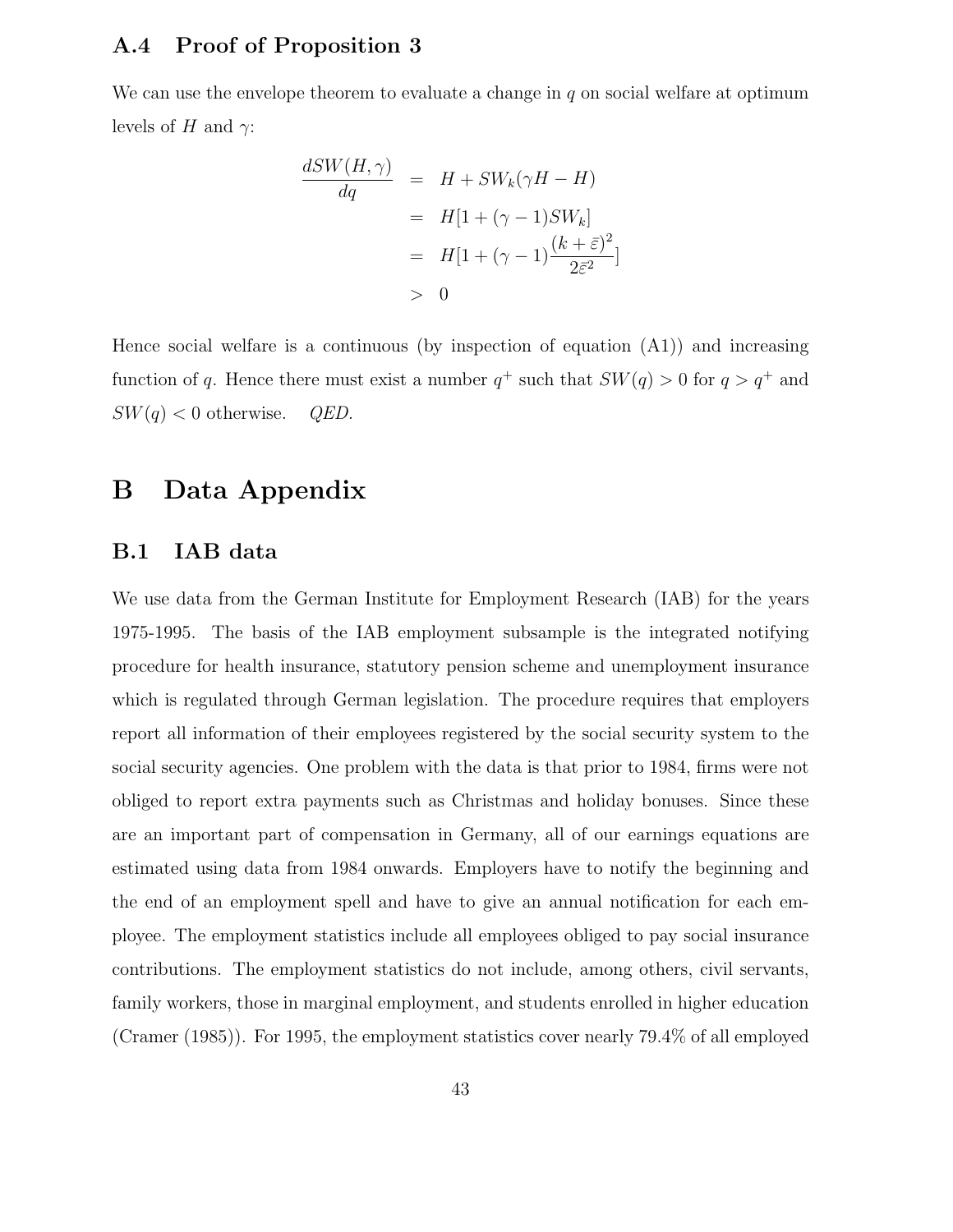persons in Western Germany (Bender, Haas, and Klose (2000)).

The notification provides information on individual characteristics as gender, year of birth, number of children and qualifications. Furthermore it reports information on the employment including information on the occupational code, the occupational status, the establishment number of the employer with information on the size and the industry of the employer, and finally the gross earnings of the employee over the past employment spell which served as the basis for social security contributions. Importantly, this allows us to infer the occupation trained in and the size of the training firm. This information is passed on from the social insurance agencies to the Federal Employment Services and collected in the so called historic file. The IAB employment subsample is an anonymised 1% sample from the historic file. Details of the anonymisation procedure are described in Bender, Haas, and Klose (2000). One effect of the anonymisation procedure is the top coding of the data. But the top coding affects only a tiny proportion of the young apprentices in our sample. Due to the fact that the information for East Germany is only available for the time after unification we use only the information of notifications for people working in Western Germany. The employment subsample contains a total of 7,847,553 notifications with 6,711,153 notifications for Western Germany. On the basis of the final notifications in each case, the file provides information of 483,327 Western Germans (Bender, Haas, and Klose (2000), p.2).

Apart from information in the historic file the IAB employment subsample contains information from two other data sources. The benefits recipients file contains personrelated information on periods in which the Federal Employment Service paid benefits like the status of the unemployed and the type of benefit payments (unemployment benefit, unemployment assistance or maintenance payments for participating in training or re-training programs). But not all spells of registered non-employment were covered (Bender, Haas, and Klose (2000)). The second file which adds information to IAB employment subsample is the establishment file. The file provides additional information on the notifying establishment as the date of birth and death of the establishment as well as generated information on the pattern of skill levels of employees within the establishment.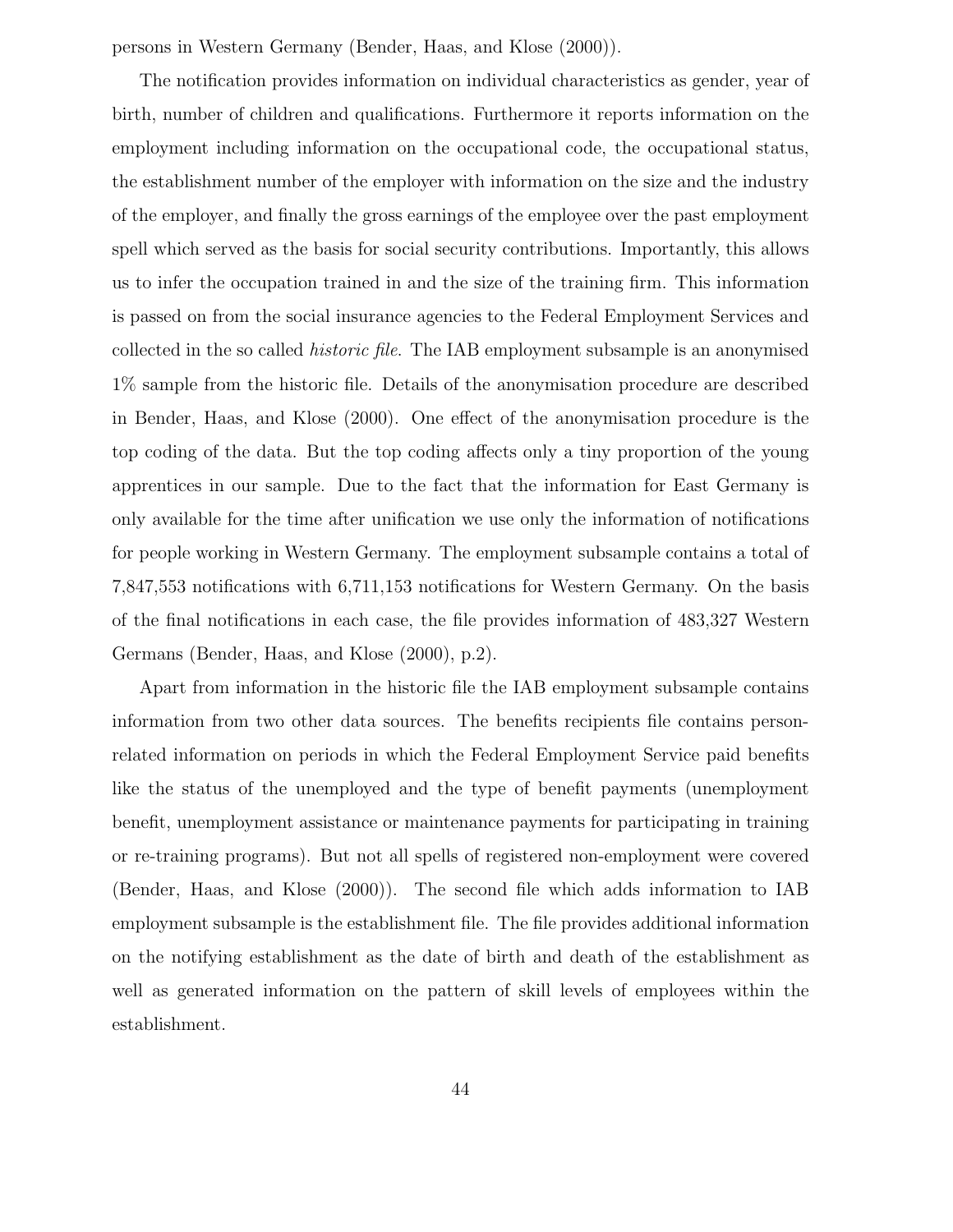### **B.2 QaC data**

We use the 1991/1992 Qualifications and Careers Survey (QaC) data of the Bundesinstitut fuer Berufsbildung (BiBB) and the Institut fuer Arbeitsmarkt- und Berufsforschung (IAB). This data set asks a random sample of the working population (excluding persons currently enrolled in an apprenticeship, people on military or civil service, and helping family members) about their qualification, job career, workplace conditions, job satisfaction as well as activities in formal and informal education. Similar surveys exit for the years 1979 and 1985/86, but all surveys are cross-sections. The data set collects in total information on 34277 individuals - 24090 for West Germany and 10187 for East Germany. We choose a sub-sample of male employees residing in West Germany, without an academic degree, who completed an apprenticeship, which lasts longer than 24 months. In addition we restrict our focus on employees younger the 35 years of age.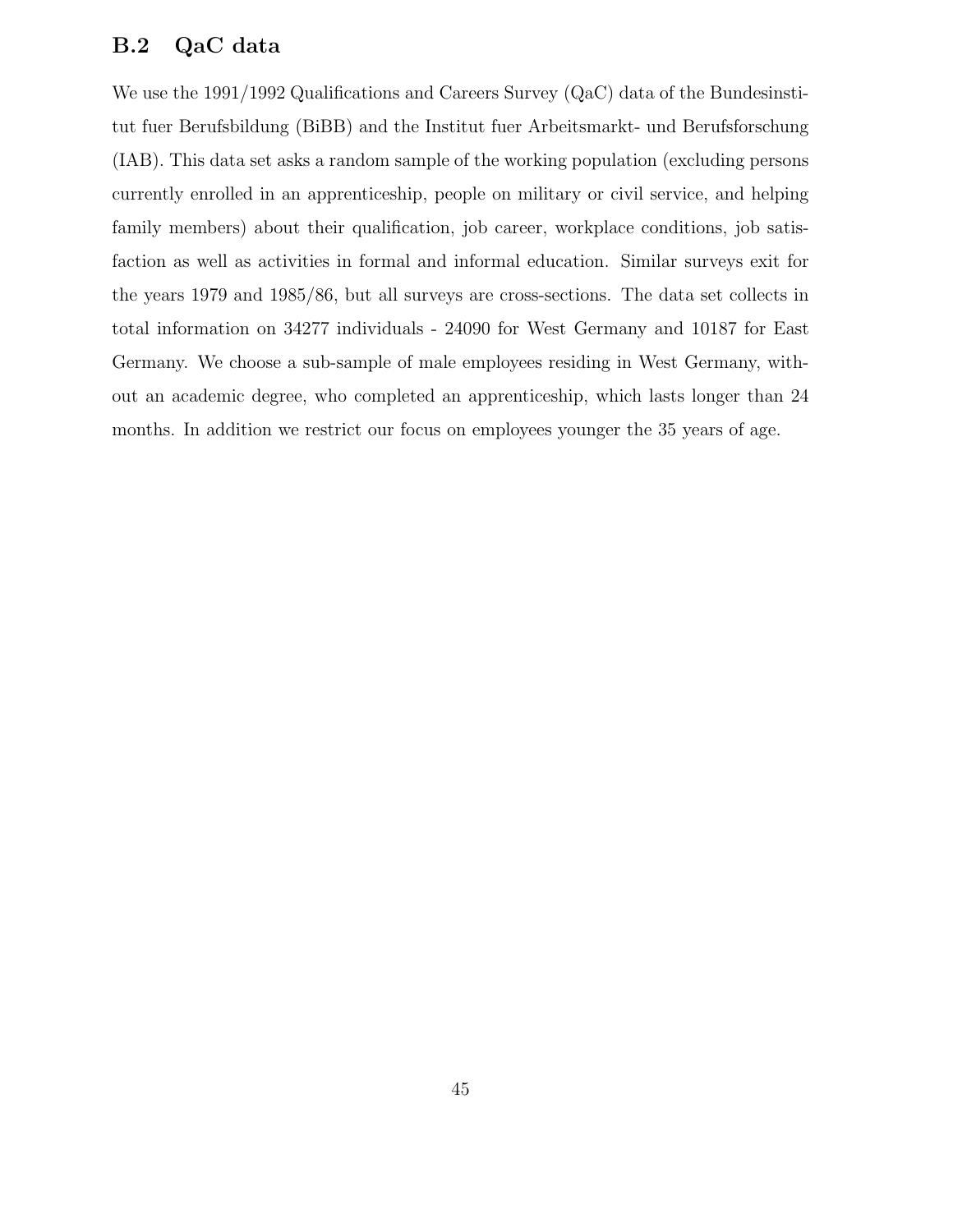# **References**

- Acemoglu, D., and J.-S. Pischke (1998): "Why Do Firms Train? Theory and Evidence," Quarterly Journal of Economics, 113(1), 79–119.
- Angrist, J. D., and A. B. Krueger (1991): "Does Compulsory Schooling Affect Schooling and Earnings?," Quartlerly Journal of Economics, 106, 979–1014.
- Baily, N. M., G. Burtless, and R. Litan (1992): Growth with Equity: Economic Policymaking for the Next Century. Washington DC: Brookings Institution.
- BASSI, L. J., AND J. LUDWIG (2000): "School-to-Work Programs in the United States: A Multi-Firm Case Study of Training, Benefits and Costs," Industrial and Labor Relations Review, 53(2), 219–239.
- Becker, G. S. (1993): Human Capital. University of Chicago Press, Chicago, 3rd edn.
- Bender, S., C. Dustmann, D. Margolis, and C. Meghir (1999): "Worker Displacement in France and Germany," The Institute for Fiscal Studies: Working Paper Series: No. W99/14.
- Bender, S., A. Haas, and C. Klose (2000): "IAB Employment Subsample 1975- 1995: Opportunities for Analysis Provided by the Anonymised Subsample," IZA Discussion Paper No. 117.
- Burtless, G. (1994): "Comment on Heckman et al, "US Education and Training Policy: A Re-Evaluatio of the Underlying Assumptions Behind the New Consensus'"," in Labor Markets, Employment Policy, and Job Creation, ed. by L. C. Solomon, and A. R. Levenson, pp. 123–139. Milken Institute Series in Economics and Education. Boulder and London: Westview Press in cooperation with the Milken Institute for Job and Capital Formation.
- CARD, D. (1999): "The Causal Effect of Education on Earnings," in Handbook of Labour Economics Volume 3A, ed. by O. Ashenfelter, and D. Card. Elsevier, Amsterdam.
- Casey, B. (1991): "Recent Developments in the German Apprenticeship System," British Journal of Industrial Relations, 29(2), 205–222.
- Chang, C., and Y. Wang (1996): "Human Capital Investment under Asymmetric Information: The Pigovian Conjecture Revisited," Journal of Labor Economics, 14(3), 505–519.
- Cramer, U. (1985): "Probleme der Genauigkeit der Beschaftigtenstatistik," Allgemeines Statistisches Archiv, 69, 56–68.
- Dustmann, C., and C. Meghir (1999): "Wages, Experience and Seniority," Instititute for Fiscal Studies (IFS) Working Paper 99/1.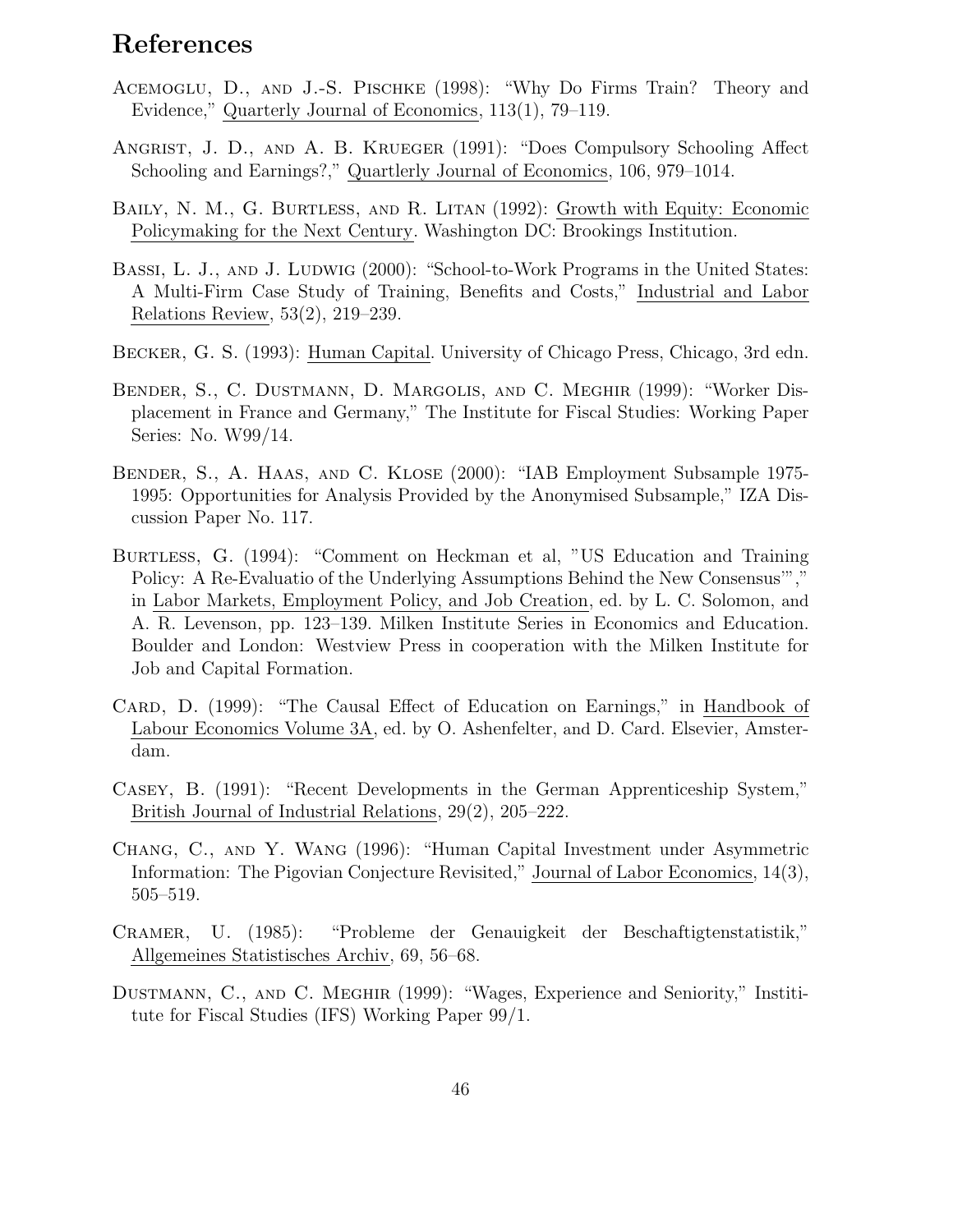- Federal Ministry of Education and Science (1992): Vocational Training in the Dual System in the Federal Republic of GermanyFederal Ministry of Education and Science, Bonn.
- Harhoff, D., and T. J. Kane (1993): "Financing Apprenticeship Training: Evidence from Germany," NBER Working Paper No. 4557.
- (1997): "Is the German Apprenticeship System a Panacea for the US Labour Market?," Journal of Population Economics, 10, 171–196.
- Heckman, J. J. (1999): "Doing It Right: Job Training and Education," The Public Interest, Spring, 86–107.
- Heckman, J. J., R. L. Roselius, and J. A. Smith (1994): ""U.S. Education and Training Policy: A Re-Evaluation of the Underlying Assumptions Behind the 'New Consensus.'"," in Labor Markets, Employment Policy, and Job Creation., ed. by L. C. Solmon, and A. R. Levenson, pp. 83–121. Milkin Institute Series in Economics and Education. Boulder and London: Westview Press in cooperation with the Milken Institute for Job and Capital Formation.
- Hughes, K. L., T. R. Bailey, and M. J. Mechur (2001): "School-to-Work: Making a Difference in Education: A Research Report to America," Institute on Education and the Economy, Teachers College, Columbia University.
- Krueger, A., and C. Rouse (1998): "The Effect of Workplace Education on Earnings, Turnover, and Job Performance," Journal of Labor Economics, 16(1), 61–94.
- Lynch, L. M. (1992): "Private Sector Training and the Earnings of Young Workers," American Economic Review, 82(1), 299–312.
- Malcomson, J. M., J. W. Maw, and B. McCormick (2000): "General Training by Firms, Apprentice Contracts, and Public Policy," Working Paper, University of Southampton.
- McCall, B. P. (1990): "Occupational Matching: A Test of Sorts," The Journal of Political Economy, 98(1), 45–69.
- Miller, R. (1984): "Job Matching and Occupational Choice," The Journal of Political Economy, 92(6), 1086–1120.
- Mood, A. M., F. A. Graybill, and D. C. Boes (1974): Introduction to the Theory of Statistics. McGraw-Hill, Auckland.
- Mortensen, D. (1986): "Job Search and Labour Market Analysis," in Handbook of Labor Economics, ed. by O. Ashenfelter, and R. Layard, pp. 849–919. Elsevier Science Publishers BV.
- Neal, D. (1995): "Industry-Specific Human Capital: Evidence from a Sample of Displaced Workers," Journal of Labor Economics, 17(4), 237–261.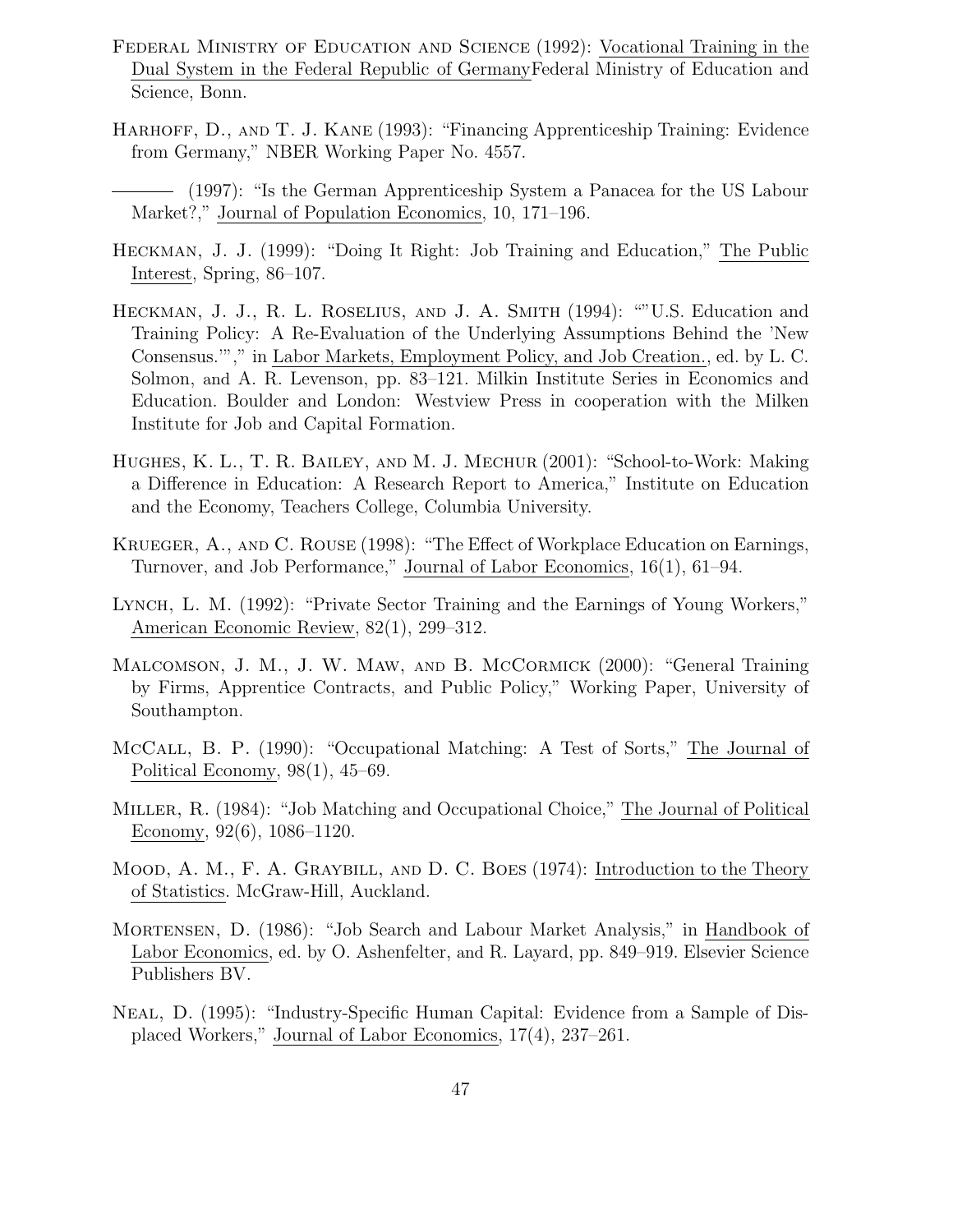(1999): "The Complexity of Job Mobility Amongst Young Men," Journal of Labor Economics, 17(2), 237–161.

- Ryan, P. (2001): "The School-to-Work Transition: A Cross-National Perspective," Journal of Economic Literature, 39(1), 34–92.
- Scoones, D. (2000): "Matching and Competition for Human Capital," Labour Economics, 7, 135–152.
- Steedman, H. (1993): "The Economics of Youth Training in Germany," The Economic Journal, 103(420), 1279–1291.
- Steedman, H., A. Green, O. Betrand, A. Richter, M. Rubin, and K. Weber (1997): "Assessment, Qualifications and Standards: The UK Compared to France, Germany, Singapore and the US," London.
- Steedman, H., F. Green, and P. Ryan (1998): "Apprenticeship a Strategy for Growth," London.
- Stevens, M. (1994): "A Theoretical Model of on-the-Job Training with Imperfect Competition," Oxford Economic Papers, 46, 537–562.
- TOPEL, R. H., AND M. P. WARD (1992): "Job Mobility and the Careers of Young Men," Quarterly Journal of Economics, 107(2), 439–479.
- Werwatz, A. (1998): "Mobility After Apprenticeship How Effective is German Apprenticeship Training?," SFB 373 Discussion Paper 97-55, Humboldt University, Berlin.
- Winkelmann, R. (1994): "Training, Earnings Mobility and Skill Acquisition," CEPR Discussion Paper No. 982.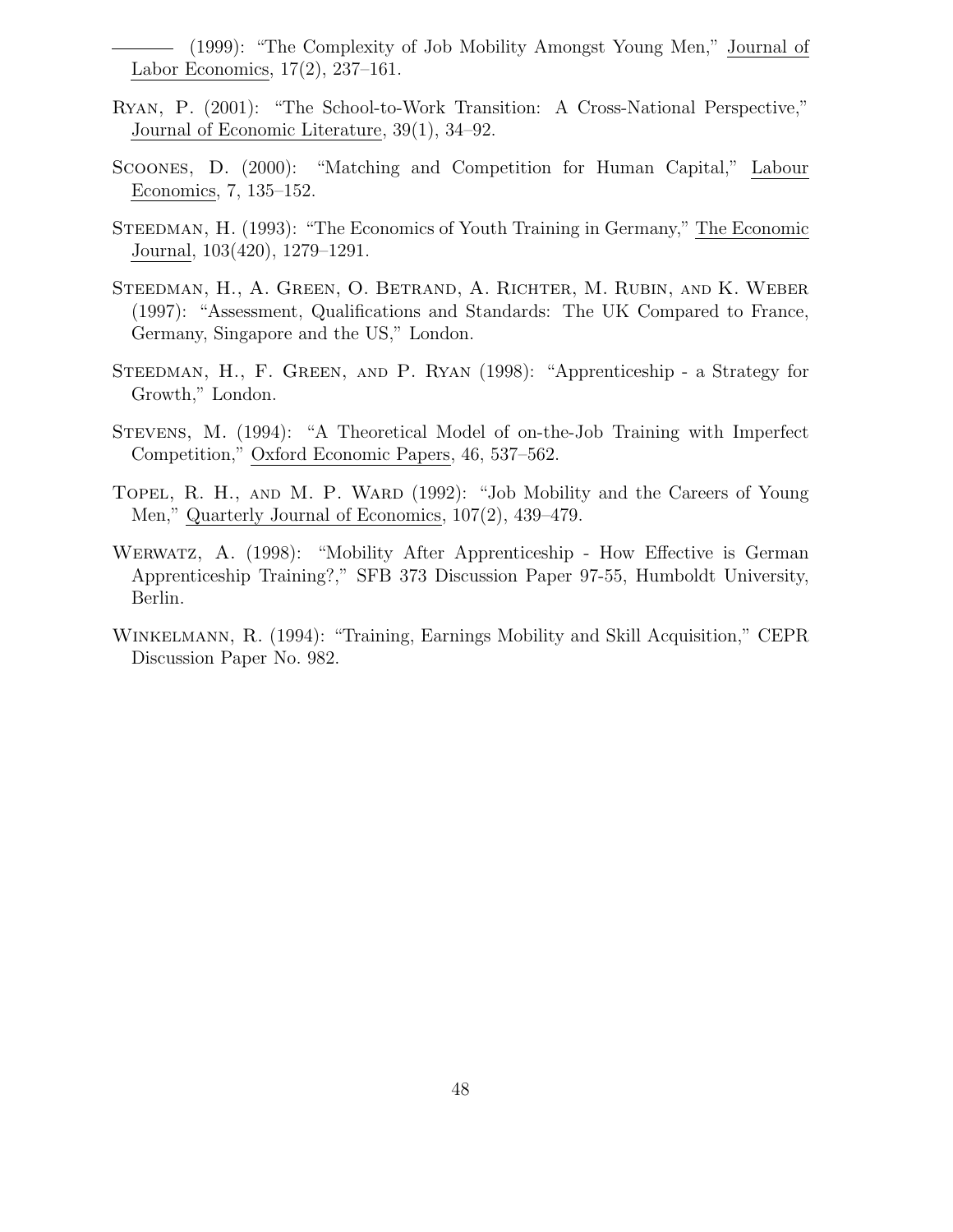### **CENTRE FOR ECONOMIC PERFORMANCE Recent Discussion Papers**

| 517 | J. Blanden<br>A. Goodman<br>P. Gregg<br>S. Machin | Change in Intergenerational Mobility in Britain                                                                               |
|-----|---------------------------------------------------|-------------------------------------------------------------------------------------------------------------------------------|
| 516 | A. Chevalier<br>T. K. Viitanen                    | The Long-Run Labour Market Consequences of Teenage<br>Motherhood in Britain                                                   |
| 515 | A. Bryson<br>R. Gomez<br>M. Gunderson<br>N. Meltz | Youth Adult Differences in the Demand for Unionisation:<br>Are American, British and Canadian Workers That<br>Different?      |
| 514 | A. Manning                                        | Monopsony and the Efficiency of Labor Market<br>Interventions                                                                 |
| 513 | H. Steedman                                       | Benchmarking Apprenticeship: UK and Continental<br><b>Europe Compared</b>                                                     |
| 512 | R. Gomez<br>M. Gunderson<br>N. Meltz              | From 'Playstations' to 'Workstations': Youth Preferences<br>for Unionisation                                                  |
| 511 | G. Duranton<br>D. Puga                            | From Sectoral to Functional Urban Specialisation                                                                              |
| 510 | P.-P. Combes<br>G. Duranton                       | Labor Pooling, Labour Poaching, and Spatial Clustering                                                                        |
| 509 | R. Griffith<br>S. Redding<br>J. Van Reenen        | Measuring the Cost Effectiveness of an R&D Tax Credit<br>for the UK                                                           |
| 508 | H. G. Overman<br>S. Redding<br>A. J. Venables     | The Economic Geography of Trade, Production and<br>Income: A Survey of Empirics                                               |
| 507 | A. J. Venables                                    | Geography and International Inequalities: the Impact of<br>New Technologies                                                   |
| 506 | R. Dickens<br>D. T. Ellwood                       | Whither Poverty in Great Britain and the United States?<br>The Determinants of Changing Poverty and Whether Work<br>Will Work |